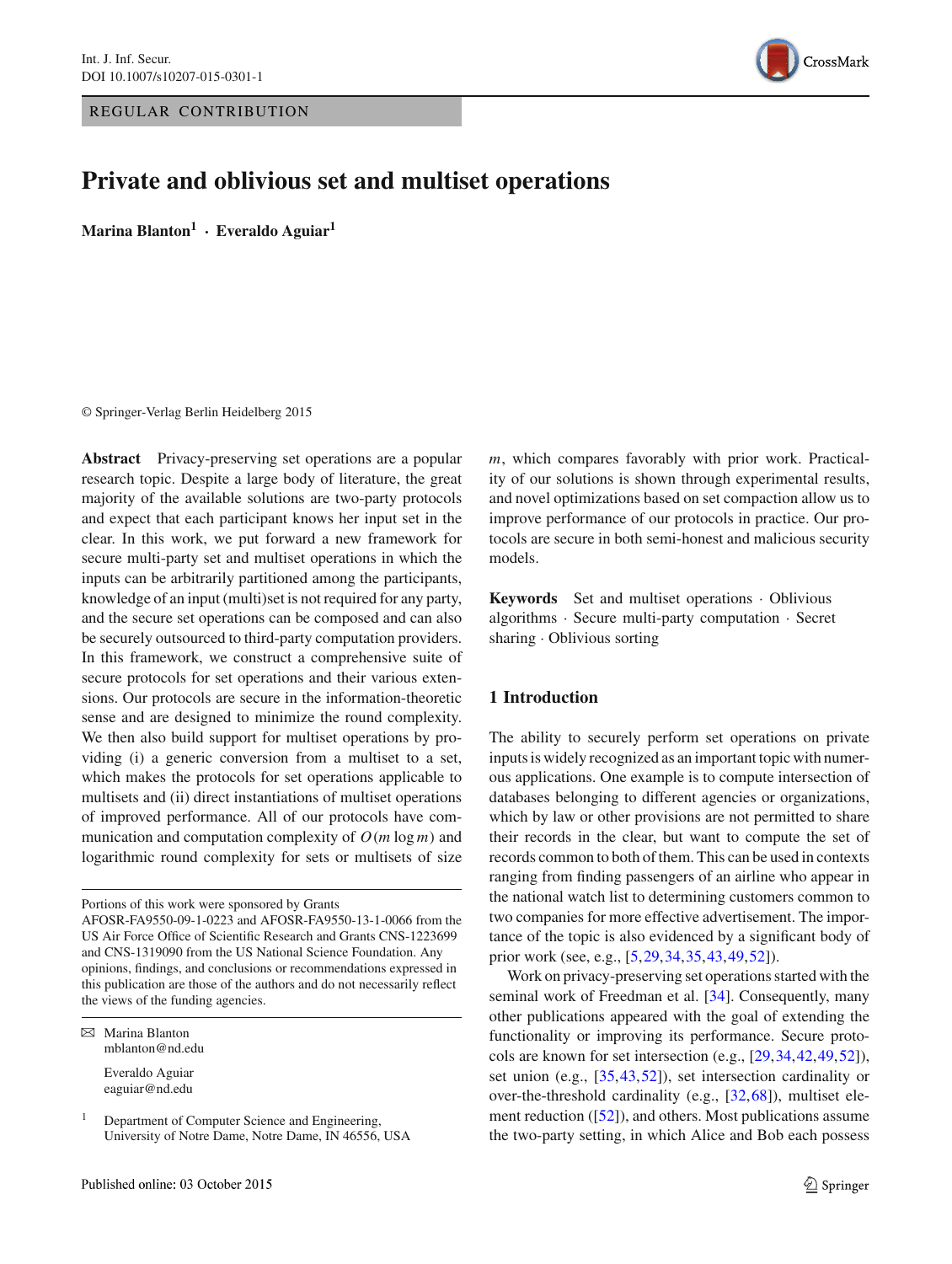a private set *A* and *B*, respectively, apply a set operation to the sets, and learn the result (or only one of them learns the result). In such protocols, the knowledge of the private input *A* or *B* is essential for correctly recovering the result.

While this problem formulation has a large number of applications, the existing solutions cannot be securely used as building blocks in larger protocols as they are not designed to be composable.<sup>1</sup> That is, a set operation has to comprise the entire computation as neither the output can remain private from both parties nor the existing solutions apply when an input set is the result of prior secure computation and is not known to either party. One example application that could benefit from composable set operations is privacy-preserving product network aggregation [\[62](#page-25-9)], in which set union and set intersection operations are executed one after another. Prior solutions to this problem had to reveal some information at an intermediate step because the existing set union and intersection protocols were not composable. The literature that provides solutions for the multi-party setting [\[35](#page-25-2)[,52](#page-25-5)] likewise assumes that each participant has access to her private set in the clear.

The recent emergence of cloud computing demands techniques for secure outsourcing that will allow the benefits of available cloud services to be utilized to the fullest extent, which otherwise might not be used due to the fear of information disclosure. In that setting, the computational parties do not have access to the private inputs and it is essential that they do not learn any information about the data they process, while are able to carry out the computation correctly. In other words, the computation needs to be data-independent or oblivious. From that point of view, it is desirable to have protocols that are both composable and can be used in outsourced tasks, which we set as one of our goals. Note that in many existing solutions, the computation cannot be outsourced because performing the computation requires knowledge of some of the inputs.

We utilize secure multi-party computation (SMC) framework, where  $n > 2$  computational parties carry out the computation using linear secret sharing and can be independent from input owners or output recipients. This means that the techniques are suitable for traditional secure multi-party computation as well as secure outsourcing by one or more parties who utilize multiple computational servers for secure computation. In the case of secure outsourcing, each client simply distributes its input to the servers and receives and reconstructs the output at the end of the computation, i.e., the computation is non-interactive for the client. As we employ secret sharing, only a fraction *t* of the computational parties (or servers to which the computation is being outsourced) can collude or misbehave to guarantee security, which often implies that the majority of the computational parties must be honest. Related problem formulations from the literature include secure outsourcing to a single server (e.g., [\[70](#page-25-10)]), secure outsourcing to two non-colluding servers (e.g., [\[10](#page-24-1)]), and server-aided computation with a single server, where the client's work is not guaranteed to be linear in the input/output size (e.g.,  $[51]$  $[51]$ ).

# **1.1 Our contributions**

In this work, we provide a suite of secure multi-party protocols for a number of set and multiset operations, which are: union, intersection, difference, symmetric difference, equality, subset and superset relationships, and element reduction (for multisets only). Besides computing the main functionality, we provide variants of the protocols that produce cardinality of the resulting (multi)set, compute over-thethreshold cardinality and produce a bit, or take multiple (i.e., more than two) input sets. Furthermore, our protocols can be used to always hide the size of the input/output (multi)sets or the size can be revealed to make any computation that follows more efficient (since complexity of set operations is proportional to the size of their representation).

After building secure solutions for sets, we provide a generic conversion from a multiset to a set that allows us to run our protocols for secure set operations on multisets. In addition, we build direct and more efficient secure realization of all multiset operations. Finally, we describe a number of optimizations that allow for faster performance of our protocols, including a novel technique based on set compaction.

In addition to minimizing the total number of operations, substantial part of this work is dedicated to reducing the number of rounds (i.e., sequential interactive operations) of set and multiset operations, which has a tremendous impact on the performance of our protocols in practice. Lowering the number of rounds is challenging for certain operations (and multiset operations in particular), but we were able to reduce the round complexity from linear in the size of the inputs to logarithmic, where all but a constant number of rounds are contributed by oblivious sorting used as a building block in our protocols.

Security of our protocols is formally shown in both semihonest (honest-but-curious or passive) and malicious (active) models.

We implement our solutions for selected set and multiset operations and show that their performance is practical and comparable to those of the latest (more restrictive) two-party solutions.

The advantages of our solutions over previously available results are as follows:

<span id="page-1-0"></span><sup>&</sup>lt;sup>1</sup> Here by composability we mean the ability to use set operations as building blocks in larger computation using sequential composition. This is different from security under concurrent execution in the universal composability framework, which our protocols also achieve.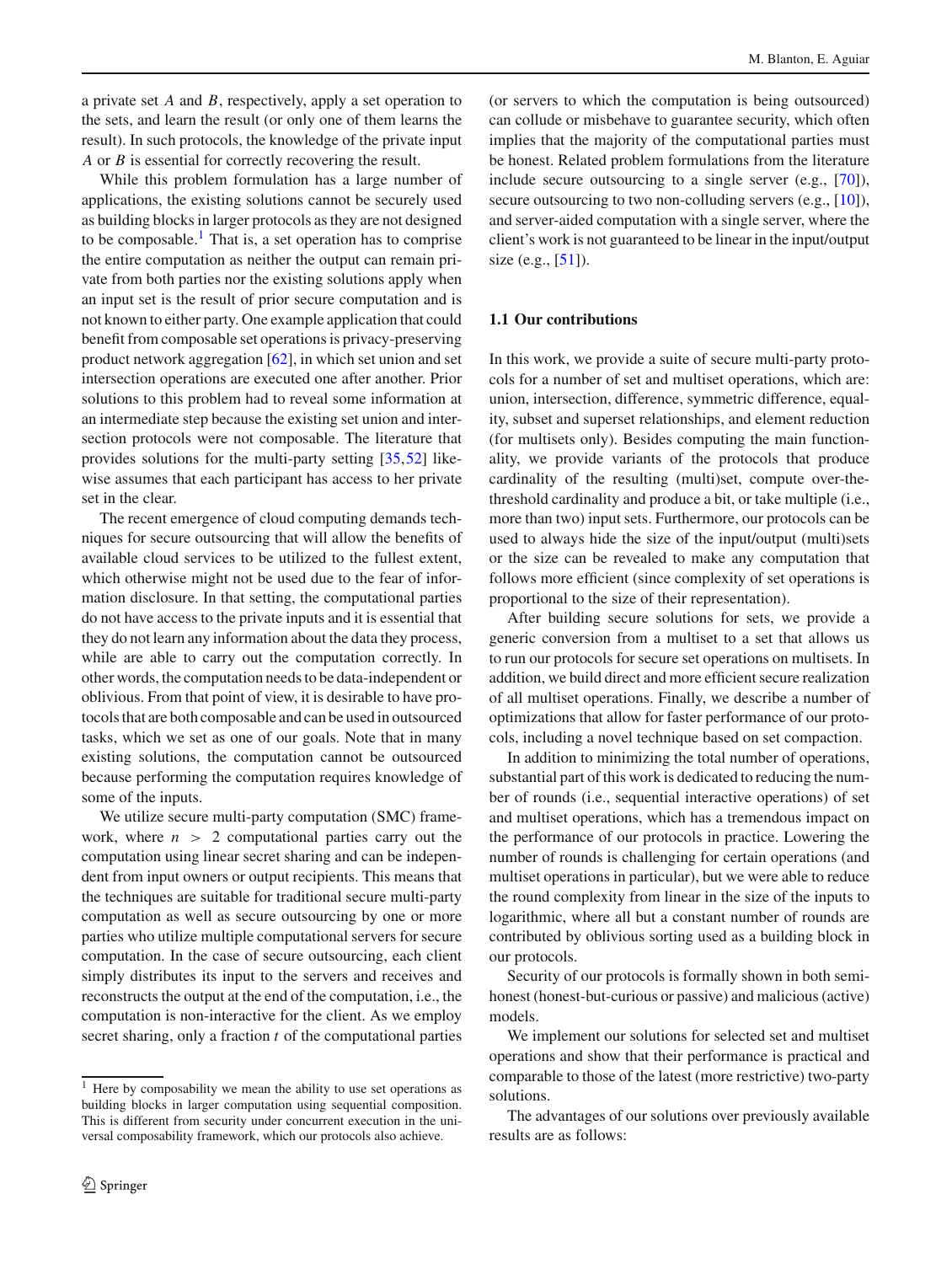- 1. The requirement that each input set/multiset is known by a participant in the clear is removed. This implies that the elements of the input sets can be arbitrarily partitioned among the participants. The input sets can also be a result of prior privacy-preserving computation and are not known in the clear to any participant.
- 2. Our protocols are composable. Because both the inputs and outputs are split among the participants, our protocols can be composed an arbitrary number of times or they can be used as building blocks in larger computations.
- 3. No intermediate results or other information are revealed to the participants, which makes the solution suitable for secure computation outsourcing. In other words, the parties who provide the inputs and/or learn the output can be different from the parties carrying out secure computation. This is in contrast to prior results, where the knowledge of a set in the clear was essential for correctness of the computation.
- 4. Our solution provides natural support for hiding the sizes of the sets. The input sets can be padded for additional security, and the size of the result is never revealed, unless the parties decide to do otherwise.
- 5. Unlike most prior literature, our techniques make no use of expensive operations based on public-key cryptography and achieve information-theoretic security (assuming the existence of secure channels between the participants).
- 6. All of our protocols are efficient and have  $O(m \log m)$ communication and computation complexity where *m* is the sum of the input sets' sizes. This compares favorably with the existing solutions (which we detail below).

Part of this work appeared in [\[9](#page-24-2)]. Major differences from [\[9\]](#page-24-2) include: (1) coverage of additional set and multiset operations, (2) rigorous security and complexity analyses, (3) new constructions for multiset operations, (4) new optimizations, (5) new experimental performance analysis, and (6) improvements throughout this work.

### **2 Related work**

#### **2.1 Privacy-preserving set operations**

The first custom solutions for securely computing set operations were two-party set intersection and intersection cardinality protocols of Freedman et al. [\[34](#page-25-1)] based on homomorphic encryption and polynomial representation of sets. The authors also proposed an optimization using balanced hash functions that reduced the computation overhead to  $O(m \ln \ln m)$ , while the overall communication complexity of the protocols was  $O(m)$ . Here *m* represents the set size and  $n \geq 2$  will denote the number of parties. Kissner and Song [\[52\]](#page-25-5) extended that work by building a framework of multiset operations which included set union, intersection, and element reduction. This work was also the first to establish protocols secure against malicious players when three or more parties were involved, which was done via zero-knowledge proofs. The protocols secure in the honestbut-curious model (and the set intersection protocol secure in the malicious model) presented in [\[52\]](#page-25-5) had communication complexities of  $O(n^2m)$ , or  $O(c^2m)$  when  $c < n$  dishonest players collude, and computation complexity of  $O(n^2m^2)$ . Hazay and Lindell [\[42\]](#page-25-6) proposed the first two-party private set intersection protocol based on oblivious pseudorandom functions (OPRFs). If we denote  $m_1$  and  $m_2$  to be the number of elements in the sets, where the first set is considered to belong to the server and the second to the client, and *t* to be the size of the binary representation of input elements, the solution in [\[42](#page-25-6)] is constant round and have communication and computation (modular exponentiations) complexities of  $O(m_1 \cdot t + m_2)$ . An improvement to this work is presented by Jarecki and Liu in [\[48\]](#page-25-12), and a similar protocol that replaces the OPRFs with unpredictable functions can be found in [\[49](#page-25-4)].

An efficient set union protocol for the malicious adversary, with communication complexity of  $O(n^2m^2+n^3m)$  and  $O(n)$  rounds, was given by Frikken [\[35\]](#page-25-2). Hong et al. [\[46](#page-25-13)] suggest another set union protocol for the malicious adversary, which uses a modified ElGamal cryptosystem and achieves constant-round communication. Additionally, [\[21](#page-24-3),[22](#page-24-4),[31,](#page-25-14)[43\]](#page-25-3) provide protocols for privacy-preserving set intersection in the two-party setting secure against malicious adversaries. The approach of De Cristofaro et al. [\[31\]](#page-25-14), building on the efficient solution from [\[29\]](#page-25-0), yields linear complexities (in the number of set elements) for both communication and computation achieving higher efficiency than prior linear-time work [\[48](#page-25-12)]. Also, publications [\[32](#page-25-7)[,52](#page-25-5),[58,](#page-25-15)[63,](#page-25-16)[68\]](#page-25-8) propose protocols that compute the set intersection cardinality (rather than the intersection itself), with [\[32](#page-25-7)] being the most efficient and having linear-time computation and communication complexities in the semi-honest model (in the random oracle model). One noteworthy recent work by Ateniese et al. [\[5\]](#page-24-0) adds to the two-party set intersection operation the feature of hiding the size of the input set (including the upper bound) held by the participant who learns the result. The computation performed locally by that party is then no longer linear, but instead is  $O(m \log m)$ , where *m* is size of that party's input set. Lastly, we highlight the work of Sang and Shen [\[63](#page-25-16)], which describes protocols for several set operations in the Universal Composability framework with malicious adversaries and  $O(n^2m^2)$  complexities.

There are also publications that develop private set inter-section protocols in the information-theoretic setting [\[56,](#page-25-17) [58](#page-25-15)[–60](#page-25-18)]. Li and Wu [\[56\]](#page-25-17) proposed the first unconditionally secure protocol using polynomial representation of sets and two-dimensional secret sharing (where values are shared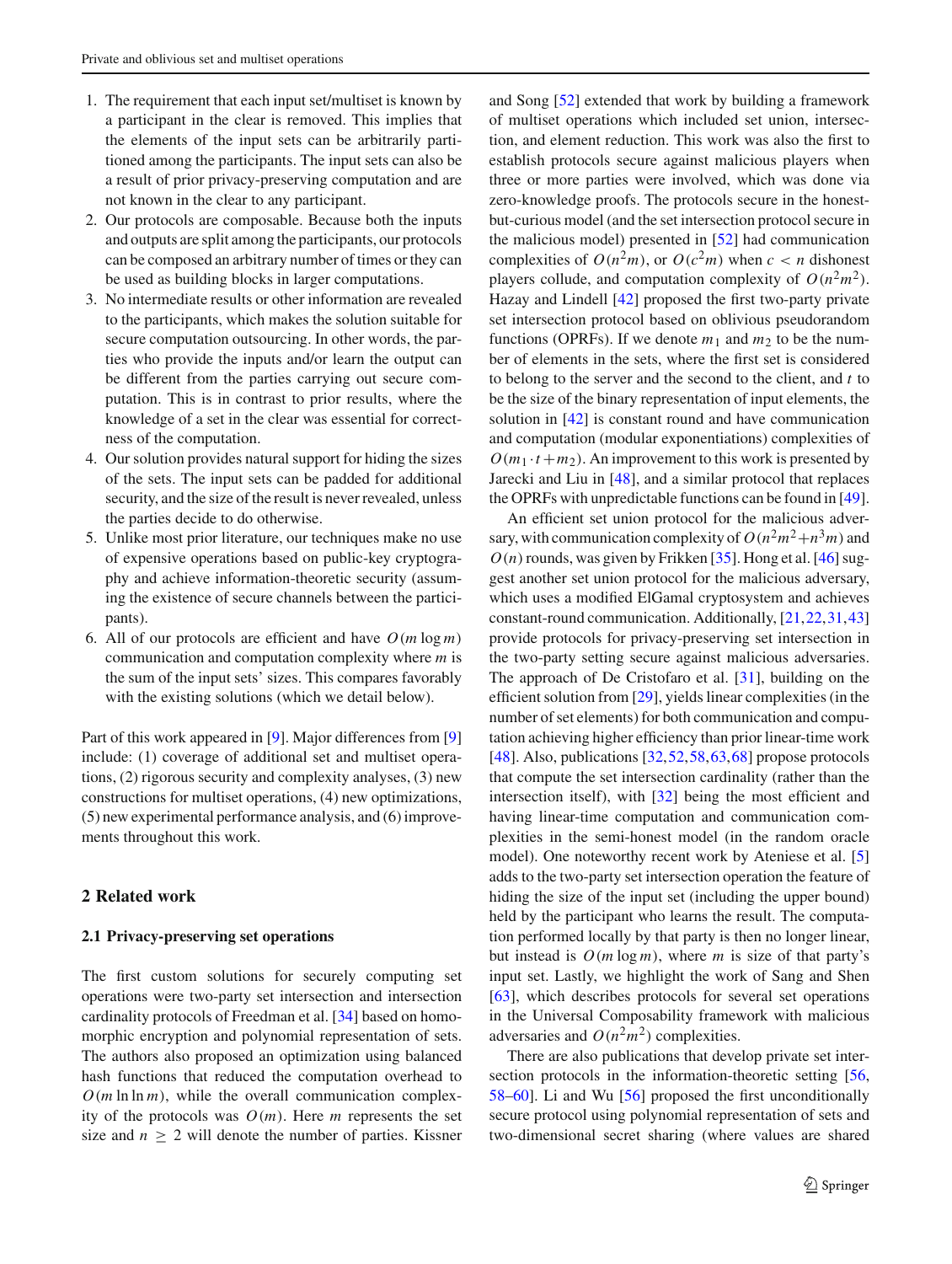among the players and each share is again shared among them) with communication complexity of  $O(n^4m^2)$  in the malicious model and  $t < n/3$  parties under control of an active adversary (though that complexity is contested in [\[59](#page-25-19)]). Patra et al. [\[59](#page-25-19)] revisit the problem and provide an information-theoretically secure set intersection protocol with communication complexity of  $O(n^3m^2 + n^4)$ . This solution is used by the same authors in [\[60](#page-25-18)] to build a protocol that works when the adversary controls  $t < n/2$ parties, in which case communication complexity becomes  $O(n^4m^2+n^5)$ . Narayanan et al. [\[58](#page-25-15)] addresses private matching, set disjointness, and set intersection cardinality in the information-theoretic setting with semi-honest adversaries.

The only implementations of private set operations that we are aware of are for two-party set intersection in [\[47\]](#page-25-20) that uses garbled circuits and in [\[30\]](#page-25-21) that implements the protocol from [\[31](#page-25-14)].

Table [1](#page-3-0) provides a brief comparison of the most relevant protocols listing their complexities and functionality. Notations PSI and PMI stand for "private set intersection" and "private multiset intersection," respectively. U stands for "union," ER stands for "element reduction," CA means "cardinality," SR denotes "subset relationship," and "set equality" and "superset relationship" are represented by SE and SuR. All complexities are listed for the malicious adversary and correspond to solutions with the best performance. In the table, a solution is marked as size hiding if the sizes of the input sets can be protected by means of padding. We note that [\[5](#page-24-0)] achieves a stronger notion of size hiding in which no information about one of the two input sets is revealed. We additionally achieve that no information about the size of the output set (beyond the bounds imposed by the sizes of the (padded) input sets) is revealed to the parties. The complexity of the results in Table [1](#page-3-0) that rely on public-key cryptography is measured in public-key operations reported in them (i.e., not the total number of operations), and the security parameters for communication are implicit. The remaining solutions achieve information-theoretic security with communication measured in the number of field elements (of small size). All reported complexities reflect the combined work and communication of *all parties*.

## **2.2 Secure multi-party computation**

The literature on SMC and function evaluation is very extensive and its review is beyond the scope of this work. In the multi-party setting, employed in this work, the available techniques are garbled circuit evaluation (e.g., [\[8](#page-24-5)[,38](#page-25-22)]), linear secret sharing techniques (e.g., [\[19](#page-24-6),[65\]](#page-25-23)), and threshold homomorphic encryption (e.g., [\[20](#page-24-7)[,23](#page-24-8)[,33](#page-25-24)]). We employ linear secret sharing and design efficient and informationtheoretically secure protocols for set and multiset operations.

#### **2.3 Parallel set operations**

Set operations have also been examined in the realm of parallel computing. Early solutions [\[53,](#page-25-25)[66\]](#page-25-26) utilized specially designed array structures to efficiently compute these operations directly in hardware. More recent parallel techniques [\[11](#page-24-9)] involve a careful arrangement of the data into random balanced binary trees. While these techniques allow set operations to be performed efficiently, they were not designed to

**Table 1** Summary of secure set operations protocols with the best performance

<span id="page-3-0"></span>

| Reference                 | Operation              | Computation        | Communication            | Mult.<br>party | Uncond.<br>security | Size<br>hiding | Compos-<br>able |
|---------------------------|------------------------|--------------------|--------------------------|----------------|---------------------|----------------|-----------------|
| De Cristofaro et al. [31] | <b>PSI</b>             | O(m)               | O(m)                     |                |                     |                |                 |
| De Cristofaro et al. [32] | <b>PSI-CA</b>          | O(m)               | O(m)                     |                |                     |                |                 |
| Ateniese et al. [5]       | <b>PSI</b>             | $O(m \log m)$      | O(m)                     |                |                     | $\checkmark$   |                 |
| Kissner and Song [52]     | PSI, PSI-CA            | $O(n^2m^2)$        | $O(n^2m)$                | $\checkmark$   |                     |                |                 |
| Cheon et al. $[17]$       | <b>PSI</b>             | $O(n^3m)$          | $O(n^3m)$                |                |                     |                |                 |
| Dachman-Soled et al. [22] | <b>PSI</b>             | $O(nm^2)$          | $O(nm +$<br>$m \log^2 m$ |                |                     |                |                 |
| Hong et al. $[46]$        | <b>PMU</b>             | $O(n^2m^2)$        | $O(n^2m)$                | $\checkmark$   |                     |                |                 |
| Patra et al. $[59]$       | <b>PSI</b>             | $O(n^3m^2 + n^4)$  | $O(n^3m^2 + n^4)$        |                |                     |                |                 |
| This work                 | PSI, PSU, PSDiff, PER, | $O(nm \log m +$    | $O(nm \log m +$          |                |                     |                |                 |
|                           | PSR, PSI-CA, PSU-CA,   | $n^2 \log m + n^3$ | $n^2 \log m + n^3$       |                |                     |                |                 |
|                           | PSDiff-CA, PER-CA,     |                    |                          |                |                     |                |                 |
|                           | PMI, PMU, PMDiff,      |                    |                          |                |                     |                |                 |
|                           | PSE, PSuR, PMI-CA,     |                    |                          |                |                     |                |                 |
|                           | PMU-CA, PMDiff-CA      |                    |                          |                |                     |                |                 |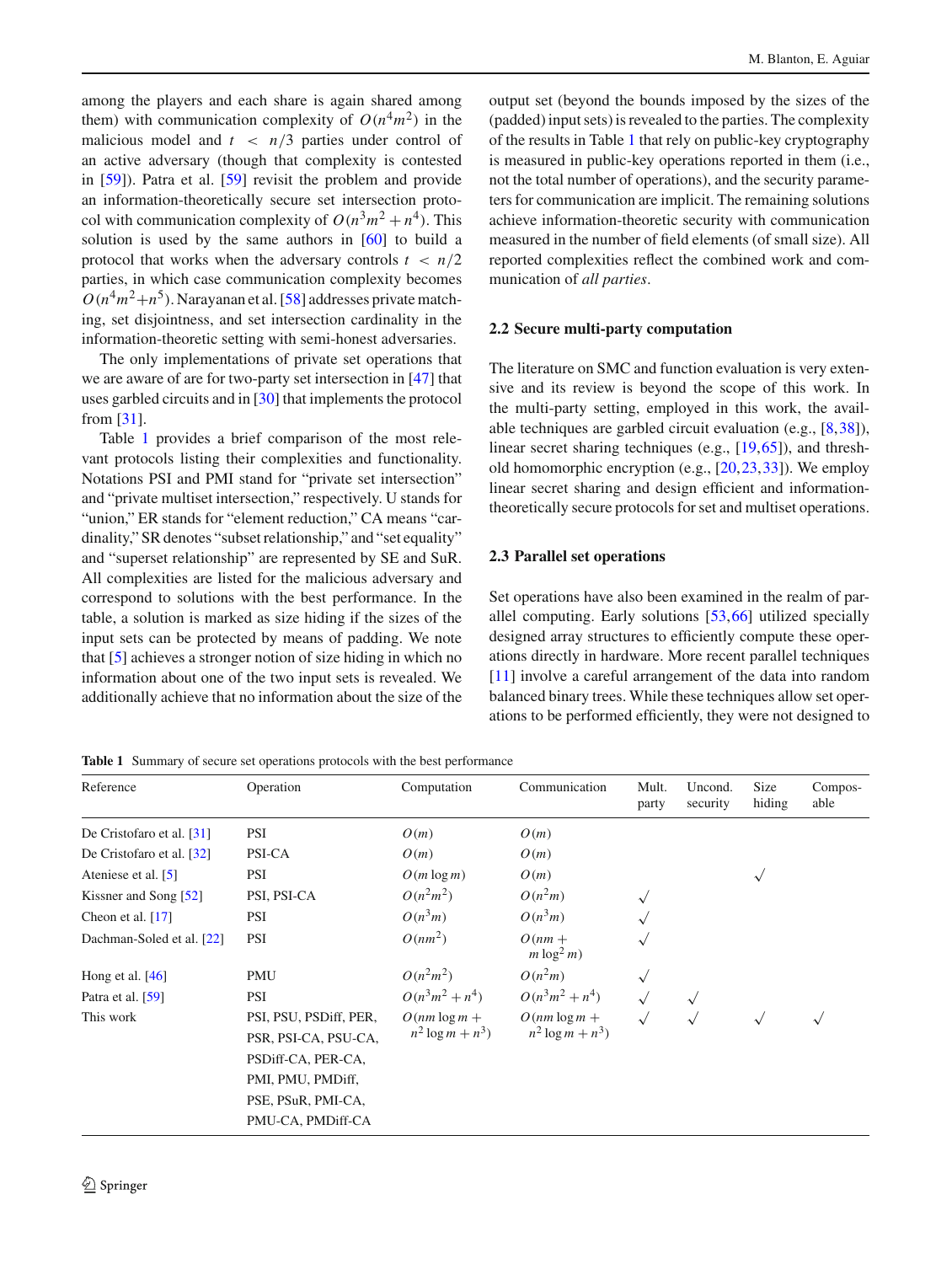be secure, are not data-oblivious, and do not naturally lend themselves to secure multi-party protocols.

# **3 Preliminaries**

# **3.1 Framework**

In this work, we use the multi-party setting in which  $n > 2$ parties  $P_1, \ldots, P_n$  jointly execute prescribed functionality on private inputs. We utilize a linear secret sharing scheme (such as [\[65\]](#page-25-23)) for representation of, and secure computation over private values. To ensure composability of our protocols, we assume  $P_1$  through  $P_n$  receive their shares of the input prior to the computation and compute shares of the output. Then any party with private input will produce shares of it before the computation starts, and upon computation completion,  $P_1$  through  $P_n$  send their shares to the entities entitled to learn the result. This gives flexibility to the problem setting in that the input parties may be disjoint from the computational parties (as in the case with outsourcing). Similarly, the parties receiving the output do not have to coincide with the input parties or computational parties.

Throughout this work, we assume that parties  $P_1, \ldots, P_n$ are pair-wise connected by secure authenticated channels (the underlying communication model depends on the employed secret sharing; usually synchronous communication with broadcast channels is assumed). Each input and output party also establishes secure channels with  $P_1$  through  $P_n$ . With  $(n, t)$ -secret sharing, any private value is secretshared among *n* parties such that any  $t + 1$  shares can be used to reconstruct it, while *t* or fewer shares informationtheoretically reveal no information about the shared value. Therefore, the values of *n* and *t* should be chosen such that an adversary is unable to corrupt more than *t* computational parties.

In a linear secret sharing scheme, a linear combination of secret-shared values can be computed by each computational party locally, without any interaction, but multiplication of two secret-shared values requires communication between the computational parties. In other words, if we let  $[x]$  denote that value *x* is secret-shared among  $P_1, \ldots, P_n$ , operations  $[x] + [y]$ ,  $[x] + c$ , and  $c[x]$  are performed by each  $P_i$  locally on its shares of *x* and *y*, while computation of [*x*][*y*] is interactive. The most common way of implementing a multiplication operation is by sending the total of  $O(n^2)$  messages (where each participant sends  $n - 1$  messages, one to each other participant) using, for instance, the techniques of [\[36](#page-25-27)], but recent results  $[7,24,45]$  $[7,24,45]$  $[7,24,45]$  $[7,24,45]$  lower the communication to  $O(n)$ messages per multiplication.

All operations are assumed to be performed in a field  $\mathbb{Z}_p$  for a small prime *p* greater than the maximum value used in the computation. We use  $\ell$  to denote the bitlength of (multi)set elements, and therefore, it must hold that  $p \geq 2^{\ell}$ .

Without loss of generality, we assume that the domain of set elements consists of integers greater than 0, i.e., it is  $[1, 2^{\ell} - 1]$  (i.e., if the domain is different, it can always be mapped to [1,  $2^{\ell} - 1$ ] for some  $\ell$ ).

Performance of secure computation is of grand significance, as protecting secrecy of data throughout the computation often incurs substantial computational costs. For that reason, besides security, efficient performance of the developed techniques is one of our primary goals. Performance of a protocol in our setting is typically measured in terms of: (i) the number of interactive operations (multiplications, distributing shares of a private value or opening a secret-shared value) necessary to perform the computation, or *invocations*, and (ii) the number of sequential interactions, or *rounds*. We employ the same metrics here.

# <span id="page-4-0"></span>**3.2 Building blocks**

We now proceed with a brief description of building blocks which are used in our solutions, namely oblivious sorting, comparisons, and prefix-AND.

# *3.2.1 Oblivious sorting*

When sorting is utilized in secure computation, the sequence of operations that the parties execute must be independent of the set they are sorting, or data-oblivious, to ensure that no information about the private data is revealed. While most sorting algorithms are not oblivious, using a sorting network results in an oblivious solution. Such techniques use compare-and-exchange operations (CEO), which are fixed and independent of the input. In our setting, a CEO can be implemented as follows:

$$
[s] \leftarrow \text{GE}([a], [b], \ell)
$$

$$
[c] \leftarrow [s][b] + (1 - [s])[a]
$$

$$
[d] \leftarrow [s][a] + (1 - [s])[b]
$$

where GE denotes a "greater than or equal" operation for --bit operands (detailed below) that produces a bit. After comparing *a* and *b*, *c* corresponds to  $\min(a, b)$  and *d* to  $max(a, b)$ .

Ajtai et al. [\[1\]](#page-24-13) describe a sorting network with *O*(*m* log *m*) comparisons for a set of cardinality *m*, but it has a very high constant behind the big-O notation. More practically, Batcher's network [\[6](#page-24-14)] uses  $O(m \log^2 m)$  comparisons and was the basis of secure multi-party sorting by Jónsson et al. [\[50\]](#page-25-29). More recent results [\[39](#page-25-30),[41](#page-25-31),[55\]](#page-25-32) developed oblivious randomized sorting algorithms with  $O(m \log m)$  comparisons and low constants which succeed with very high probability. Another recent solution is due to Zhang [\[72](#page-25-33)], in which oblivious sorting is achieved in constant round using  $O(m^2)$ or  $O(mR)$  communication and computation, where [0, R]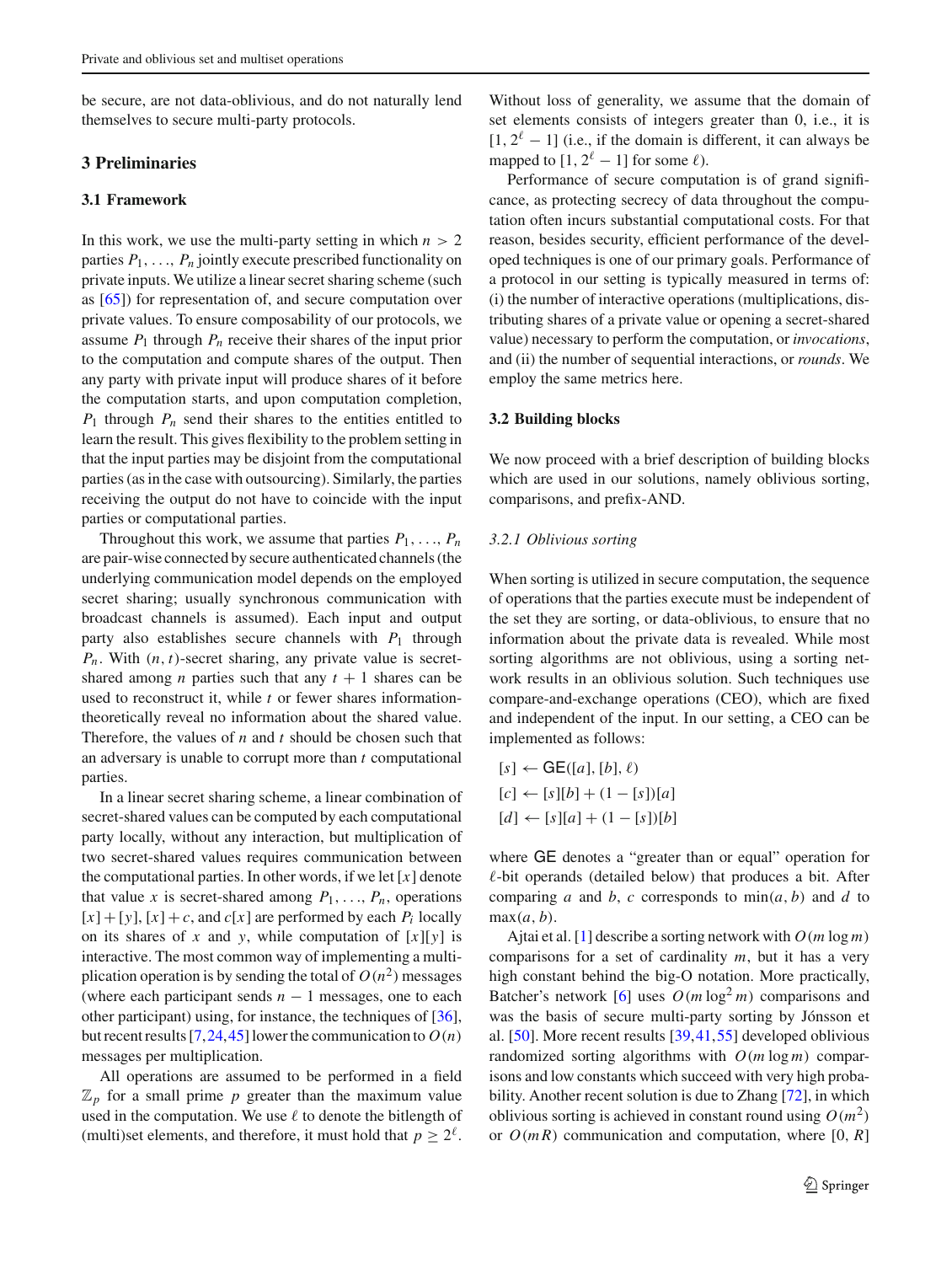is the range of numbers to be sorted. Throughout the paper, we use notation  $([y_1], ..., [y_m]) \leftarrow \text{Sort}([x_1], ..., [x_m], \ell)$ to denote secure implementation of oblivious sorting on  $\ell$ bit values in this framework. In some cases, we also need to sort tuples, where the comparisons are performed using the first element of each tuple, but the entire tuples are swapped based on the outcome of a comparison. We denote this modification by SortT, e.g.,  $\langle [x_1], [y_1] \rangle, \ldots, \langle [x_m], [y_m] \rangle \leftarrow$ SortT( $\langle [a_1], [b_1] \rangle, \ldots, \langle [a_m], [b_m] \rangle, \ell$ ) denotes sorting of 2tuples.

Because performance is of particular importance to us and complexity of oblivious sorting dominates the complexity of all of our algorithms, we analyze the solutions of [\[39](#page-25-30)] and [\[6\]](#page-24-14) in more detail. Goodrich's shellsort [\[39\]](#page-25-30) uses asymptotically low  $5m \log m - 7.5m + 9 \approx 5m \log m$ CEOs, but requires  $5m - \log m + 1 \approx 5m$  of them to be executed consecutively. The number of rounds then corresponds to this value multiplied by the round complexity of a CEO. Batcher's network [\[6](#page-24-14)] that uses odd-even merge sort involves  $\frac{1}{4}m(\log^2 m - \log n + 4) - 1 \approx \frac{1}{4}m \log^2 m$ CEOs, but they can be more effectively parallelized using  $\frac{1}{2} \log m (\log m + 1) \approx \frac{1}{2} \log^2 m$  consecutive CEOs. Also, for  $m \lesssim 10^6$ , Batcher's network involves fewer comparisons than Goodrich's shellsort.

In some cases, we also need to merge two sorted arrays, which can be accomplished faster than sorting all elements. For that reason, we define and use protocol  $\text{Merge}(([x_1], \ldots, [x_{m_1}]), ([y_1], \ldots, [y_{m_2}]), \ell), \text{ which is part}$ of Batcher's oblivious merge sort. Oblivious bitonic merge from [\[6](#page-24-14)] uses  $\frac{1}{2}m \log m$  CEOs and has depth (i.e., the number of consecutive CEOs) of log *m*. Similar to sorting, use MergeT to denote the tuple version of Merge.

#### *3.2.2 Other protocols*

We also rely on the following secure protocols from prior literature:

- $-[b] \leftarrow \textsf{Eq}([x], [y], \ell)$  is an equality protocol that, on input two secret-shared values *x* and *y* of length at most  $\ell$  bits, outputs (shares of) a bit *b* which is set to 1 iff  $x =$ *y*. The most efficient implementation of this operation that we are aware of is from [\[15\]](#page-24-15) which uses  $\ell + 4 \log \ell$ invocations in 4 rounds, where most of the cost is input independent and can be performed ahead of time.
- $-$  [*b*] ← **GE**([*x*], [*y*],  $\ell$ ) is a comparison protocol that, on input two secret-shared  $\ell$ -bit values x and y, outputs a bit *b* which is set to 1 iff  $x \geq y$ . Efficient implementations of this function also exist, e.g., we can use the protocol from [\[15\]](#page-24-15) with 4 rounds and  $4\ell - 2$  invocations, where precomputation can also reduce the cost.
- ([*y*1], . . .,[*yk* ]) ← PreAND([*x*1], . . .,[*xk* ]) computes prefix-AND, which on input a sequence of bits  $x_1, \ldots, x_k$ , outputs bits  $y_1, \ldots, y_k$ , where each  $y_i = \bigwedge_{j=1}^i x_j$ .

Secure multi-party implementation of PreAND can be realized by utilizing prefix-OR, PreOR, by calling PreOR $(1-[x_1], \ldots, 1-[x_k])$  and outputting the complements of the returned bits. The PreOR protocol from  $[15]$ uses three rounds and  $5k - 1$  invocations, where, as before, input-independent precomputation can reduce the cost.

The complexities of Eq, GE, and PreAND functionalities cited above correspond to statistically secure protocols, but alternative implementations that achieve perfect secrecy are also available. All other parts of our solutions, with the exception of another building block described in Protocol 17 in optimizations Sect. [7,](#page-18-0) are perfectly secure. Therefore, by using perfectly secure implementations of these building blocks the overall solutions will be perfectly secure as well. Because the separation between perfect and statistical security might be important with respect to what security properties we can obtain, we note that perfectly secure versions of Eq, GE, and PreAND that also run in a constant number of rounds and have linear complexities (in  $\ell$  in case of Eq and GE and in *k* in case of PreAND) are available from [\[25\]](#page-24-16). They can be built from any linear secret sharing scheme with a multiplication protocol. The main difference between these protocols and the protocols from [\[15\]](#page-24-15) is that the perfectly secure versions of comparison operations assume that the arguments are given in a bitwise form (i.e., *x* and *y* are represented as shares of  $\ell$  bits each). This does not impose a limitation for the type of computations used in this work because the overwhelming number of operations are contributed by comparisons. We therefore can use bitwise representation of (multi)set elements throughout the protocols without increasing their asymptotic complexity. If at any point of the computation bit-decomposition is required (e.g., for computing over-the-threshold versions of set operations), it is also available from [\[25](#page-24-16)] and other sources.

Finally, another recent work by Toft [\[67](#page-25-34)] provides equality and comparison protocols of sublinear (in  $\ell$ ) complexity. In particular, the equality protocol in  $[67]$  uses  $O(\delta)$ invocations in a constant number of rounds, where  $\delta$  is a correctness parameter, and a comparison is performed using  $O(\log \ell(\delta + \log \log \ell))$  invocations in  $O(\log \ell)$  rounds or using  $O(\sqrt{\ell}(\delta + \log \ell))$  interactive operations in a constant number of rounds for the same  $\delta$ . These protocols are, however, more suitable for SMC based on homomorphic encryption and are applicable to our setting only when  $t = 1$ .

# **3.3 Security model**

For each presented protocol, we define its secure functionality such that the computational parties do not provide any input and do not receive any output. Instead, it is assumed that prior to the beginning of each protocol the input par-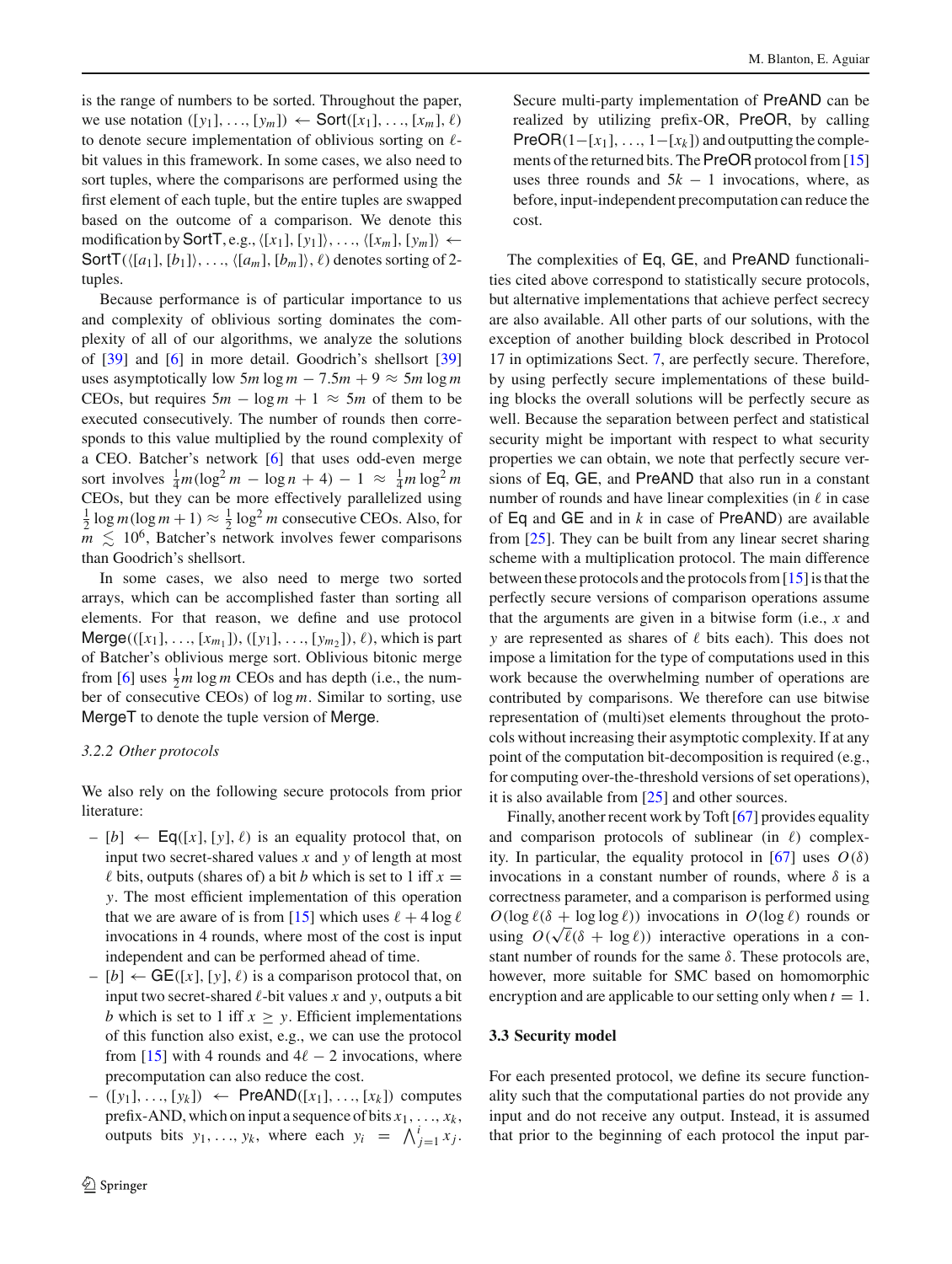ties secret-share their sets among the computational parties. Likewise, at the end of the computation, the computational parties send their shares to the entities entitled to learn the result who reconstruct the output.

We next formally define security using the standard definition in secure multi-party computation for semi-honest adversaries, who follow the protocol as prescribed, but might try to learn more than they entitled from the protocol execution. For this case, we assume that the adversary is static, i.e., the set of corrupted parties is fixed prior to the protocol execution. When, however, treating the case of malicious adversaries who can follow any arbitrary strategy, we will assume the adaptive adversary who can adaptively corrupt the participants throughout the protocol execution.

<span id="page-6-1"></span>**Definition 1** Let parties  $P_1, \ldots, P_n$  with pair-wise secure channels engage in a protocol  $\pi$  that computes a (possibly probabilistic) *n*-ary function  $f : (\{0, 1\}^*)^n \rightarrow (\{0, 1\}^*)^n$ , where  $P_i$  contributes input  $\text{in}_i$  and receives output  $\text{out}_i$ . Let VIEW<sub> $\pi$ </sub>( $P_i$ ) denote the view of participant  $P_i$  during the execution of protocol  $\pi$ . More precisely,  $P_i$ 's view is formed by its input and internal random coin tosses  $r_i$ , as well as messages  $m_1, \ldots, m_k$  passed between the parties during protocol execution:  $VIEW_{\pi}(P_i) = (in_i, r_i, m_1, \ldots, m_k).$ Let  $I = \{P_{i_1}, P_{i_2}, \ldots, P_{i_t}\}\$  denote a subset of the participants, VIEW $_{\pi}(I)$  denote the combined view of participants in *I* during the execution of protocol  $\pi$  (i.e., VIEW $_{\pi}(I)$ ) =  $(VIEW_{\pi}(P_{i_1}), \ldots, VIEW_{\pi}(P_{i_r})))$ , and  $f_I(\text{in}_1, \ldots, \text{in}_n)$ denote the projection of  $f$  (in<sub>1</sub>, ..., in<sub>n</sub>) on the coordinates in *I* (i.e.,  $f_I$ (in<sub>1</sub>, ..., in<sub>n</sub>) consists of the  $i_1$ th, ...,  $i_t$ th elements that  $f(\text{in}_1, ..., \text{in}_n)$  outputs). We say that protocol  $\pi$  is *t*-private in presence of static semi-honest adversaries if for each coalition *I* of size at most *t* and all  $in_i \in$ {0, 1}<sup>∗</sup> there exists a probabilistic polynomial time simulator *SI* such that  $\{(S_I(\text{in}_I, f_I(\text{in}_1, ..., \text{in}_n)), f(\text{in}_1, ..., \text{in}_n))\}\equiv$  $\{(\text{VIEW}_{\pi}(I), (\text{out}_1, ..., \text{out}_n))\}, \text{ where } \text{in}_I = (\text{in}_{i_1}, ..., \text{in}_{i_n})\}$  $in_{i}$ ) and "≡" denotes perfect or statistical indistinguishability.

By secure channels, we mean private authenticated channels, in which case security is information-theoretic. In case of malicious adversaries, security is formalized by comparing a protocol execution to an ideal model where the participants simply send their inputs to a trusted third party and receive their outputs back.

**Definition 2** Let  $\pi$  be a protocol that computes function  $f : ((0, 1)^*)^n \rightarrow ((0, 1)^*)^n$ , with party  $P_i$  contributing input in<sub>i</sub>. Let  $\mathcal A$  be an arbitrary algorithm with auxiliary input *x* and *S* be an adversary/simulator in the ideal model. Let  $REAL_{\pi,\mathcal{A}(x),I}(\text{in}_1, \ldots, \text{in}_n)$  denote the view of adversary *A* controlling parties in *I* together with the honest parties' outputs after real protocol  $\pi$  execution. Similarly, let IDEAL  $f, S(x)$ ,  $I$  (in<sub>1</sub>, ..., in<sub>n</sub>) denote the view of *S* and outputs of honest parties after ideal execution of function *f*. We say that  $\pi$  *t*-securely computes *f* if for each coalition *I* of size at most *t*, every probabilistic *A* in the real model, all in  $\in \{0, 1\}^*$  and  $x \in \{0, 1\}^*$ , there is probabilistic *S* in the ideal model that runs in time polynomial in *A*'s runtime and  $\{IDEAL_{f,S(x), I}(in_1, ..., in_n)\}\equiv$  ${REAL_{\pi,A(x),I}(in_1, ..., in_n)}.$ 

Security in the semi-honest model holds for  $t < n/2$  and in malicious for  $t < n/3$ .

#### **4 Set operations**

This section presents our solutions for several set operations—set intersection, union, asymmetric and symmetric difference, subset and superset relationships, and set equality, as well as multiset element reduction. All other multiset operations are treated in consecutive sections. Our solutions assume that the set or multiset operations are performed on  $\ell$ -bit values in integer representation, and the parameter  $\ell$  is omitted from the notation.

Intuitively, correctly computing an operation on sets *A* and *B* of size *m* without any knowledge of what these sets contain appears to be hard if fewer than  $m^2$  comparisons are used (one comparison for each  $a_i \in A$  and  $b_j \in B$ ). Indeed, if any given pair of elements  $a_i$ ,  $b_j$  have not been (explicitly or implicitly) compared, then for arbitrary sets *A* and *B* the result is not guaranteed to be correct. If, however, the result is known to be correct with fewer comparisons, then some information about the input sets must be known which violates our security requirements. Fortunately, relationships between some pairs  $a_i$ ,  $b_j$  can be determined implicitly, based on other explicit comparisons of elements of *A* and *B*, which eliminates the need for  $m^2$  comparisons. We notice that once data-oblivious sorting is used as a building block, we can realize all of our set and multiset operations using  $O(m \log m)$ interactive operations (comparisons) and their round complexity exceeds that of sorting by a small (additive) constant. We mark all interactive operations and rounds in our protocols.

#### <span id="page-6-0"></span>**4.1 Core protocols**

The main idea behind our solutions consists of combining the input sets into one, sorting the resulting set, and comparing adjacent elements of the sorted set to determine what elements should be kept and what should be erased, depending on the desired set operation. For certain set operations such as set difference, we also maintain information about the origin of an element (e.g., coming from the first or the second input set) to implement the desired functionality. A more detailed description of each operation is given next.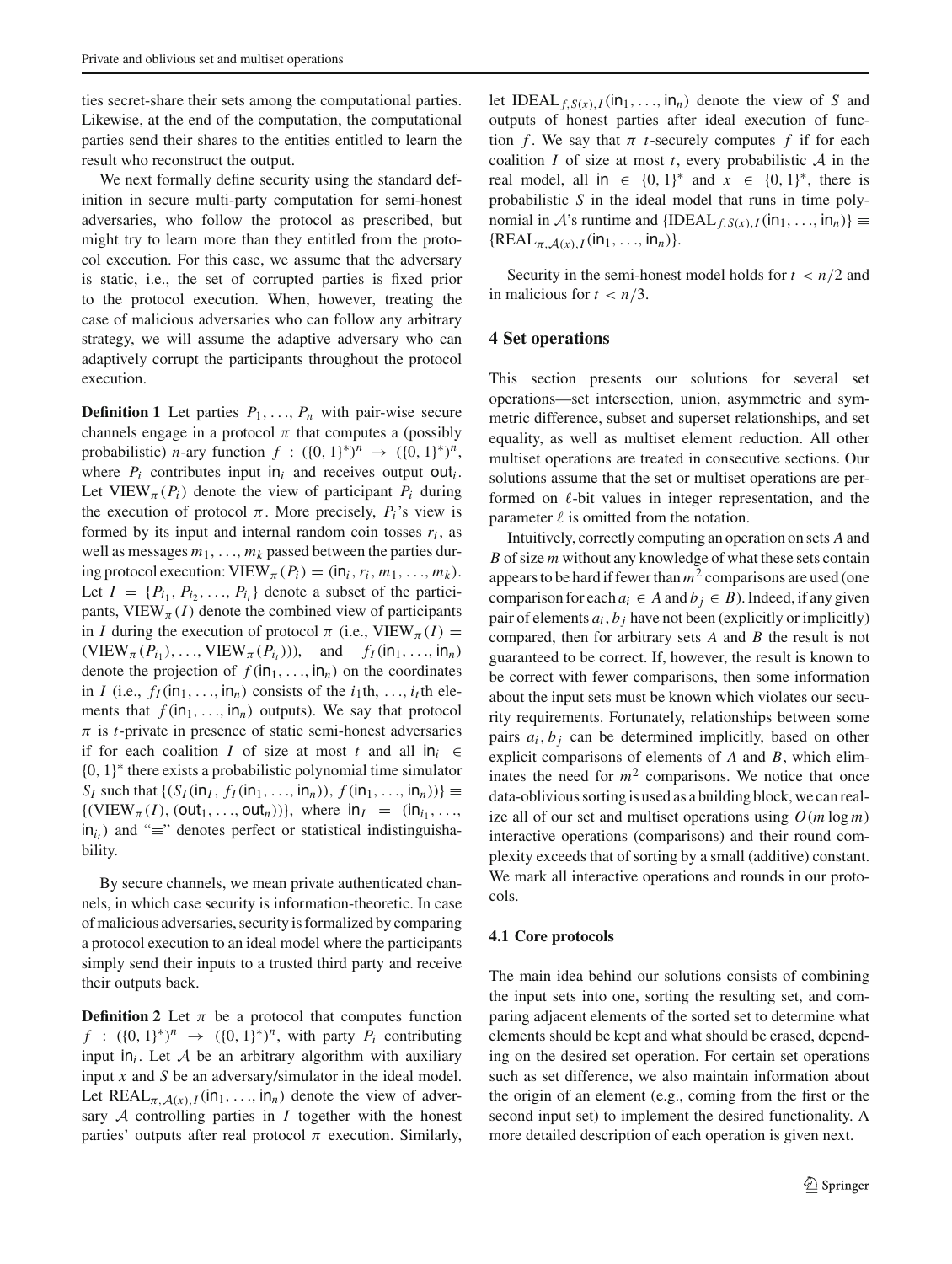#### *4.1.1 Set union*

The first protocol that we describe computes the set union  $C = A \cup B$ , where  $A = \{a_1, \ldots, a_{m_1}\}, B = \{b_1, \ldots, b_{m_2}\},\$ and  $C = \{c_1, \ldots, c_{m_1+m_2}\}\.$  Initially, the elements of *A* and *B* are combined into a new set and subsequently sorted. Next, we need to eliminate duplicates, as we wish to keep only a single instance of each item appearing in either of the sets. To accomplish this, our protocol looks at adjacent items in the sorted set,  $x_i$  and  $x_{i+1}$ . If the elements are the same, the first instance is erased by setting the corresponding item *ci* in the resulting set to 0 (recall that 0 is not a valid element of *A* or *B*). The protocol makes no changes to those items that occur a single time.

| <b>Protocol 1.</b> $[c_1], \ldots, [c_{m_1+m_2}] \leftarrow$ Union( $[a_1], \ldots, [a_{m_1}],$ |                                                                          |
|-------------------------------------------------------------------------------------------------|--------------------------------------------------------------------------|
| $[b_1], \ldots, [b_m]$                                                                          |                                                                          |
| 1. $[x_1], \ldots, [x_{m_1+m_2}] \leftarrow$ Sort $([a_1], \ldots, [a_{m_1}], [b_1], \ldots,$   |                                                                          |
| $[b_{m}$ , $], \ell);$                                                                          | $\sqrt{l}$ Sect. 3.2                                                     |
| 2. for $i = 1$ to $m_1 + m_2 - 1$ do in parallel                                                |                                                                          |
| 3. $[u_i] \leftarrow Eq([x_i], [x_{i+1}], \ell);$                                               | $\textit{II}$ Sect. 3.2                                                  |
|                                                                                                 | 4. $[c_i] \leftarrow [x_i](1 - [u_i])$ ; // 1 round, $m_1 + m_2 - 1$ inv |
| 5. $[c_{m_1+m_2}] \leftarrow [x_{m_1+m_2}]$ ;                                                   |                                                                          |
| 6. return $[c_1], \ldots, [c_{m_1+m_2}];$                                                       |                                                                          |

For example, on input sets  $(2, 4, 1, 5)$  and  $(4, 3, 2)$ , we obtain  $\langle 1, 2, 2, 3, 4, 4, 5 \rangle$  after step 1 and  $\langle 1, 0, 2, 3, 0, 4, 5 \rangle$ after step 5. Note that the computation in the protocol can be parallelized, and each element of the output is computed independently of others. While this protocol provides the most basic version, we subsequently describe how the size of the set *C* can be reduced to contain only nonzero elements (the actual members of the union) if desired.

### *4.1.2 Set intersection*

Following the set union logic, we could implement our protocol for set intersection in a similar manner. This time, after sorting the combined set of size  $m = m_1 + m_2$ , we wish to erase (i.e., set to 0) each distinct element once (note that there will be either one or two instances of each distinct element). In its simplest form, in the protocol we could compare two consecutive elements  $x_i$  and  $x_{i+1}$  in the sorted set and keep  $x_i$  if they are equal. Huang et al.  $[47]$  $[47]$ , however, notice that the size of the output set can be reduced in half if instead we compare each even element of the sorted set to its adjacent elements. Then if either comparison results in 1, we keep the current element and otherwise set it to 0. The output consists of only even elements, which gives us  $\lfloor m/2 \rfloor$  elements in the output set. Implementing this logic in our framework results in similar (in fact, slightly more efficient) performance compared to the simpler logic, but the output size is reduced in half, which improves efficiency of the computations that follow. We also note that from the set operations that we implement in this work, set intersection is the only operation where the output size can be reduced to a fraction of the input set sizes without any knowledge of the inputs by computing values at certain fixed locations.

In our set intersection protocol we implement the logic described above, where we have to make an exception for the last element in case  $m = m_1 + m_2$  is even (i.e., in that case the element at position *m* is compared only to its predecessor at position  $m - 1$ ). For any given element  $x_{2i}$  of the sorted set, let  $u_i$  denote the result of the comparison of *x*<sub>2*i*</sub> with *x*<sub>2*i*</sub> −1 and *v<sub>i</sub>* denote the result of *x*<sub>2*i*</sub>'s comparison with  $x_{2i+1}$ . Then to compute the corresponding element of the output set  $c_i$ , we need to multiply  $x_{2i}$  with the OR of  $u_i$ and  $v_i$ . In general, Boolean OR  $a \vee b$  can be implemented as  $a + b - ab$ , but we note that in our case  $u_i$  and  $v_i$  will never be simultaneously 1. This means that the sum  $u_i + v_i$ will correspond to their OR, reducing the number of interactive operations. As before, computing all elements of the result  $A \cap B$  proceeds in parallel, which is of grand importance because the size of *A* and *B* can be very large. For our example input sets, the protocol outputs  $\langle 2, 0, 4 \rangle$ .

| <b>Protocol 2.</b> $[c_1], \ldots, [c_{ m/2 }] \leftarrow \text{Int}([a_1], \ldots, [a_{m_1}], [b_1],$<br>, $[b_{m_2}])$ |                         |
|--------------------------------------------------------------------------------------------------------------------------|-------------------------|
| 1. $[x_1], \ldots, [x_m] \leftarrow Sort([a_1], \ldots, [a_{m_1}], [b_1], \ldots, [b_{m_2}], \ell);$                     |                         |
|                                                                                                                          | $\textit{II}$ Sect. 3.2 |
| 2. for $i = 1$ to $\lfloor (m-1)/2 \rfloor$ do in parallel                                                               |                         |
| 3. $[u_i] \leftarrow \textsf{Eq}([x_{2i}], [x_{2i-1}], \ell);$                                                           | $\textit{II}$ Sect. 3.2 |
| 4. $[v_i] \leftarrow \textsf{Eq}([x_{2i}], [x_{2i+1}], \ell);$                                                           | // Sect. $3.2$          |
| 5. $[c_i] \leftarrow ([u_i] + [v_i])[x_{2i}];$ // 1 round, $\lfloor (m-1)/2 \rfloor$ inv                                 |                         |
| 6. if $(m \mod 2 = 0)$                                                                                                   |                         |
| $[u_{m/2}] \leftarrow \textsf{Eq}([x_m], [x_{m-1}], \ell);$<br>7.                                                        | $\textit{II}$ Sect. 3.2 |
| $[c_{m/2}] \leftarrow [u_{m/2}][x_m];$<br>8.                                                                             | $/1$ inv                |
| 9. return $[c_1], \ldots, [c_{ m/2 }];$                                                                                  |                         |

#### *4.1.3 Subset relationship*

The subset protocol computes whether a given set *A* is contained in another set *B*, i.e.,  $A \subseteq B$ . It returns a bit which is set to 1 if  $A \subseteq B$  and 0 otherwise. The algorithm proceeds by comparing all pairs of adjacent elements in the aggregate sorted array and returns 1 iff the number of elements that were equal is exactly the size of the set *A*. Note that we run the protocol only when  $m_1 \leq m_2$  (assuming no padding in the input sets); otherwise, the output bit is automatically set to 0. For example, for inputs  $\langle 2, 4, 1, 5 \rangle$  and  $\langle 4, 3, 2 \rangle$ , the output is 0 because  $m_1 > m_2$ . For inputs  $(4, 3, 2)$  and  $(2, 4, 1, 5)$ , on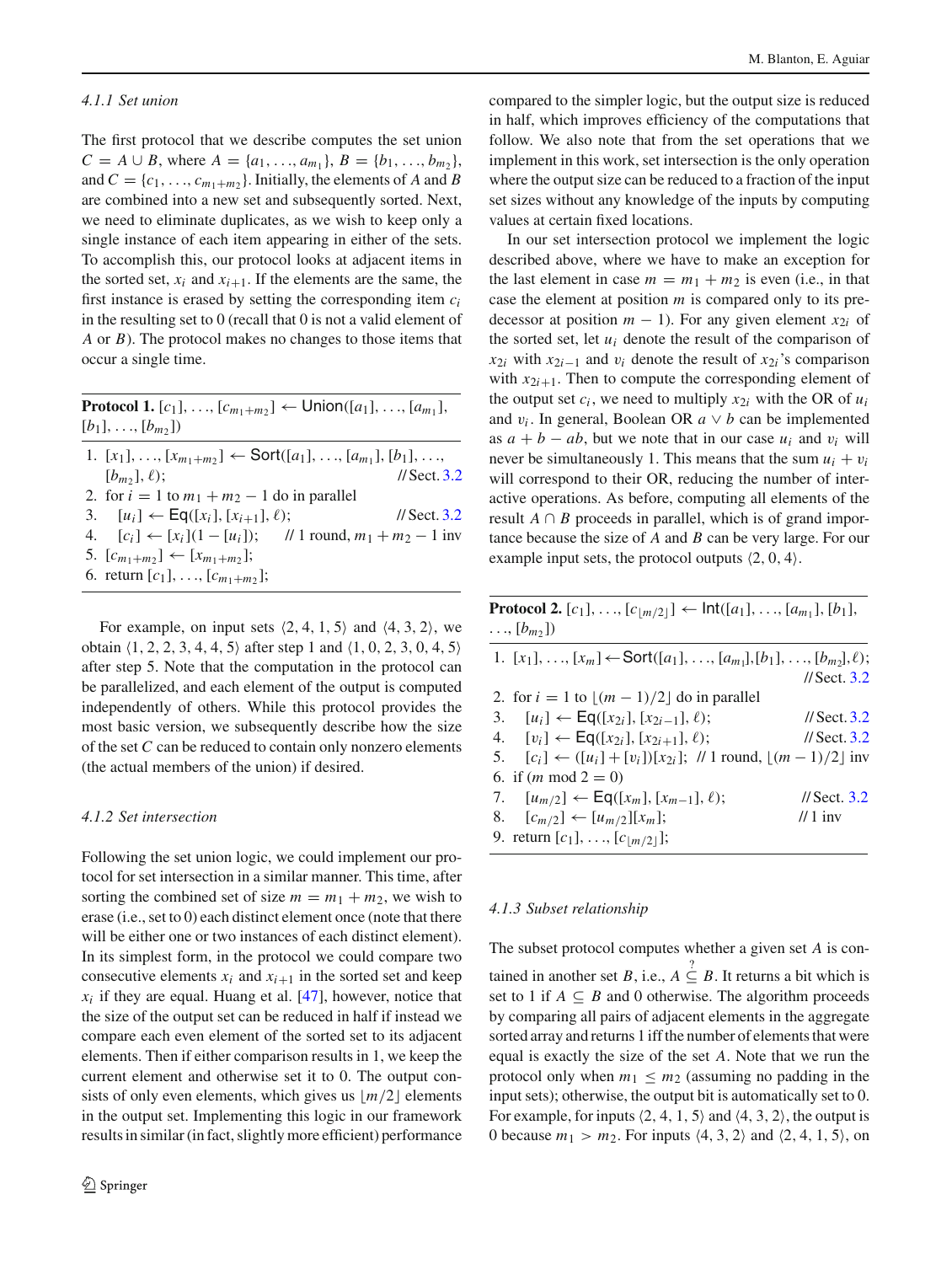the other hand, the protocol is executed, but returns 0 because  $t = 2 \neq m_1 = 3.$ 

| <b>Protocol 3.</b> $[s] \leftarrow Sub([a_1], , [a_{m_1}], [b_1], , [b_{m_2}])$               |                                         |  |
|-----------------------------------------------------------------------------------------------|-----------------------------------------|--|
| 1. $[x_1], \ldots, [x_{m_1+m_2}] \leftarrow$ Sort $([a_1], \ldots, [a_{m_1}], [b_1], \ldots,$ |                                         |  |
| $[b_{m_2}], \ell);$                                                                           | $\frac{\textit{1}}{\text{Sect.}}$ 3.2   |  |
| 2. for $i = 2$ to $m_1 + m_2$ do in parallel $[u_i] \leftarrow \textsf{Eq}([x_i],$            |                                         |  |
| $[x_{i-1}], \ell$ :                                                                           | $\frac{\textit{II} \text{ Sect.}}{3.2}$ |  |
| 3. $[t] \leftarrow \sum_{i=2}^{m_1+m_2} [u_i];$                                               |                                         |  |
| 4. $[s] \leftarrow \textsf{Eq}([t], m_1, \lceil \log m_1 \rceil);$                            | $\textit{II}$ Sect. 3.2                 |  |
| 5. return $[s]$ :                                                                             |                                         |  |

Utilizing the logic above, we can also derive a similar protocol to compute **set equality**. In that scenario, our first step would be to check if  $m_1 = m_2$ , as otherwise we can automatically report that the sets are not equal. The rest of the protocol will be exactly the same as the steps of Sub. Similarly, we can also produce a protocol for verifying a **superset relationship** between sets *A* and *B* from the logic provided in Protocol 3. In fact, the algorithm need not be changed in this case either, as a subset relationship directly implies an inverse superset relation between the same sets. That is, if the return bit [*s*] indicates that *A* is a subset of *B*, we can conversely say that *B* is a superset of *A*. Hence, the two operations can be done interchangeably by simply switching the order in which the sets are passed to Sub.

#### *4.1.4 Set difference*

An intuitive solution to computing the set difference  $A \setminus B$ is to combine sets *A* and  $A \cap B$ , sort the combined set, and eliminate all values that appear twice in the resulting multiset (by erasing both instances). This approach, however, results in running sorting twice (where the second time it is executed on a set of size  $2|A| + |B|$ ) and thus more than doubling the overhead compared to other protocols. Our solution instead is to label the elements of the two sets with opposite bits which will allow us to perform this operation using a single sort. In detail, we associate a 0 bit with all elements of set *A* and a bit with value 1 with the elements of *B* and sort the concatenation of these tuples. After sorting, we compare (in parallel) each element of the sorted set to its successor and store the results into a bit vector *u*. Based on these results, the protocol will then erase (set to 0) each pair of elements that have the same value, while keeping those that have unique values unchanged. To erase both instances of duplicate elements, we can compute values  $c_i$ 's as

$$
[c_i] \leftarrow [x_i](1 - [u_i]); \quad [c_{i+1}] \leftarrow [x_{i+1}](1 - [u_i]);
$$

for each  $i$ , where  $x_i$ 's represent the previously sorted concatenation of the elements of *A* and *B*. Although this logic can be safely realized when the computation is executed sequentially, it needs to be modified if we want it to be parallelized. To achieve this, we make sure that the value of each *ci* in the resulting set depends on the result of the comparison of  $x_i$  with  $x_{i-1}$  and  $x_{i+1}$ , and each  $c_i$  is set only once. In particular, we set  $c_i$  to 0 if either  $u_{i-1}$ or  $u_i$  is true and it is set to  $x_i$  otherwise. Similar to the OR computation in the set intersection, because at most one of *ui*−<sup>1</sup> and *ui* can be set for each value of *i*, the OR computation is performed as  $u_{i-1} + u_i$  instead of full  $u_{i-1} + u_i - u_{i-1}u_i$ .

Finally, as the last step of the protocol we compute the elements  $c_i$ 's of the set difference  $A \setminus B$  by erasing all elements of *B* that still remain. This is accomplished using the second element of each tuple of the sorted set, which stores information about the input set from which the value originated. For the example inputs  $(2, 4, 1, 5)$  and  $(4, 3, 2)$ , the protocol produces  $c = \langle 1, 0, 0, 3, 0, 0, 5 \rangle$  after step 5 and  $c = (1, 0, 0, 0, 0, 0, 5)$  after step 6.

| <b>Protocol 4.</b> $[c_1]$ , , $[c_{m_1+m_2}] \leftarrow \text{Diff}([a_1], \ldots, [a_{m_1}], [b_1],$ |  |  |
|--------------------------------------------------------------------------------------------------------|--|--|
| $\ldots$ , $[b_{m_2}$ ])                                                                               |  |  |

- 1.  $\langle [x_1], [y_1] \rangle, \ldots, \langle [x_{m_1+m_2}], [y_{m_1+m_2}] \rangle \leftarrow$  SortT( $\langle [a_1],$  $[0], \ldots, \langle [a_{m_1}], [0], \langle [b_1], [1] \rangle, \ldots, \langle [b_{m_2}], [1] \rangle, \ell);$ // Sect. [3.2](#page-4-0)
- 2. for  $i = 1$  to  $m_1 + m_2 1$  do in parallel  $[u_i] \leftarrow \textsf{Eq}([x_i],$  $[x_{i+1}], \ell$ ; // Sect. [3.2](#page-4-0)
- 3.  $[c_1] \leftarrow [x_1](1 [u_1])$ ; // 1 round, 1 inv<br>4.  $[c_{m_1 + m_2}] \leftarrow [x_m](1 [u_{m_1 + m_2 1}])$ ; // 1 inv
- 4.  $[c_{m_1+m_2}]$  ←  $[x_m](1 [u_{m_1+m_2-1}])$ ;
- 5. for  $i = 2$  to  $m_1 + m_2 1$  do in parallel  $[c_i] \leftarrow [x_i] \cdot (1 [u_i] [u_{i-1}])$ ;  $\| m_1 + m_2 2 \|$  $\frac{1}{m_1 + m_2} - 2$  inv
- 6. for  $i = 1$  to  $m_1 + m_2$  do in parallel  $[c_i] \leftarrow [c_i](1 [y_i])$ ; // 1 round,  $m_1+m_2$  inv
- 7. return  $[c_1], \ldots, [c_{m_1+m_2}];$

### *4.1.5 Symmetric difference*

Given two sets *A* and *B*, symmetric difference *A*Δ*B* computes the elements that belong to either of the sets while not being common to both. A naive approach to implementing the operation would be to compose a new protocol that computes  $(A \cup B) \setminus (A \cap B)$ . To improve efficiency, however, this operation can be done directly by modifying the above set difference protocol. Note that the last step of Protocol 4 (line 6) removes from the resulting set the elements of *B* that are not part of the intersection. Hence, by not executing that operation, we automatically obtain the symmetric difference protocol SDiff. This also implies that the SortT routine on line 1 can be replaced by regular sorting.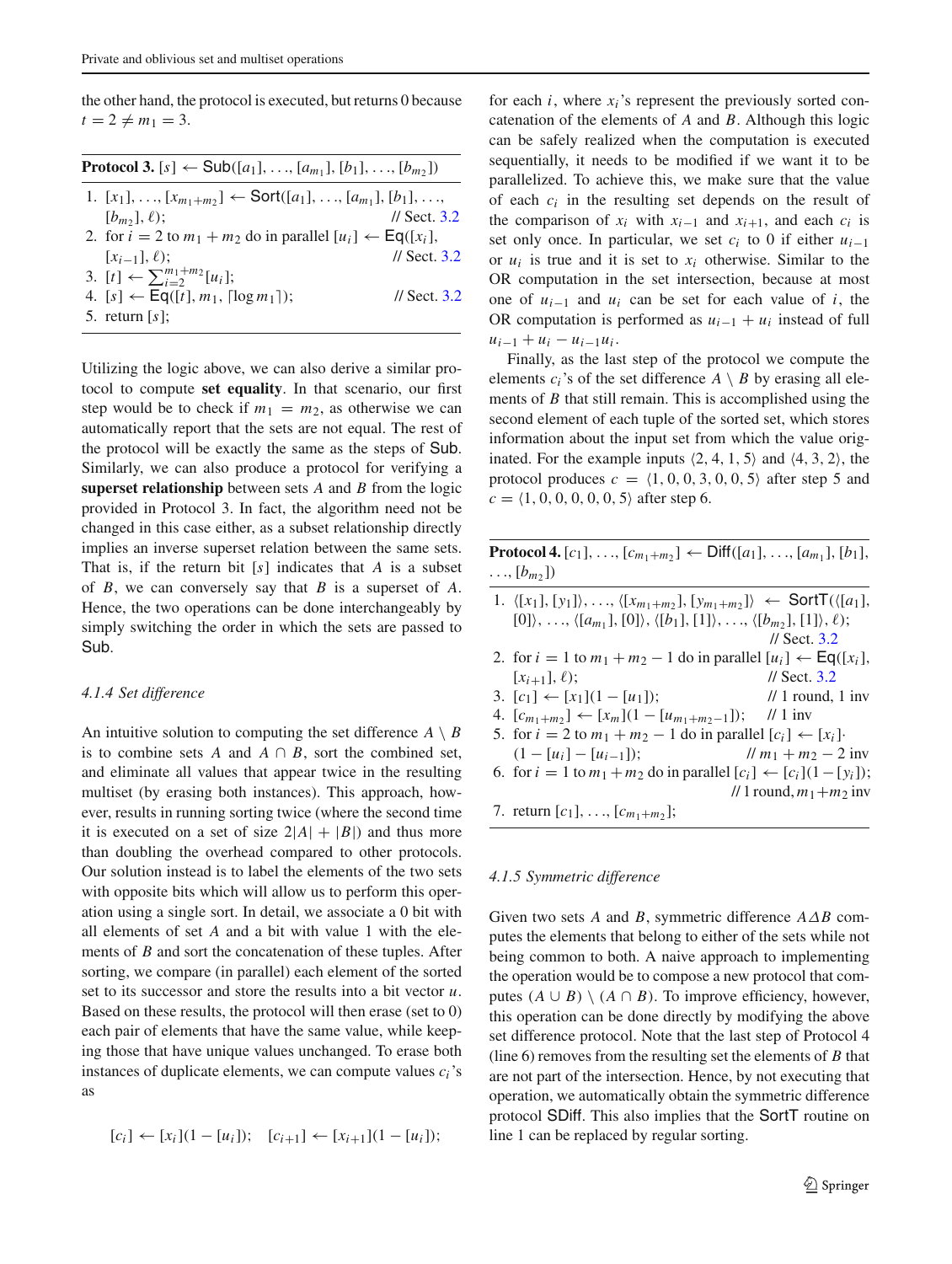#### *4.1.6 Element reduction*

Element reduction is applied to a single multiset *A*, during which one instance of each distinct element is erased. The logic for its implementation is very similar to that of the intuitive implementation of set intersection (which we mention but do not use), but now each distinct element can appear any number of times in the sorted combined set instead of only once or twice. We therefore erase the first instance of each distinct element. This is implemented by comparing two adjacent elements  $x_i$  and  $x_{i+1}$  in the sorted multiset and setting the element at position  $i + 1$  in the result,  $c_{i+1}$ , to 0 iff  $x_i$ and  $x_{i+1}$  differ (i.e.,  $x_{i+1}$  is a new distinct element). For correctness, the first element  $c_1$  is always set to 0. For example, if the sorted input is  $\langle 1, 2, 2, 3, 4, 5, 5, 5 \rangle$ , the protocol outputs  $(0, 0, 2, 0, 0, 0, 5, 5)$ . As before, computation of each element of the resulting multiset can proceed in parallel.

**Protocol 5.**  $[c_1]$ , ...,  $[c_m]$  ← Red( $[a_1]$ , ...,  $[a_m]$ ) 1.  $[x_1], \ldots, [x_m] \leftarrow \text{Sort}([a_1], \ldots, [a_m], \ell);$ // Sect. [3.2](#page-4-0) 2.  $[c_1] \leftarrow 0;$ 3. for  $i = 1$  to  $m - 1$  do in parallel<br>4.  $[u_i] \leftarrow \text{Eq}([x_i], [x_{i+1}], \ell)$ : 4.  $[u_i] \leftarrow \textsf{Eq}([x_i], [x_{i+1}], \ell);$ <br>5.  $[c_{i+1}] \leftarrow [u_i][x_{i+1}];$ ); // Sect. [3.2](#page-4-0)  $[c_{i+1}] \leftarrow [u_i][x_{i+1}];$  // 1 round, *m* − 1 inv 6. return  $[c_1], \ldots, [c_m]$ ;

# **4.2 Protocol variants**

The above protocols implement the basic functionality of multi-party set operations. In this section, we show how they can be modified or extended to enable a number of new features.

#### *4.2.1 Opening the result of a (multi)set operation*

The output of the protocols presented in Sect. [4.1](#page-6-0) cannot be safely opened without leaking information about their inputs because the locations of erased items will be revealed. If the result is to be opened (e.g., when one of the above operations is the last operation in the computation), the parties will need to additionally sort the result, or randomly permute it, prior to the opening to hide all patterns. To do so, the last line of each protocol in Sect. [4.1](#page-6-0) should be changed from

return 
$$
[c_1], \ldots, [c_k]
$$
;  
to  
return Sort( $[c_1], \ldots, [c_k], \ell$ );

for the appropriate value of *k*. In Sect. [7](#page-18-0) we also show how this step can be performed more efficiently using set compaction.

# *4.2.2 Reducing the size of the result of a (multi)set operation*

The way our protocols are specified does not reveal the size of the resulting set or multiset. In certain cases, however, for efficiency reasons it is desirable to reveal the size of the output and eliminate all extra elements. We distinguish between these two modes of computation by referring to them as length-hiding and length-preserving, respectively. To perform a length-preserving operation, the parties follow each protocol as defined in Sect. [4.1,](#page-6-0) after which they sort the outcome and discard zero elements by comparing each of them to 0 and opening the result of the comparison. More precisely, each "return  $[c_1], \ldots, [c_k]$ " operation (for the appropriate value of *k*) in the original protocol now needs to be replaced with the following:

1.  $[d_1], \ldots, [d_k] \leftarrow \text{Sort}([c_1], \ldots, [c_k], \ell);$  // Sect. [3.2](#page-4-0) 2.  $S \leftarrow \emptyset$ ; 3. for  $i = 1$  to  $k$  in parallel 4.  $[b] \leftarrow \textsf{Eq}([d_i], 0, \ell);$ <br>5.  $b \leftarrow \textsf{Open}([b]):$ ); // Sect. [3.2](#page-4-0)  $b \leftarrow \text{Open}([b])$ ; // 1 round, 1 inv 6. if  $(b = 0)$  *S* ← *S* ∪ {[*d<sub>i</sub>*]}; 7. return *S*;

The Open operation corresponds to broadcasting the shares of its argument, so that all parties can reconstruct its value. As before, faster compaction can be used instead of sorting.

# *4.2.3 Computing (multi)set cardinality or over-the-threshold cardinality*

Our basic protocols for set operations compute the resulting set, while in certain applications different information such as set cardinality needs to be computed. It is, however, rather straightforward to modify our protocols to instead compute the cardinality (e.g.,  $|A \cap B|$  for set intersection) or over-thethreshold cardinality (e.g.,  $|A \cap B| \geq T$  for set intersection and threshold *T* ) of the resulting set. For completeness, we next describe such modifications, which give us even simpler protocols than the original versions.

To compute set union cardinality, it is no longer necessary to compute the  $c_i$ 's in the Union protocol. Instead, it suffices to compute only the number of elements that differ from the next adjacent element in the combined sorted set  $x_1, \ldots, x_{m_1+m_2}$ . In particular, we replace lines 2–6 in Union with the following computation:

2. for 
$$
i = 1
$$
 to  $m_1 + m_2 - 1$  do in parallel  
\n $[u_i] \leftarrow \textsf{Eq}([x_i], [x_{i+1}], \ell);$  // Sect. 3.2  
\n3. return  $m_1 + m_2 - \sum_{i=1}^{m_1 + m_2 - 1} [u_i];$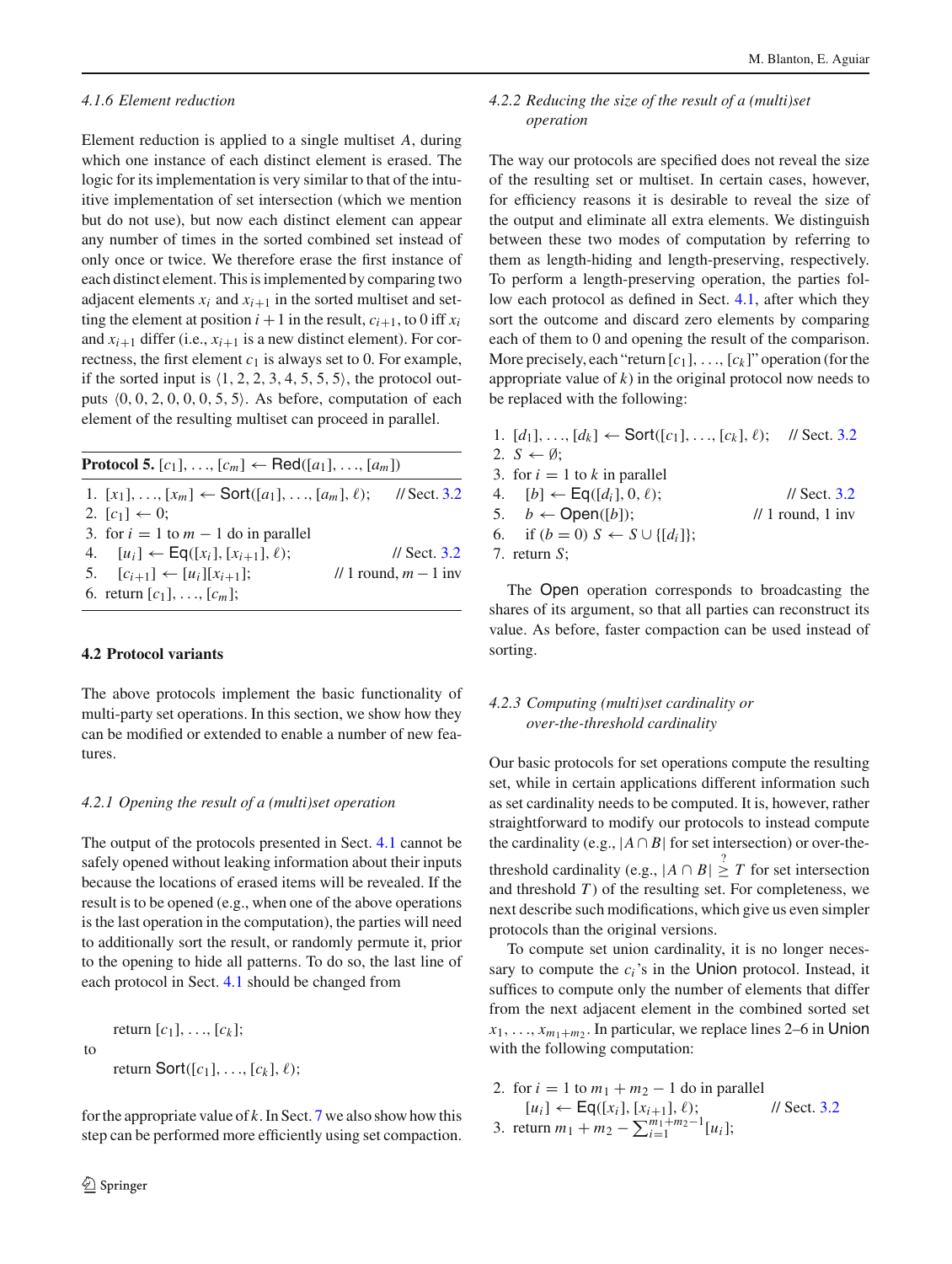The set union over-the-threshold cardinality can likewise compute and return  $GE(m_1 + m_2 - \sum_{i=1}^{m_1+m_2-1} [u_i], T, \ell)$ .

The set intersection cardinality and the cardinality of a multiset after element reduction follow a similar logic, where now the parties compute and return  $\sum_{i=1}^{\lfloor m/2 \rfloor} [u_i] + \sum_{i=1}^{\lfloor m/2 \rfloor} [v_i]$ and  $\sum_{i=1}^{m-1} [u_i]$ , respectively. The over-the-threshold versions are formed analogously.

To compute the set difference cardinality, the parties need to produce the count of the number of elements that do not get erased from the resulting set. This can be achieved by replacing lines 3–7 of the Diff protocol with the following:

3. return 
$$
m_1 - \sum_{i=1}^{m_1+m_2-1} [u_i];
$$

Finally, the symmetric difference cardinality can be obtained by replacing lines 3–7 of the Diff protocol with the following:

3. return 
$$
m_1 + m_2 - 2 \sum_{i=1}^{m_1 + m_2 - 1} [u_i];
$$

As before, the over-the-threshold cardinality version is produced analogously.

#### *4.2.4 Performing set operations on multiple input sets*

Our protocols have been defined to work on two input sets, while existing literature on multi-party set operations considers the problem of computing set intersection or union of *n* input sets with *n* participating parties. Here we show that it is not difficult to modify our set union, intersection, and equality protocols to work on *k* inputs for any  $k \geq 2$  (i.e., *k* may or may not depend on  $n$ ). We consider only these three set operations as we are not aware of a standard way of defining other operations on multiple input sets.

First, observe that a protocol for multiple-input set union  $[c_1], \ldots, [c_m]$  ← Union( $[a_1^{(1)}], \ldots, [a_{m_1}^{(1)}], \ldots, [a_1^{(k)}],$ ...,  $[a_{m_k}^{(k)}]$ , where  $C = \bigcup_{i=1}^{k} A^{(i)}$ ,  $A^{(i)} = \{a_1^{(i)}, ..., a_{m_i}^{(i)}\}$ for  $i = 1, ..., k$ , and  $m = \sum_{i=1}^{k} m_i$ , can be obtained from the original Protocol 1 with virtually no changes. The only obvious difference is that the step 1 now consists of sorting the concatenation of all of the  $A^{(i)}$ 's, i.e.,  $[x_1], \ldots, [x_m] \leftarrow$ Sort( $[a_1^{(1)}], \ldots, [a_{m_1}^{(1)}], \ldots, [a_1^{(k)}], \ldots, [a_{m_k}^{(k)}], \ell$ ). As before, the algorithm keeps a single instance of each present distinct value and eliminates the rest.

In order to implement multiple-input set intersection  $[c_1], \ldots, [c_{\lceil(m-1)/k\rceil}] \leftarrow \text{Int}([a_1^{(1)}], \ldots, [a_{m_1}^{(1)}], \ldots, [a_1^{(k)}],$  $[ a_{m_k}^{(k)} ]$ , where now  $C = \bigcap_{i=1}^k A^{(i)}$ , the algorithm in Protocol 2 needs to be modified. This time we would like to keep only the elements that appear exactly *k* times in the sorted array. To do that, instead of checking two consecutive elements, we need to compare two elements  $k - 1$  positions apart. Similar to Protocol 2, instead of producing a set of size *m*, this time we output a set of size  $\lceil (m-1)/k \rceil$  and the OR

of multiple bits from which at most one is set is computed as their sum. More precisely, we obtain:

| <b>Protocol 6.</b> $[c_1], \ldots, [c_{\lceil (m-1)/k \rceil}] \leftarrow \text{Int}([a_1^{(1)}], \ldots, [a_{m_1}^{(1)}],$ |                                       |
|-----------------------------------------------------------------------------------------------------------------------------|---------------------------------------|
| $\ldots$ , $[a_1^{(k)}], \ldots, [a_{m_k}^{(k)}]$                                                                           |                                       |
| 1. $[x_1], \ldots, [x_m] \leftarrow \text{Sort}([a_1^{(1)}], \ldots, [a_{m_1}^{(1)}], \ldots, [a_1^{(k)}], \ldots,$         |                                       |
| $[a_{m}^{(k)}], \ell);$                                                                                                     | $\frac{\textit{1}}{\text{Sect.}}$ 3.2 |
| 2. for $i = 1$ to $m - k + 1$ do in parallel                                                                                |                                       |
| $[u_i] \leftarrow \textsf{Eq}([x_i], [x_{i+k-1}], \ell);$                                                                   | // Sect. $3.2$                        |
| 3. $d \leftarrow  (m-1)/k $ ;                                                                                               |                                       |
| 4. for $i = 1$ to d do in parallel $[c_i] \leftarrow \sum_{j=1}^k ([u_{(i-1)k+j}]$ .                                        |                                       |
| $[x_{(i-1)k+i}])$ ;                                                                                                         | // 1 round, $d \cdot k$ inv           |
| 5. if $((m - 1) \mod k \neq 0)$                                                                                             |                                       |
| $c_{[(m-1)/k]} \leftarrow \sum_{i=1}^{(m-1)} \text{mod } k_{[u_{d \cdot k+j}][x_{d \cdot k+j}]}$                            | // $(m - 1)$ mod k inv                |
| 6. return $[c_1], \ldots, [c_{\lceil (m-1)/k \rceil}];$                                                                     |                                       |

Lastly, to obtain a set equality protocol that works on multiple input sets, we only need to sort the concatenation of all *k* sets and compare the elements of the sorted set *k* − 1 positions apart instead of the original 1 position apart in the Sub protocol. It is obvious that  $m_i = m_j$  must also hold for every *i* and *j*.

### **4.3 Length-hiding set operations**

Recall that our original protocols do not reveal any information about the size of the resulting set. To enable their use in the full length-hiding mode, we need to make sure that our protocols work correctly when the length of the input sets is also protected. To hide the actual length of a set, one adds to that set a number of additional elements that have value 0. In this framework, for instance, all sets can be padded to be of the same size (or one of few fixed sizes). It remains to show that correctness of our protocols is preserved when the input sets contain dummy zero elements. We consider each protocol in turn.

In the Union protocol, after the first step, all dummy elements will occupy the lowest indices in the sorted set which we denote 1 through *s*. During the loop execution, the zero elements will be set to 0 again, which has no effect on the result of the operation. The only place where a care needs to be exercised is during comparison of zero element *xs* and the next nonzero element  $x_{s+1}$ . Notice that in the Union protocol, the result of computing  $\textsf{Eq}([x_s], [x_{s+1}], \ell)$  has no effect on  $x_{s+1}$ . We therefore obtain that the output of the protocol will be correct regardless of the number of regular elements contained in the sets *A* and *B* (including the case when *A* and *B* are entirely composed of dummy elements). By applying similar reasoning to other protocols, we obtain that regardless of whether zero elements are reset to zero or their values are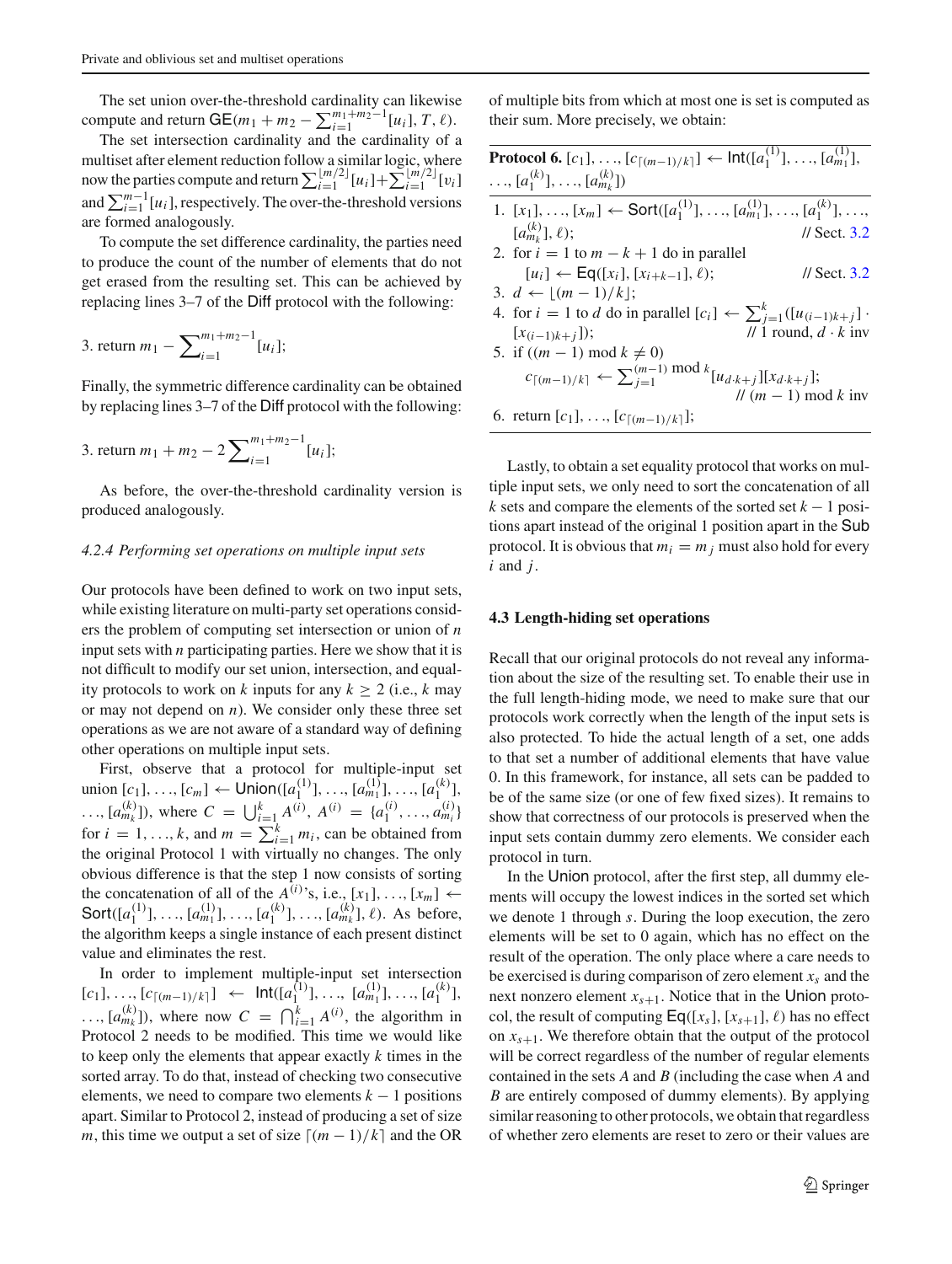preserved, the result of the computation is not affected. In the intersection protocol Int, we have that computation "at the border" of dummy and regular elements, namely  $x_s$  and  $x_{s+1}$ , can possibly affect  $x_{s+1}$  only when  $s + 1$  is even, but we see that in that case  $c_{(s+1)/2}$  will be set correctly to the result of the comparison of  $x_{s+1}$  and  $x_{s+2}$ . Thus, the protocol works as expected on padded inputs. In the element reduction protocol Red, we can also see that the result of  $\textsf{Eq}([x_s], [x_{s+1}], \ell)$  will be 0 and  $x_{s+1}$  will be set to 0 as required. Finally, in the set difference protocols Diff and SDiff protocols, the value of *us* will be 0 as well and therefore will not affect the correctness of the value of  $c_{s+1}$ .

The only protocol that cannot be executed as previously described on padded inputs is subset relationship Sub. In contrast to other protocols that erase elements from the input sets, the subset protocol counts the number of matched elements (which the padding can increase) and requires the knowledge of the input set size. We therefore next describe a more elaborate version of Sub protocol that works on padded input sets.

In the protocol below, we preserve information about the origin of each element during sorting (note that elements from set *A* are marked with bit 1). After comparing the adjacent elements of the sorted set, we prepend the array of computed bits  $u_i$  with 1 if the first element of the sorted set is 0, and with 0 otherwise. Now notice that if the sorted set contains *k* zero elements (which will precede all other elements),  $u_1 = \ldots = u_k = 1$ , while  $u_{k+1} = 0$ . Thus, if we perform prefix-AND on bits  $u_1, \ldots, u_{m_1+m_2}$ , the output will consist of *k* 1's followed by  $m_1 + m_2 - k$  0's. This gives us a mechanism to identify all zero elements within the sorted set. We then count the number of nonzero elements in *A* and store the value in  $t_1$ , and count the number of matches between nonzero elements in *A* and *B* and store the value in *t*2. If the values are the same, the protocol outputs 1, and otherwise it outputs 0.

| <b>Protocol 7.</b> $[s] \leftarrow Sub([a_1], , [a_{m_1}], [b_1], , [b_{m_2}])$                                            |                                       |  |  |
|----------------------------------------------------------------------------------------------------------------------------|---------------------------------------|--|--|
| 1. $\langle [x_1], [y_1] \rangle, \ldots, \langle [x_{m_1+m_2}], [y_{m_1+m_2}] \rangle \leftarrow$ SortT $(\langle [a_1],$ |                                       |  |  |
| $[1]$ , , $\langle [a_{m_1}], [1] \rangle$ , $\langle [b_1], [0] \rangle$ , , $\langle [b_{m_2}], [0] \rangle$ , $\ell$ ); |                                       |  |  |
|                                                                                                                            | $\textit{II}$ Sect. 3.2               |  |  |
| 2. for $i = 2$ to $m_1 + m_2$ do in parallel                                                                               |                                       |  |  |
| $[u_i] \leftarrow \mathsf{Eq}([x_i], [x_{i-1}], \ell);$                                                                    | $\frac{\textit{1}}{\text{Sect. }3.2}$ |  |  |
| 3. $[u_1] \leftarrow \textsf{Eq}([x_1], 0, \ell);$                                                                         | $\frac{\textit{1}}{\text{Sect.}}$ 3.2 |  |  |
| 4. $([v_1], \ldots, [v_{m_1+m_2}]) \leftarrow \text{PreAND}([u_1], \ldots, [u_{m_1+m_2}]);$                                |                                       |  |  |
|                                                                                                                            | // Sect. $3.2$                        |  |  |
| 5. $[t_1] \leftarrow \sum_{i=1}^{m_1+m_2} ([y_i](1 - [v_i]))$ ; // 1 round, $m_1 + m_2$ inv                                |                                       |  |  |
| 6. $[t_2] \leftarrow \sum_{i=1}^{m_1+m_2} ([u_i] - [v_i])$ ;                                                               |                                       |  |  |
| 7. $[s] \leftarrow \textsf{Eq}([t_1], [t_2], \lceil \log m_1 \rceil);$                                                     | $\frac{\textit{1}}{\text{Sect. }3.2}$ |  |  |
| 8. return $[s]$ :                                                                                                          |                                       |  |  |

This protocol also computes set equality when  $m_1 = m_2$ .

We conclude that all our protocols except Sub can be used unmodified on inputs padded with zero elements so that the size of both the input and output sets is protected. For the subset operation, Protocol 7 should be used instead of Protocol 3.

# <span id="page-11-0"></span>**4.4 Security**

Correctness of the computation has been discussed with each respective protocol. We only comment on the performance of randomized sorting algorithms, and randomized shellsort [\[39](#page-25-30)] in particular, that can fail to sort the input with a small probability. In our context, failure to sort the input can potentially become a security leak that reveals some information about the input sets. Toward this end, we note that the algo-rithm of [\[39](#page-25-30)] can fail with probability at most  $1/m<sup>b</sup>$  for some  $b \geq 1$  and has not failed on any tested input. Furthermore, increasing the number *c* of region compare-and-exchange operations can be used to reduce the probability of failure to the desired  $1/2^k$  for a security parameter  $\kappa$ , which will result in statistical security. Lastly, we note that our protocols can run in  $O(m \log m)$  time even without using randomized sorting algorithms by employing optimizations described in Sect. [7.](#page-18-0)

Security of our protocols can be shown as follows:

**Theorem 1** *The above set operations protocols are t -private in presence of semi-honest participants with private channels with*  $t < n/2$ *.* 

*Proof* First, note that the (*n*, *t*)-threshold linear secret sharing scheme achieves perfect secrecy in presence of collusions of size at most  $t \leq n$  (i.e., zero information can be learned about secret-shared values by *t* or fewer parties) in the case of passive adversaries. Also, the multiplication operation does not reveal any information when  $t < n/2$  (see, e.g., [\[3](#page-24-17)] for a formal security proof). Furthermore, because most other building blocks used in this work (i.e., Eq, GE, and PreAND) have been previously shown to be secure, information is not revealed during their execution as well. Their most efficient implementations are statistically secure (as opposed to perfectly secure) for any desired security parameter  $\kappa$ . Then if our protocols call only secure building blocks, the security of the overall protocols will follow. In particular, by Canetti's composition theorem [\[12](#page-24-18)], (sequential) composition of secure sub-protocols results in security of the overall solution.

More formally, to comply with the security definition [1,](#page-6-1) we need to build a simulator  $S_I$  for each protocol that can simulate the views of the corrupted parties *I* using their inputs and outputs in a way which is indistinguishable from real protocol execution. We can easily build this simulator by invoking simulators for the corresponding building blocks to simulate views for the entire protocol. The resulting views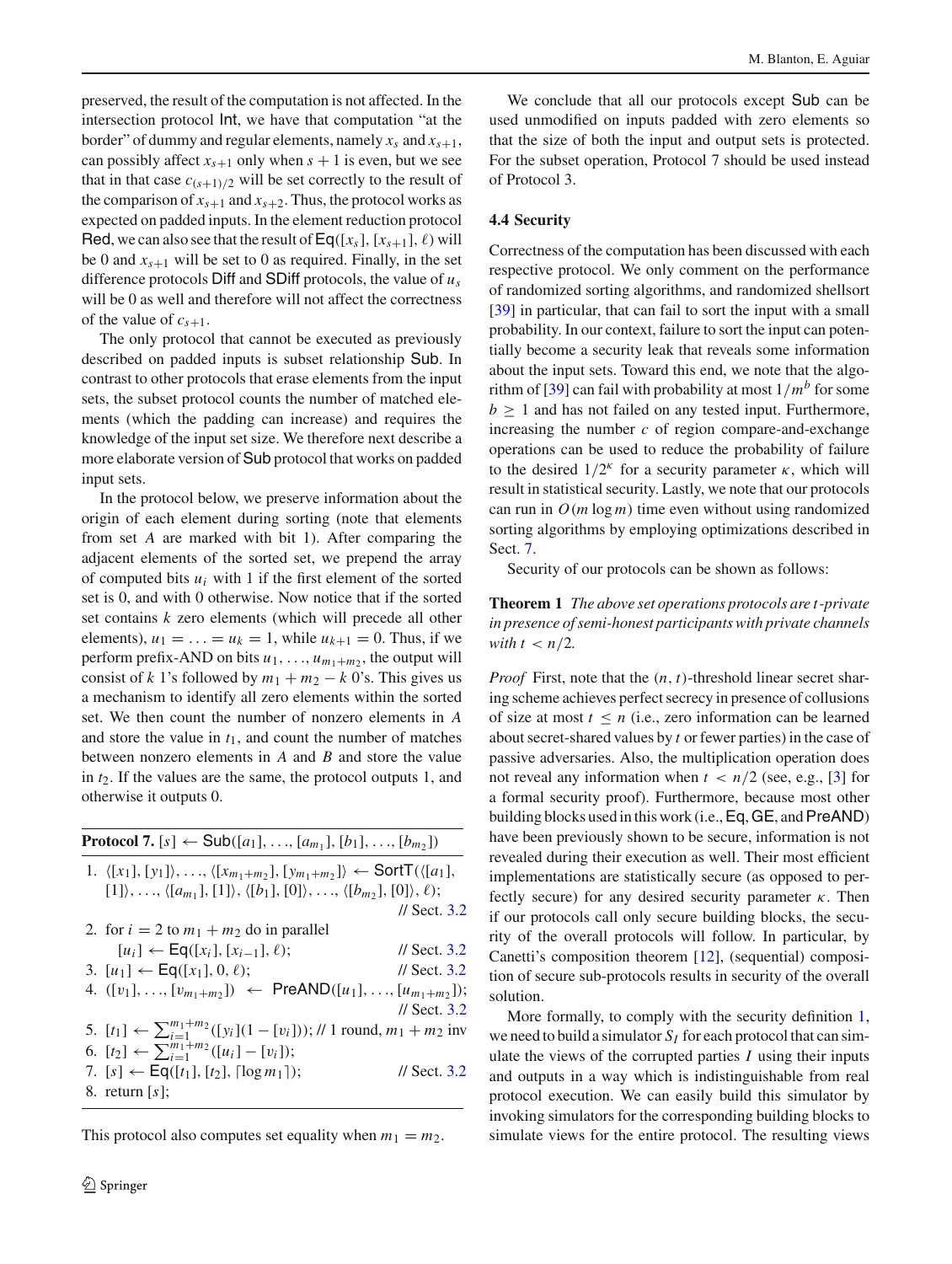are guaranteed to be indistinguishable from the real protocol execution by the participants.

The only missing piece is security of Sort protocol. First, note that any candidate sorting algorithm suitable for use in secure computation consists of a sequence of compare-andexchange operations. Each compare-and-exchange operation consists of a comparison GE, multiplications, and additions/subtractions as shown in Sect. [3.2.](#page-4-0) We thus can easily build a simulator for it by invoking the corresponding simulators for the underlying operations. Second, we employ only oblivious sort, in which the sequence of compareand-exchange operations is input-independent and therefore cannot leak information about the input. Thus security of the overall Sort follows from the security of compare-andexchange operations where we invoke the corresponding simulator the necessary number of times.

Lastly, we mention that the extension to set operation protocols that allows the parties to learn information about the actual size of the resulting set is also secure, because in this case both the function *f* and our protocol  $\pi$  reveal this infor- $\Box$ 

Before we proceed with security in presence of malicious participants, we note that when the building blocks Eq, GE, and PreAND are perfectly secure (i.e., implemented as arithmetic circuits), all of our protocols are perfectly secure as well. It then follows from  $[3,14]$  $[3,14]$  $[3,14]$  that security in presence of adaptive adversaries comes "for free," and the protocols are secure in presence of both static and adaptive adversaries (this applies to the malicious setting as well). When, however, the building blocks are statistically secure, according to [\[14](#page-24-19)] static and adaptive models are equivalent when the number of computational parties is small (as a function of the security parameter), e.g., fixed, which means that we also automatically obtain security against adaptive adversaries.

To show security in presence of malicious adversaries, we need to ensure that (i) all participants prove that their input is well-formed, (ii) all participants comply with the prescribed computation by proving that each step was performed correctly, and (iii) if some dishonest participants quit, others will be able to reconstruct their shares and proceed with the rest of the computation. When the computation corresponds to an arithmetic circuit, (ii) and (iii) are normally achieved using a verifiable secret sharing scheme (VSS), and a large number of results have been developed over the years (e.g., [\[7](#page-24-11),[18,](#page-24-20)[26](#page-25-35)[–28,](#page-25-36)[36](#page-25-27)[,44](#page-25-37)[,45](#page-25-28)] and many others). When, however, the participants are expected to additionally perform other operations, we need to employ the corresponding zero-knowledge proofs of knowledge. Similarly, if the input has a specified form, zero-knowledge proofs will need to be employed.

When each input is a set (as opposed to a multiset), each element needs to be unique. Therefore, to ensure correctness

of a set operation, the participants need to verify this property prior to execution of the operation. To minimize the overhead associated with such verification, we suggest the following approach: on input two or more sets, the participants sort each set separately, then verify that the difference between two consecutive elements in each sorted set is nonzero, merge the sorted sets, and proceed with the rest of the operation as before. Then if any observed value is zero, the participants abort the protocol. For example, if the input consists of two sets  $a_1, \ldots, a_{m_1}$  and  $b_1, \ldots, b_{m_2}$ , we replace sorting Sort( $[a_1], ..., [a_{m_1}], [b_1], ..., [b_{m_2}], \ell$ ) in any protocol with the following steps:

- 1.  $[x_1], \ldots, [x_{m_1}] \leftarrow \text{Sort}([a_1], \ldots, [a_{m_1}], \ell);$
- 2.  $[y_1], \ldots, [y_{m_2}] \leftarrow \text{Sort}([b_1], \ldots, [b_{m_2}], \ell);$
- 3. for  $i = 1$  to  $m_1 1$  do in parallel<br>4.  $[c_i] \leftarrow \textsf{Eq}([x_{i+1}] [x_i], 0, \ell);$
- 4.  $[c_i] \leftarrow \textsf{Eq}([x_{i+1}]-[x_i], 0, \ell);$
- 5.  $c_i \leftarrow \text{Open}([c_i])$ ;
- 6. if  $c_i = 1$ , output  $\perp$ ;
- 7. for  $i = 1$  to  $m_2 1$  do in parallel
- 8.  $[c'_i]$  ← Eq([ $y_{i+1}$ ] [ $y_i$ ], 0,  $\ell$ );
- 9.  $c'_i \leftarrow \mathsf{Open}([c'_i]);$
- 10. if  $c'_i = 1$ , output  $\perp$ ;
- 11.  $[z_1], \ldots, [z_{m_1+m_2}] \leftarrow \text{Merge}(([x_1], \ldots, [x_{m_1}]), ([y_1],$  $\ldots$ , [*y<sub>m2</sub>*]),  $\ell$ );

Clearly, opening the values on lines (5) and (9) does not reveal any information about the private values and is exactly the condition that the participants want to verify.

When padding is used, each input set is allowed to have multiple instances of zero elements. $<sup>2</sup>$  In such a case, the dif-</sup> ference between two consecutive elements in a sorted set is allowed to be zero as long as the elements are zero. We then modify the above verification to work with padded sets as follows: now the participants privately compare each element of the sorted set to 0, privately compare each difference between two consecutive elements of the sorted set to 0, and open the value of the form  $(d_i \neq 0) \vee ((d_i = 0) \wedge (x_i = 0))$ for each position  $i$ , where  $x_i$  denotes the  $i$ th element of the sorted set and  $d_i$  the difference between  $x_i$  and  $x_{i+1}$ . Let  $u_i$ denote the result of comparison of  $x_i$  to 0 and  $v_i$  the result of comparison  $x_{i+1} - x_i$  to 0. The participants then compute and open value  $v_i u_i + 1 - v_i$  for each *i* and abort if any of the opened values is 0. It is straightforward to modify the verification steps given above for sets with no padding to incorporate the computation of the  $u_i$ 's and opening a modified expression on lines (5) and (9). It is interesting to note

<span id="page-12-0"></span><sup>2</sup> The verification algorithm described above does not enforce absence of padding, which is normally not needed. If, however, the participants want to ensure that no zero elements are present, they can simply compare the first element of the sorted set to 0 and open the result of the comparison.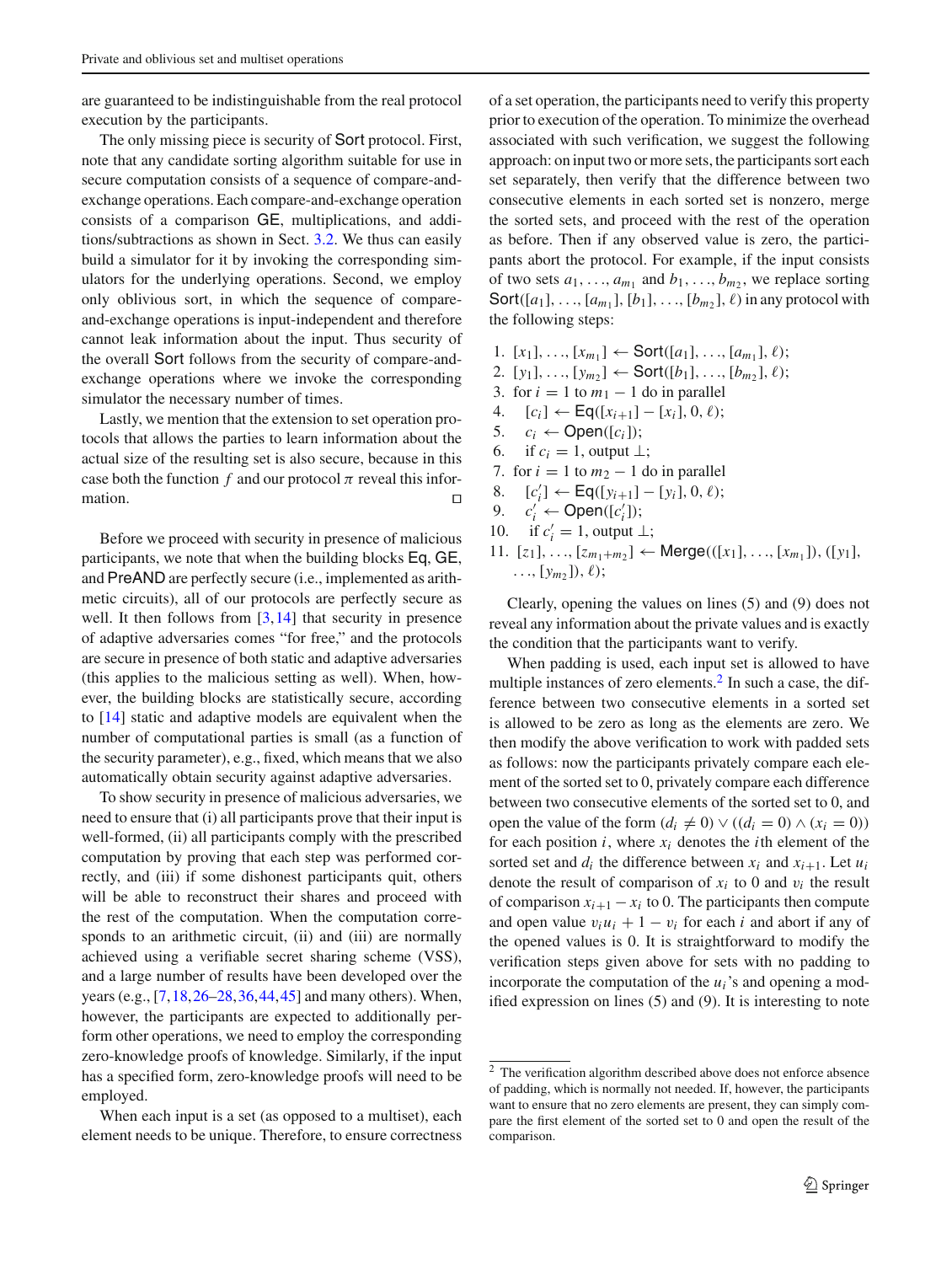that input verification is not needed when inputs are multisets since the inputs can be arbitrary.

**Theorem 2** *Given a* (*n*, *n*/3)*-VSS scheme with support for multiplication, generating a random field element, and opening a secret-shared value, the above set operations protocols are t -secure in presence of malicious participants with private channels with*  $t < n/3$ .

*Proof* When the overall computation corresponds to an arithmetic circuit, all we need to obtain security in presence of malicious participants is to employ a VSS scheme which ensures that (i) each multiplication protocol is performed correctly, (ii) each input is secret-shared correctly in case the dealer is corrupt, and (iii) a secret can be properly reconstructed from it shares (when not already implied by the above). There are many such results for a variety of settings and assumptions, normally for  $t < n/3$ , and we in particular mention the result of [\[4\]](#page-24-21) which provides perfect security with  $t < n/3$ .

Then if at any point of the computation the participants are required to input values of a specific form, they would have to prove that the values they supplied are well formed. For our constructions such proofs are necessary only if statistically secure building blocks (Eq, LE, and PreAND) are used, where the computational parties need to supply private random values of a specific length. While enforcement of this constraint can be performed by using a range proof from prior literature, e.g., [\[61\]](#page-25-38), we propose an alternative solution that avoids computational assumptions. In particular, when using Eq, LE, and PreAND from [\[15](#page-24-15)], collectively choosing a random bit by the computational parties (using protocol RandBit) involves only generating a random field element that VSS techniques already cover. Then to generate a random value of bitlength *k*, the parties can call RandBit *k* times in parallel obtaining bits *b*0, . . ., *bk*−1, after which each of them locally computes  $r = \sum_{i=0}^{k-1} 2^i b_i$ . We thus obtain that the security of our protocols in the malicious model follows from VSS techniques (e.g., [\[4](#page-24-21),[19,](#page-24-6)[36\]](#page-25-27)) when either perfectly secure or fast statistically secure implementations of the building blocks from  $[15]$  are used.  $\square$ 

Note that in the malicious model the complexity of RandInt algorithm increases, which now uses  $O(k)$  interactive operations to generate a *k*-bit random value instead of being local using PRSS in the semi-honest setting. This slightly increases the overall number of interactive operations, but has no effect on the asymptotic complexity of set operations.

As mentioned before, security in presence of adaptive and static participants in the malicious model are equivalent for perfectly secure protocols [\[14\]](#page-24-19), and in that setting, we automatically gain security in presence of adaptive adversaries. Then security in presence of adaptive adversaries can only be obtained if the (statistically secure) building blocks are proven secure in the adaptive adversarial model. Lastly, security under concurrent general composition [\[57\]](#page-25-39) (or, equivalently, universal composability [\[13](#page-24-22)]) is also free in the information-theoretic setting according to [\[54](#page-25-40)]. That is, every perfectly secure protocol in the stand-alone setting is also secure under concurrent general composition, and every statistically secure protocol in the stand-alone setting can be easily modified to be secure under concurrent general composition (by adding the so-called start synchronization to ensure that all inputs are ready before the computation starts).

# <span id="page-13-0"></span>**5 General conversion from a multiset to a set**

Our previous protocols do not work correctly when they are run on multisets. To enable computation on multisets, we describe a general conversion from a multiset to a set, which will allow all previous protocols to be run on multisets with only notational changes.

Our solution converts a multiset *a*1, . . ., *am* to a representation  $\langle x_1, y_1 \rangle, \ldots, \langle x_m, y_m \rangle$ , where  $x_i$ 's correspond to the  $a_i$ 's, and indices  $y_i$ 's count the number of instances of each distinct value in the multiset. That is, if a value v appears *k* times in the multiset, the indices of the corresponding elements in the multiset will be numbered 1 through *k*. This makes each pair  $\langle x_i, y_i \rangle$  unique and our protocols for set operations apply. The multiset-to-set protocol below illustrates how this multiset representation can be computed.

| <b>Protocol 8.</b> $\langle [x_1], [y_1] \rangle, , \langle [x_m], [y_m] \rangle$ ← M2S([a <sub>1</sub> ], ,<br>$[a_m]$ |                                                            |
|-------------------------------------------------------------------------------------------------------------------------|------------------------------------------------------------|
| 1. $[x_1], \ldots, [x_m] \leftarrow$ Sort $([a_1], \ldots, [a_m], \ell)$ ; // Sect. 3.2                                 |                                                            |
| 2. $[v_1] \leftarrow 1$ :                                                                                               |                                                            |
| 3. for $i = 1$ to $m - 1$ do                                                                                            |                                                            |
| 4. $[u_i] \leftarrow \textsf{Eq}([x_i], [x_{i+1}], \ell);$                                                              | $\frac{\textit{II} \text{ Sect. } 3.2 \text{ }}{\text{I}}$ |
| 5. $[y_{i+1}] \leftarrow [u_i][y_i] + 1;$ // $m-1$ rounds, $m-1$ inv                                                    |                                                            |
| 6. return $\langle [x_1], [y_1] \rangle, , \langle [x_m], [y_m] \rangle;$                                               |                                                            |

In this protocol, the indices  $y_i$  have to be computed sequentially. In the attempt to design an algorithm that does not require the number of rounds to be linear in the size of the multiset, we resort to the techniques that were used in [\[25](#page-24-16)] to design constant-round protocols for other integer arithmetic operations. In particular, suppose we are given an associative binary operator ◦. Also suppose that we can securely compute this operation on *m* inputs  $\circ_{i=1}^{m}[a_i]$  in *R* rounds and *C*(*m*) operations. Given this, Chandra et al. [\[16\]](#page-24-23) describe a method for computing prefix-◦, Pre◦, that uses 2*R* rounds and  $\sum_{i=1}^{\log_2 m} 2^i C(m \cdot 2^{-i}) + mC(\log_2 m) \le \log_2 mC(m) + C(m)$  $mc(\log_2 m)$  operations. Secure prefix-∘ functionality is defined as  $([b_1], \ldots, [b_m]) \leftarrow \text{Pre}_{\circ}([a_1], \ldots, [a_m])$ , where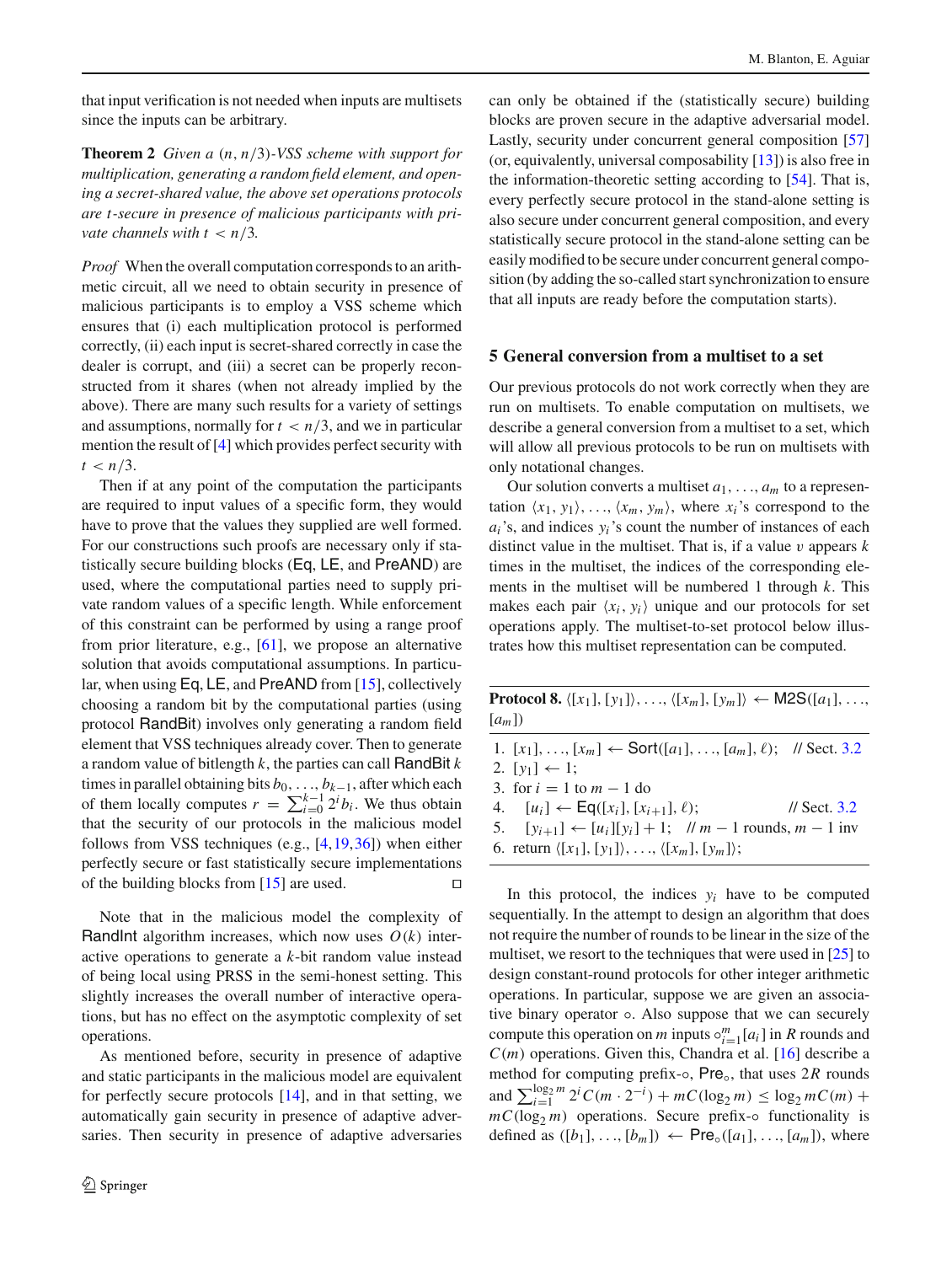$b_i = o^i_{j=1} a_j$ . In the context of Protocol 8, this means that if we define a procedure for computing  $\langle [x_m], [y_m] \rangle = \circ_{i=1}^m [a_i]$ in the multiset-to-set conversion using *R* rounds, we will be able to use their method to compute all  $\langle [x_i], [y_i] \rangle$  as  $(\langle [x_1], [y_1] \rangle, \ldots, \langle [x_m], [y_m] \rangle) \leftarrow \text{Pre}_\circ([a_1], \ldots, [a_m])$  in 2*R* rounds.

Before we proceed with further description, we need to specify the operator  $\circ$  used to perform the conversion. The M2S protocol can be viewed as starting with individual elements, each with count 1, and aggregating the first *i* of them to compute the count at position *i*. Because the operator must work on "individual" and "aggregate" values, we define it as:

| $\langle [c_1], [c_2] \rangle \leftarrow \langle [a_1], [a_2] \rangle \circ \langle [b_1], [b_2] \rangle$ |                                                  |
|-----------------------------------------------------------------------------------------------------------|--------------------------------------------------|
| 1. $[u] \leftarrow \textsf{Eq}([a_1], [b_1], \ell);$                                                      | $\frac{\textit{II} \text{ Sect.} 3.2}{\text{I}}$ |
| 2. $[c_1] \leftarrow [b_1]$ :                                                                             |                                                  |
| 3. $[c_2] \leftarrow [u][a_2] + [b_2];$                                                                   | $\frac{\pi}{1}$ round, 1 inv                     |
| 4. return $\langle [c_1], [c_2] \rangle$ ;                                                                |                                                  |

The above assumes that the operands are well formed, i.e.,  $b_1 \ge a_1$ . We refer to this operation as addition with reset, i.e., the count is reset if the value of the current multiset element has changed, and the count is incremented otherwise. The operator can be shown to be associative.

To be able to use the method from  $[16]$  $[16]$  for computing  $Pre<sub>o</sub>([a<sub>1</sub>],..., [a<sub>m</sub>])$  using a solution to  $\circ^m_{i=1}[a_i]$ , we need a constant-round procedure for computing  $\circ_{i=1}^{m} [a_i]$ , where  $a_i = \langle x_i, y_i \rangle$ . We realize it as shown below. Note that in this protocol, each  $y_i$  can be an arbitrary count (i.e., if  $y_i > 1$ , the pair  $\langle x_i, y_i \rangle$  corresponds to an "aggregate" of several multiset elements with the same value), but the *xi*'s must form a nondecreasing sequence.

| <b>Protocol 9.</b> $\langle [x], [y] \rangle \leftarrow \circ_{i=1}^{m} \langle [x_i], [y_i] \rangle$ |                                                            |
|-------------------------------------------------------------------------------------------------------|------------------------------------------------------------|
| 1. for $i = 1$ to $m - 1$ do in parallel                                                              |                                                            |
| $[u_i] \leftarrow \mathsf{Eq}([x_i], [x_{i+1}], \ell);$                                               | $\frac{\textit{II} \text{ Sect. } 3.2 \text{ }}{\text{I}}$ |
| 2. $([v_{m-1}], \ldots, [v_1]) \leftarrow \text{PreAND}([u_{m-1}], \ldots, [u_1])$ ;                  |                                                            |
|                                                                                                       | // Sect. $3.2$                                             |
| 3. for $i = 1$ to $m - 1$ do in parallel $[w_i] \leftarrow [v_i][y_i]$ ;                              |                                                            |
|                                                                                                       | // 1 round, $m-1$ inv                                      |
| 4. [y] $\leftarrow [y_m] + \sum_{i=1}^{m-1} [w_i];$                                                   |                                                            |
| 5. $[x] \leftarrow [x_m]$ :                                                                           |                                                            |
| 6. return $\langle [x], [y] \rangle$ ;                                                                |                                                            |

In the protocol above, as a result of prefix-AND in step 2, we obtain an array of bits  $v_{m-1}, \ldots, v_1$ , where  $v_i$  is set to 1 iff all elements  $x_i$  through  $x_m$  are equal. This allows us to count the number of elements in the input which have the same value as  $x_m$ . Their corresponding counts are added together in step 4 and are returned as the count for the entire set. This computation in particular implies that if  $x_m > x_{m-1}$ , then

the pair  $\langle x_m, y_m \rangle$  will be returned as required. This protocol allows us to obtain a new solution for multiset-to-set conversion where the round complexity is the round complexity of sorting plus a small constant.

| <b>Protocol 10.</b> $\langle [x_1], [y_1] \rangle, , \langle [x_m], [y_m] \rangle$ ← M2S([a <sub>1</sub> ],<br>$\ldots$ , $[a_m]$ )         |                                        |
|---------------------------------------------------------------------------------------------------------------------------------------------|----------------------------------------|
| 1. $[x'_1], \ldots, [x'_m] \leftarrow \text{Sort}([a_1], \ldots, [a_m], \ell);$                                                             | $\frac{\textit{II} \text{Sect.}}{3.2}$ |
| 2. for $i = 1$ to <i>m</i> do in parallel $[y'_i] \leftarrow 1$ ;                                                                           |                                        |
| 3. $\langle [x_1], [y_1] \rangle, \ldots, \langle [x_m], [y_m] \rangle \leftarrow \text{Pre}_\circ(\langle [x'_1], [y'_1] \rangle, \ldots,$ |                                        |
| $\langle [x'_m], [y'_m] \rangle$ ;                                                                                                          | $\frac{1}{2}$ Protocol 9               |
| 4. return $\langle [x_1], [y_1] \rangle, \ldots, \langle [x_m], [y_m] \rangle;$                                                             |                                        |

This concludes our description of the conversion. To illustrate how it can be used to perform multiset operations, we sketch a solution for multiset union  $A \cup B$ . It assumes that the input multisets are already available in the proper format with numbered instances of each distinct value. This can be achieved by executing the conversion protocol twice as  $\langle [x'_1], [y'_1] \rangle, \ldots, \langle [x'_{m_1}], [y'_{m_1}] \rangle \leftarrow \text{M2S}([a_1], \ldots, [a_{m_1}])$ and  $\langle [x''_1], [y''_1] \rangle, \ldots, \langle [x''_{m_2}], [y''_{m_2}] \rangle \leftarrow \text{M2S}([b_1], \ldots,$  $[b_{m_2}]$ ). Alternatively, the input multisets might already be available in the proper format as a result of prior processing. For instance, the output of the multiset union protocol presented next produces an (unsorted) multiset with properly numbered elements. The only exception are zero elements that have been erased as the result of union computation. In particular, their counts are also set to 0 to ensure that such elements do not affect correctness of our protocols during their composition.

**Protocol 11.**  $\langle [x_1], [y_1] \rangle$ ...,  $\langle [x_{m_1+m_2}], [y_{m_1+m_2}] \rangle$  ← MUnion( $\langle [x'_1], [y'_1] \rangle, \ldots, \langle [x'_{m_1}], [y'_{m_1}] \rangle, \langle [x''_1], [y''_1] \rangle, \ldots$  $\langle [x''_{m_2}], [y''_{m_2}] \rangle$ 

| 1. $k \leftarrow \max(m_1, m_2) + 1;$                                                                                                     |                         |
|-------------------------------------------------------------------------------------------------------------------------------------------|-------------------------|
| 2. $\langle [\alpha_1], [\beta_1], [\gamma_1] \rangle, \ldots, \langle [\alpha_{m_1+m_2}], [\beta_{m_1+m_2}], [\gamma_{m_1+m_2}] \rangle$ |                         |
| ← Sort $\mathsf{T}(\langle k[x'_1]+[y'_1], [x'_1], [y'_1]\rangle, \ldots, \langle k[x'_{m_1}]+[y'_{m_1}],$                                |                         |
| $[x'_{m_1}], [y'_{m_1}]]\rangle$ , $\langle k[x''_1] + [y''_1], [x''_1], [y''_1]\rangle$ , , $\langle k[x''_{m_2}] +$                     |                         |
| $[y''_{m_2}]$ , $[x''_{m_2}]$ , $[y''_{m_2}]$ , $\ell + \lceil \log k \rceil$ ;                                                           | $\frac{1}{2}$ Sect. 3.2 |
| 3. for $i = 1$ to $m_1 + m_2 - 1$ do in parallel                                                                                          |                         |
| 4. $[u_i] \leftarrow \textsf{Eq}([\alpha_i], [\alpha_{i+1}], \ell + \lceil \log k \rceil);$ // Sect. 3.2                                  |                         |
| 5. $[x_i] \leftarrow [\beta_i](1 - [u_i])$ ; // 1 round, $m_1 + m_2 - 1$ inv                                                              |                         |
| 6. $[y_i] \leftarrow [y_i](1 - [u_i])$ ;                                                                                                  | // optional             |
| 7. $[x_{m_1+m_2}] \leftarrow [\beta_{m_1+m_2}];$                                                                                          |                         |
| 8. $[y_{m_1+m_2}] \leftarrow [y_{m_1+m_2}]$ ;                                                                                             | // optional             |
| 9. return $\langle [x_1], [y_1] \rangle, \ldots, \langle [x_{m_1+m_2}], [y_{m_1+m_2}] \rangle;$                                           |                         |

In the protocol, *k* should be set to a value larger than any  $y_i'$  and  $y_i''$  (which are bounded by the size of the multisets). In that way, the values will be sorted by the first elements  $x_i$ <sup>'</sup>'s and  $x_i$ <sup>'''</sup>s, but in case of their equality, the ties will be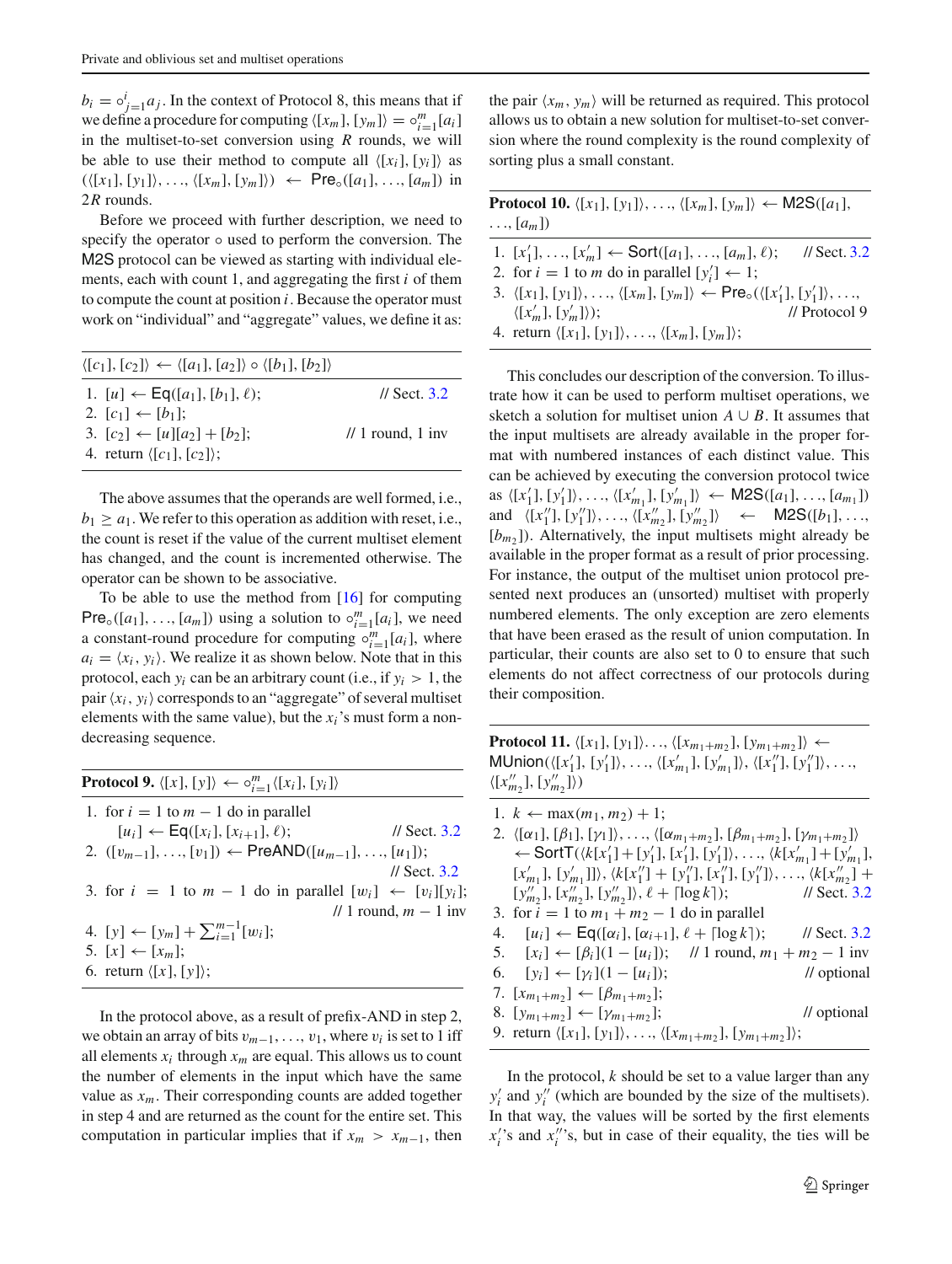resolved—and the tuples will be sorted—by the second elements  $y_i$ 's and  $y_i$ ''s. The safest way to set *k* is therefore to use  $k = \max(m_1, m_2) + 1$ .

As we indicate above, lines 6 and 8 are optional. That is, if the counts for each value do need to be maintained, the protocol returns only [*xi*]'s. Otherwise, the counts can be computed at low cost (i.e., significantly lower than executing the M2S protocol).

The remaining operations (such as intersection, difference, etc.) can be constructed similarly, and we sketch such protocols in "Appendix." Security of these protocols can be shown analogously to the security of set operations.

### **6 Direct operations on multisets**

The previous section described efficient algorithms for private multiset operations using a general multiset-to-set conversion. It is, however, often the case that direct implementations are more efficient than utilizing general procedures. This is true for secure multiset operations as well. In particular, by directly computing a multiset operation, both communication and round complexity is reduced approximately by a factor of two because sorting is used only once instead of calling it once for the conversion procedure for each input multiset and once on the combined multiset for the set operation itself. Therefore in this section, we describe our solutions that provide direct implementation of multiset operations.

### **6.1 Overview of the technique**

To be able to perform a multiset operation, we first sort the concatenation of two input multisets in such a way that all elements from the first input set *A* appear before the elements of the same value from the second input set *B*. It is accomplished by setting indices associated with the elements of *A* to 0 and indices associated with the elements of *B* to 1. We then use values  $2a_i + 0$  and  $2b_i + 1$  to compare two elements during sorting, where  $a_i$ 's and  $b_j$ 's are elements of *A* and *B*, respectively. This will ensure that all elements with the same original value will be grouped together in the sorted multiset, but the elements from *A* appear before the elements with the same value from *B*. After the sorting, we assign to all elements with the same value counts. The elements from *A* have counts that start from 1 and increment, while the counts of the elements from *B* decrement from the highest count of the elements with same value from *A*. That is, if the first occurrence of a distinct value comes from *A*, its count is set to 1 (and otherwise it is set to  $-1$ ). When another element with the same value from *A* is observed, its count is incremented, but once elements from *B* with the same value are observed, the count will be decremented after each occurrence. For instance, a sorted combined multiset  $\langle 1, 0 \rangle$ ,  $\langle 2, 0 \rangle$ ,  $\langle 2, 0 \rangle$ ,  $\langle 2, 1 \rangle$ ,  $\langle 2, 1 \rangle$ ,

 $(2, 1), (3, 1)$  will be converted to the multiset with counts  $\langle 1, 0, 1 \rangle$ ,  $\langle 2, 0, 1 \rangle$ ,  $\langle 2, 0, 2 \rangle$ ,  $\langle 2, 1, 1 \rangle$ ,  $\langle 2, 1, 0 \rangle$ ,  $\langle 2, 1, -1 \rangle$ ,  $(3, 1, -1)$ . The first element with a negative count corresponds to an element from *B* for which there is no matching element from *A*. Then depending on what operation needs to be performed, either elements with non-negative or elements with negative counts might need to be erased. For instance, to compute multiset union, we erase all elements with non-negative counts from *B* (i.e., erase the duplicates); to compute multiset intersection, we erase all element of *A* and all elements of *B* with negative counts (i.e., those that do not have matching elements from *A*). Verifying whether a subset relation  $B \subseteq A$  exists is also very simple and it requires only that we check for negative counts, since that would indicate an unmatched element in *B*, denoting that a subset relation does not hold.

In order to efficiently calculate the multiset difference, we slightly modify the logic. This time, we associate index 1 with the elements of *A* and index 0 with the elements of *B*. We then use  $2a_i + 1$  and  $2b_j + 0$  for comparisons, which will force the elements of *B* to precede those from *A* in the sorted multiset when the values of the elements are equal. As before, following the sorting procedure we assign counts to all elements (note that this time the elements of *B* will have positive counts and the first distinct occurrences will be given a −1 count if the element belongs to *A*). After this preprocessing step, we can easily compute  $A \setminus B$  by erasing all elements from *B* along with all elements of *A* with nonnegative counts.

The (non-private) algorithm below for direct multiset union illustrates the logic for this operation, where the sorting procedure *Sort* sorts tuples using their first elements.

| Algorithm 1. $c_1, \ldots, c_{m_1+m_2} \leftarrow \text{DMUnion}(a_1, \ldots, a_m)$ |  |
|-------------------------------------------------------------------------------------|--|
| $a_{m_1}, b_1, \ldots, b_{m_2}$                                                     |  |

| 1. $\langle x_1, y_1, z_1 \rangle, \ldots, \langle x_{m_1+m_2}, y_{m_1+m_2}, z_{m_1+m_2} \rangle \leftarrow$         |
|----------------------------------------------------------------------------------------------------------------------|
| $Sort(\langle 2a_1, a_1, 0 \rangle, \ldots, \langle 2a_{m_1}, a_{m_1}, 0 \rangle, \langle 2b_1 + 1, b_1, 1 \rangle,$ |
| , $\langle 2b_m, +1, b_m, 1 \rangle$ ;                                                                               |
| 2. <i>count</i> <sub>1</sub> $\leftarrow$ 1 - 2z <sub>1</sub> ;                                                      |
| 3. for $i = 2$ to $m_1 + m_2$ do                                                                                     |
| 4. if $(y_{i-1} = y_i)$                                                                                              |
| 5. if $(z_i)$ count <sub>i</sub> $\leftarrow$ count <sub>i-1</sub> - 1;                                              |
| 6. else count <sub>i</sub> $\leftarrow$ count <sub>i-1</sub> + 1;                                                    |
| 7. else count <sub>i</sub> $\leftarrow$ 1 – 2z <sub>i</sub> ;                                                        |
| 8. $c_1 \leftarrow y_1$ ;                                                                                            |
| 9. for $i = 2$ to $m_1 + m_2$ do in parallel                                                                         |
| 10. if $(y_i \wedge (count_i \ge 0)) c_i \leftarrow 0;$                                                              |
| 11. else $c_i \leftarrow y_i$ ;                                                                                      |
| 12. return $c_1, , c_{m_1+m_2}$ ;                                                                                    |
|                                                                                                                      |

The two for loops can be easily combined into one (i.e., the  $y_i$ 's can be reset to 0 inside the first loop). We separate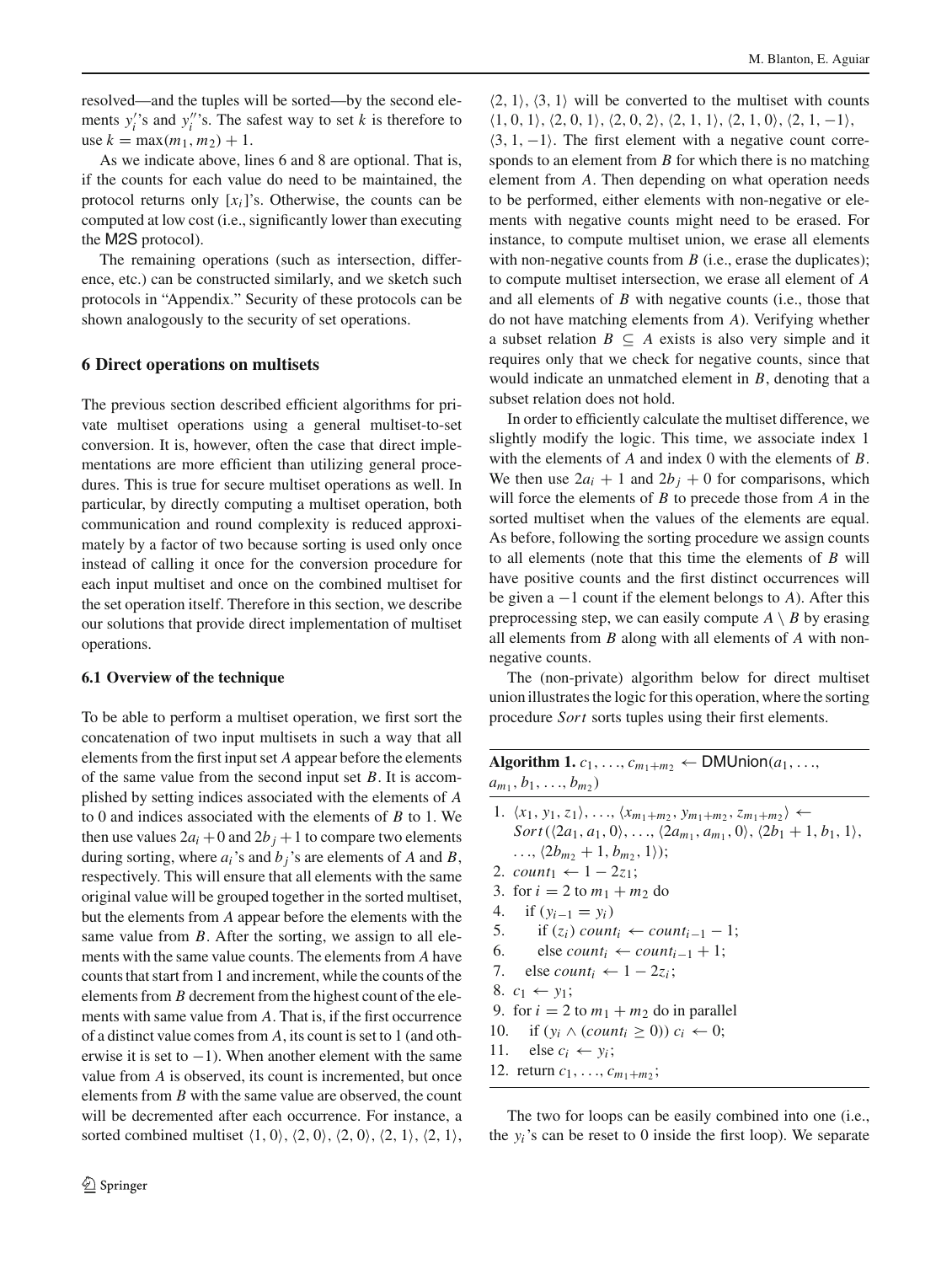them for clarity of presentation: the computation in the first loop will be common to all of our multiset operations, and the computation in the second loop is specific to multiset union. We also note that, for the purposes of the above sequential algorithm, it is not necessary to maintain negative counts. Instead, all elements from the second multiset that have no matching elements from the first multiset can have the same count (e.g.,  $-1$ ). If the same count is used, the comparison on line 10 can be replaced with an equality check, which would result in a slightly more efficient implementation. We, however, need to maintain the exact counts for the elements coming from both multisets for the purposes of a constantround implementation of this functionality.

To compute multiset intersection, it is sufficient to replace lines 8–11 above with:

8.  $c_1 \leftarrow 0;$ 9. for  $i = 2$  to  $m_1 + m_2$  do in parallel 10. if  $(\neg y_i)$   $c_i \leftarrow 0;$ <br>11. else if  $\text{(counti)}$ 11. else if  $\text{(count_i} < 0) \, c_i \leftarrow 0;$ <br>12. else  $c_i \leftarrow x_i;$ else  $c_i \leftarrow x_i$ ;

Computing the subset relation ( $B \subseteq A$ ) can be achieved by replacing lines 8–12 with:

8.  $s \leftarrow 1$ ; 9. for  $i = 1$  to  $m_1 + m_2$  do in parallel 10. if  $\text{(count_i} < 0) \, s \leftarrow 0;$ 11. return *s*;

To compute multiset difference, we change line 1 of the union algorithm to:

1.  $\langle x_1, y_1, z_1 \rangle, \ldots, \langle x_{m_1+m_2}, y_{m_1+m_2}, z_{m_1+m_2} \rangle \leftarrow$  $Sort(\langle 2a_1+1, a_1, 1 \rangle, \ldots, \langle 2a_{m_1}+1, a_{m_1}, 1 \rangle, \langle 2b_1, b_1, 0 \rangle,$ ...,  $\langle 2b_{m_2}, b_{m_2}, 0 \rangle$ ;

and replace lines 8–11 with the appropriate logic:

8. for  $i = 1$  to  $m_1 + m_2$  do in parallel 9. if  $(\neg y_i)$   $c_i \leftarrow 0$ ; 10. else if  $\text{(count_i} \geq 0) \ c_i \leftarrow 0;$ 11. else  $c_i \leftarrow x_i$ ;

What is important to notice is that the proposed approach for representing sorted multisets is asymmetric with respect to the inputs *A* and *B*, which makes it a natural choice for asymmetric (i.e., not commutative) set operations such as (asymmetric) difference and subset relation. As shown above, it also works for symmetric operations such as union and intersection. If, however, we would like to implement an improved logic for the set intersection that produces a multiset of size  $(m_1 + m_2)/2$  instead of  $m_1 + m_2$  or symmetric difference, we are not aware of a convenient way to modify Algorithm 1 for that purpose.

To use our multiset-to-set conversion approach for symmetric set operations, we observe that the procedure for computing the counts can be applied to the input multisets independently, after which the two multisets can be merged. This gives us a mechanism for realizing symmetric functionalities using an asymmetric function. We provide additional information on how this functionality can be implemented below.

## **6.2 Efficient secure implementation**

All of the algorithms for performing multiset operations directly that we described so far are sequential and involve a linear number of rounds. To be able to compute these multiset operations in a constant number of rounds, all that is necessary is to design a mechanism for computing all counts  $count_i$  in a constant number of rounds. Using the intuition developed in the previous section, we define a new operator for the purposes of computing counts, which can be securely implemented on two operands as follows:

 $\langle [x], [y], [count] \rangle \leftarrow \langle [x_1], [y_1], [count] \rangle \diamond \langle [x_2], [y_2],$  $[count_2]$ 

1.  $[u] \leftarrow \textsf{Eq}([x_1], [x_2], \ell);$ ); // Sect. [3.2](#page-4-0) 2.  $[x] ← [x_2];$ 3.  $[y] ← [y_2]$ ; 4.  $[count] \leftarrow [u][count_1] + [count_2]; \quad \textit{// } 1 \text{ round}, 1 \text{ inv}$ 5. return  $\langle [x], [y], [count] \rangle$ ;

In the above, each  $x_1$  and  $x_2$  is a multiset element and  $y_1$ and *y*<sup>2</sup> are bits. It is expected that the inputs are well formed, which means that  $x_1 \leq x_2$  and if  $x_1 = x_2$ , then  $y_1 \leq y_2$ . Then we obtain that if  $x_1 = x_2$ , the counts are simply added. Otherwise, *count*<sub>1</sub> is ignored and *count*<sub>2</sub> is used in the result. This operator can also be shown to be associative.

The last piece that remains before we are ready to present our direct implementations of private multiset operations is to show how to compute unbounded fan-in  $\diamond$  operator  $\phi_{i=1}^m \langle x_i, y_i, count_i \rangle$  in a constant number of rounds. This can be accomplished in a similar way to computing  $\circ_{i=1}^{m} \langle x_i, y_i \rangle$ in Sect. [5.](#page-13-0) In more detail, we have:

| <b>Protocol 12.</b> $\langle [x], [y], [count] \rangle \leftarrow \diamond_{i=1}^{m} \langle [x_i], [y_i], [count_i] \rangle$ |                                                                              |
|-------------------------------------------------------------------------------------------------------------------------------|------------------------------------------------------------------------------|
| 1. for $i = 1$ to $m - 1$ do in parallel                                                                                      |                                                                              |
| $[u_i] \leftarrow \textsf{Eq}([x_i], [x_{i+1}], \ell);$                                                                       | $\frac{\textit{II} \text{ Sect. } 3.2 \text{ }}{ \text{Set. } 3.2 \text{ }}$ |
| 2. $([v_{m-1}], \ldots, [v_1]) \leftarrow \text{PreAND}([u_{m-1}], \ldots, [u_1]);$                                           |                                                                              |
|                                                                                                                               | $\frac{\textit{II} \text{ Sect. } 3.2 \text{ }}{\text{I}}$                   |
| 3. for $i = 1$ to $m - 1$ do in parallel $[w_i] \leftarrow [v_i][count_i]$ ;                                                  |                                                                              |
|                                                                                                                               | // 1 round, $m-1$ inv                                                        |
| 4. $[x] \leftarrow [x_m]$ :                                                                                                   |                                                                              |
| 5. $[y] \leftarrow [y_m]$ ;                                                                                                   |                                                                              |
| 6. $[count] \leftarrow [count_m] + \sum_{i=1}^{m-1} [w_i];$                                                                   |                                                                              |
| 7. return $\langle [x], [y], [count] \rangle$ ;                                                                               |                                                                              |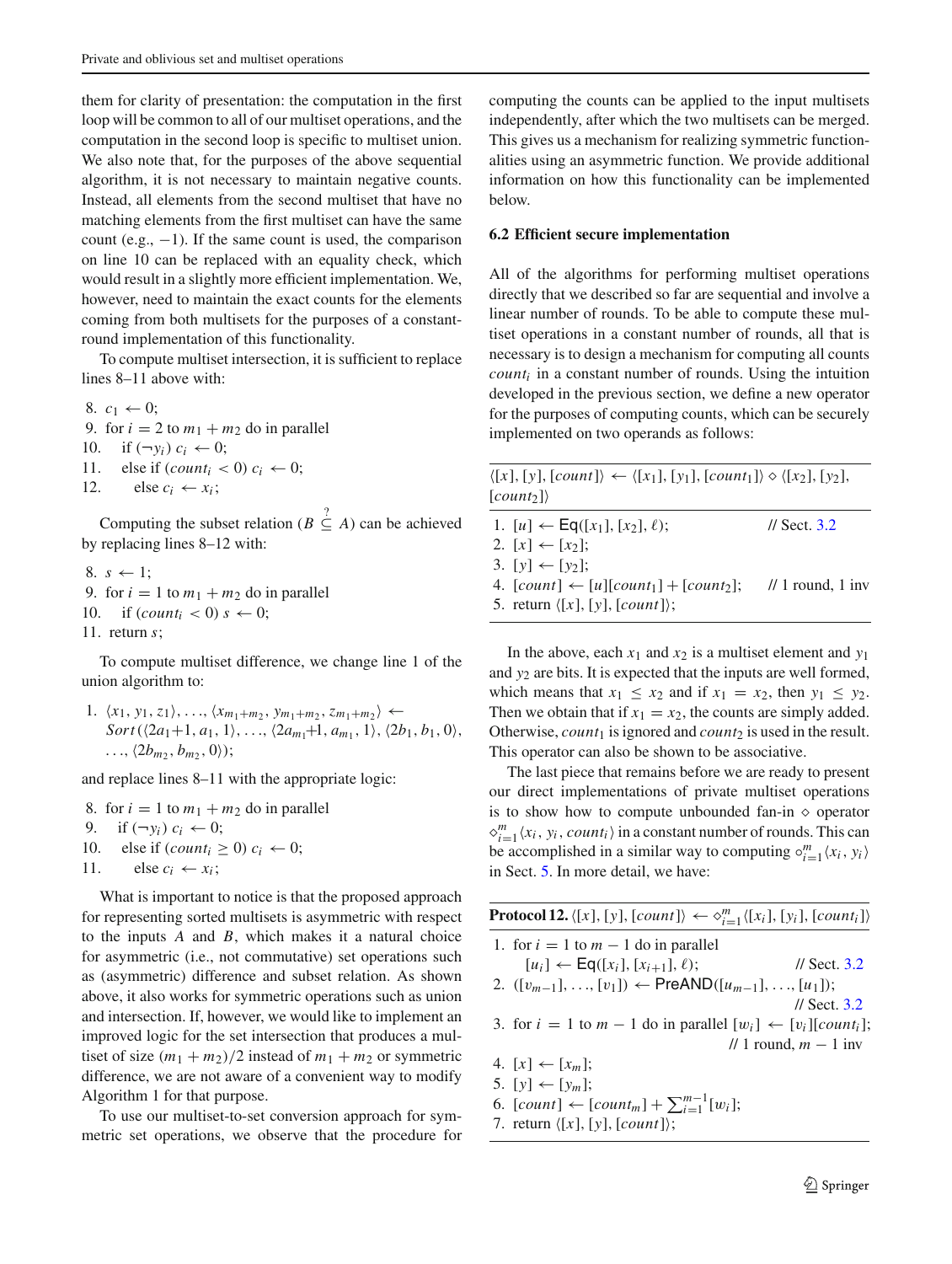Now, for example, the multiset union protocol becomes:

**Protocol 13.** [*c*<sub>1</sub>], . . ., [*c*<sub>*m*1+*m*<sub>2</sub></sub>] ← DMUnion([*a*<sub>1</sub>], . . .,  $[a_{m_1}], [b_1], \ldots, [b_{m_2}])$ 

- 1.  $\langle [x'_1], [y'_1], [z'_1] \rangle, \ldots, \langle [x'_{m_1+m_2}], [y'_{m_1+m_2}], [z'_{m_1+m_2}] \rangle$ ← SortT( $\langle 2[a_1], [a_1], [0] \rangle$ , ...,  $\langle 2[a_{m_1}], [a_{m_1}], [0] \rangle$ ,  $\langle 2$  $[b_1] + 1$ ,  $[b_1]$ ,  $[1]$ , ...,  $\langle 2[b_{m_2}] + 1, [b_{m_2}], [1] \rangle, \ell + 1);$ // Sect. [3.2](#page-4-0)
- 2. for  $i = 1$  to  $m_1 + m_2$  do in parallel  $[count'_i] \leftarrow 1 - 2[y'_i];$
- 3.  $\langle [x_1], [y_1], [count_1] \rangle, \ldots, \langle [x_{m_1+m_2}], [y_{m_1+m_2}],$  $[count_{m_1+m_2}] \rangle \leftarrow \textsf{Pre}_{\diamond}(\langle [y'_1], [z'_1], [count'_1] \rangle \dots,$  $\{[\mathbf{y}'_{m_1+m_2}], [\mathbf{z}'_{m_1+m_2}], [\textit{count}'_{m_1+m_2}]\}$ // Protocol 12
- 4. for  $i = 2$  to  $m_1 + m_2$  do in parallel  $[u_i] \leftarrow \text{GE}([count_i], 0, [\log \max(m_1, m_2)]);$ // Sect. [3.2](#page-4-0) 5. for  $i = 2$  to  $m_1 + m_2$  do in parallel
- $[v_i] \leftarrow [x_i][y_i];$  //  $m_1 + m_2 1$  inv 6. [*c*1]←[*x*1]; 7. for  $i = 2$  to  $m_1 + m_2$  do in parallel [*ci*]←[*xi*]−[*ui*][v*i*]; // 1 round, *m*<sup>1</sup> + *m*<sup>2</sup> − 1 inv

8. return  $[c_1], \ldots, [c_{m_1+m_2}];$ 

It is assumed above that  $m_1 \geq m_2$ ; otherwise, the result of the operation is 0 based on the multiset sizes (when no padding is used). To form a private multiset difference protocol DMDiff, one needs to change the loops on lines 4 and 5 of the DMUnion protocol to start from  $i = 1$ , as well as replace line 1 with:

1. 
$$
\langle [x'_1], [y'_1], [z'_1] \rangle, \dots, \langle [x'_{m_1+m_2}], [y'_{m_1+m_2}], [z'_{m_1+m_2}] \rangle \leftarrow
$$
  
\nSortT( $\langle 2[a_1]+1, [a_1], [1] \rangle, \dots, \langle 2[a_{m_1}]+1, [a_{m_1}], [1] \rangle, \langle 2[b_1], [b_1], [0] \rangle, \dots, \langle 2[b_{m_2}], [b_{m_2}], [0] \rangle, \ell + 1;$   
\n// Sect. 3.2

and lines 6–7 with:

6. for *i* = 1 to  $m_1 + m_2$  do in parallel  $[c_i]$  ←  $(1 - [u_i])[v_i]$ ; // 1 round,  $m_1 + m_2$  inv

As was mentioned earlier, we use a different logic for set intersection and symmetric difference protocols, in which  $Pre<sub>o</sub>$  is executed on each input multiset separately, and the results are merged to produce a single sorted set. In what follows, we provide a set intersection protocol that implements the same computation for multisets as Protocol 2 for sets, but uses different variable naming for ease of consecutive description. Below,  $m = m_1 + m_2$ .

| <b>Protocol 14.</b> $[c_1], \ldots, [c_{ m/2 }] \leftarrow \text{DMInt}([a_1], \ldots, [a_{m_1}], [b_1], \ldots, [b_{m_2}])$                                                                                                                     |                                           |
|--------------------------------------------------------------------------------------------------------------------------------------------------------------------------------------------------------------------------------------------------|-------------------------------------------|
| 1. $[a'_1], \ldots, [a'_{m_1}] \leftarrow \text{Sort}([a_1], \ldots, [a_{m_1}], \ell);$                                                                                                                                                          | $\frac{\textit{II} \text{ Sect.}}{3.2}$   |
| 2. $[b'_1], \ldots, [b'_m] \leftarrow \text{Sort}([b_1], \ldots, [b_m], \ell);$                                                                                                                                                                  | $\frac{\textit{1}}{\text{Sect. }3.2}$     |
| 3. $\langle [x'_1], [y'_1], [count'_1] \rangle, \ldots, \langle [x'_{m_1}], [y'_{m_1}], [count'_{m_1}] \rangle \leftarrow \text{Pre}_{\diamond}(\langle [a_1], [0], [1] \rangle, \ldots, \langle [a_{m_1}], [0], [1] \rangle);$                  | $\frac{1}{2}$ Protocol 12                 |
| 4. $\langle [x_1''], [y_1''], [count_1''] \rangle, \ldots, \langle [x_{m_2}''], [y_{m_2}''], [count_{m_2}''] \rangle \leftarrow \text{Pre}_{\diamond}(\langle [b_1], [0], [1] \rangle, \ldots, \langle [b_{m_2}], [0], [1] \rangle);$            | $\frac{1}{2}$ Protocol 12                 |
| 5. $k = \max(m_1, m_2) + 1$ ;                                                                                                                                                                                                                    |                                           |
| 6. $\langle [z_1], [x_1], [count_1] \rangle, \ldots, \langle [z_m], [x_m], [count_m] \rangle \leftarrow \text{MergeT}(\langle \langle k[x'_1] + [count'_1], [x'_1], [count'_1] \rangle, \ldots, \langle k[x'_m] + [count'_m], [num'_m] \rangle)$ |                                           |
| $[count'_{m_1}]$ , $[x'_{m_1}]$ , $[count'_{m_1}]$ )), $(\langle k[x''_1] + [count''_1], [x''_1], [count''_1] \rangle, , \langle k[x''_{m_2}] + [count''_{m_2}], [x''_{m_2}], [count''_{m_2}] \rangle)$ , $\ell +$                               |                                           |
| $\lceil \log k \rceil$ );                                                                                                                                                                                                                        | $\frac{\textit{1}}{\text{Sect. }3.2}$     |
| 7. for $i = 1$ to $m - 1$ do in parallel $[u_i] \leftarrow \text{GE}(k[x_i] + [count_i], k[x_{i+1}] + [count_{i+1}], \ell + [\log k])$ ;                                                                                                         | $\frac{\textit{1}}{\text{Sect.}}$ 3.2     |
| 8. for $i = 1$ to $\lfloor (m-1)/2 \rfloor$ do in parallel $[c_i] \leftarrow (\lfloor u_{2i-1} \rfloor + \lfloor u_{2i} \rfloor) [x_{2i}]$ ;                                                                                                     | // 1 round, $\lfloor (m-1)/2 \rfloor$ inv |
| 9. if $(m \mod 2 = 0)$ $[c_{m/2}] = [u_{m-1}][x_m]$ ;                                                                                                                                                                                            | $//$ 1 inv                                |
| 10. return $[c_1], \ldots, [c_{ m/2 }];$                                                                                                                                                                                                         |                                           |

The subset relation protocol DMSub can be obtained from DMUnion by replacing lines 4–8 with:

4. for  $i = 1$  to  $m_1 + m_2$  do in parallel  $[u_i] \leftarrow \text{GE}([count_i],$ <br>0,  $\lceil \log m_1 \rceil)$ ; // Sect. 3.2 0,  $\lceil \log m_1 \rceil$ ;

5. 
$$
[t] \leftarrow \sum_{i=1}^{m_1+m_2} [u_i];
$$

- 6.  $[s] \leftarrow \textsf{Eq}([t], m_1 + m_2, \lceil \log(m_1 + m_2) \rceil)$ ; // Sect. [3.2](#page-4-0)
- 7. return [*s*];

To implement multiset symmetric difference DMSDiff, all we need is to replace lines 8–10 in DMInt with the following:

8.  $[c_1] \leftarrow [x_1](1 - [u_1])$ ; // 1 round, 1 inv 9.  $[c_m] \leftarrow [x_m](1 - [u_{m-1}])$ ; // 1 inv 10. for  $i = 2$  to  $m - 1$  do in parallel  $[c_i] \leftarrow [x_i](1 - [u_i] - [u_{i-1}])$ ; // *m* − 2 inv 11. return  $[c_1], \ldots, [c_m];$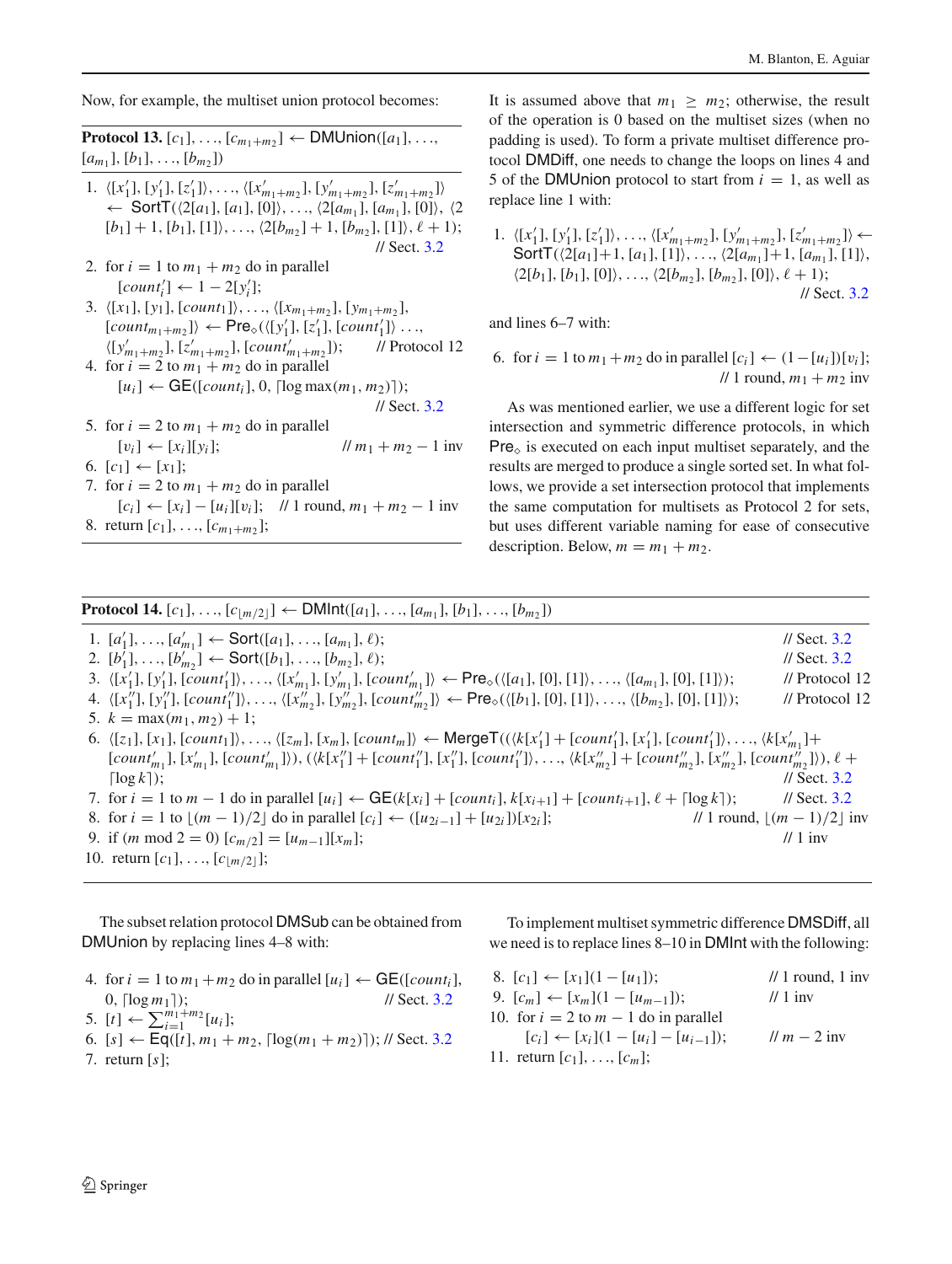As before, security of these protocols can be shown in both passive and active models using the same argument as in Sect. [4.4.](#page-11-0)

While in the most general case our direct implementation of multiset operations yields more efficient results, there are circumstances when the general approach described in Sect. [5](#page-13-0) achieves a performance not significantly different from the direct implementation of the respective multiset operation. In particular, if we can guarantee that the conversion proce-

affect the outcome. This means that the excess of zero elements in the second multiset *B* which have negative counts needs to be ignored in determining the result of the operation. The simplest way to achieve this is to compare each element of the merged sorted set to 0 and disregard zero elements with negative counts. This is what the protocol below computes, where the total number of nonzero elements with negative counts should be 0 to result in the output bit being set.

| <b>Protocol 15.</b> [ <i>s</i> ] ← DMSub([ <i>a</i> <sub>1</sub> ], , [ <i>a</i> <sub><i>m</i><sub>1</sub></sub> ], [ <i>b</i> <sub>1</sub> ], , [ <i>b</i> <sub><i>m</i><sub>2</sub></sub> ])                                                          |                                                            |
|---------------------------------------------------------------------------------------------------------------------------------------------------------------------------------------------------------------------------------------------------------|------------------------------------------------------------|
| 1. $\langle [x'_1], [y'_1], [z'_1] \rangle, \ldots, \langle [x'_{m_1+m_2}], [y'_{m_1+m_2}], [z'_{m_1+m_2}] \rangle \leftarrow \text{SortT}(\langle 2[a_1], [a_1], [0] \rangle, \ldots, \langle 2[a_{m_1}], [a_{m_1}], [0] \rangle, \langle 2[b_1] + 1,$ |                                                            |
| $[b_1], [1], \ldots, \langle 2[b_{m_2}] + 1, [b_{m_2}], [1], \ell + 1);$                                                                                                                                                                                | $\frac{\textit{II} \text{ Sect. 3.2}}{\textit{1}}$         |
| 2. for $i = 1$ to $m_1 + m_2$ do in parallel $[count'_i] \leftarrow 1 - 2[y'_i]$ ;                                                                                                                                                                      |                                                            |
| 3. $\langle [x_1], [y_1], [count_1] \rangle, \ldots, \langle [x_{m_1+m_2}], [y_{m_1+m_2}], [count_{m_1+m_2}] \rangle$ $\leftarrow$ Pre $\langle \langle [y'_1], [z'_1], [count'_1] \rangle, \ldots, \langle [y'_{m_1+m_2}], [x_{m_1+m_2}],$             |                                                            |
| $[z'_{m_1+m_2}], [count'_{m_1+m_2}];$                                                                                                                                                                                                                   | $\frac{1}{2}$ Protocol 12                                  |
| 4. for $i = 1$ to $m_1 + m_2$ do in parallel $[u_i] \leftarrow \text{GE}([count_i], 0, \lceil \log \max(m_1, m_2) \rceil);$                                                                                                                             | $\frac{\textit{1}}{\text{Sect.}}$ 3.2                      |
| 5. for $i = 1$ to $m_1 + m_2$ do in parallel $[v_i] \leftarrow \textsf{Eq}([x_i], 0, \ell);$                                                                                                                                                            | $\frac{\textit{II} \text{ Sect. } 3.2 \text{ }}{\text{I}}$ |
| 6. $[t] \leftarrow \sum_{i=1}^{m_1+m_2} (1 - [u_i]) [v_i]; / / 1$ round, $m_1 + m_2$ inv                                                                                                                                                                |                                                            |
| 7. $[s] \leftarrow \textsf{Eq}([t], 0, \lceil \log \max(m_1, m_2) \rceil);$                                                                                                                                                                             | $\frac{\textit{II} \text{ Sect.}}{3.2}$                    |
| 8. return $[s]$ :                                                                                                                                                                                                                                       |                                                            |

dure M2S will be executed over the elements of all multisets as the initial step and that, as a result, each input multiset is properly sorted, it then becomes possible to replace the SortT procedure present on all set operations protocols by a more efficient MergeT. In that case, the cost of using the general conversion and running the protocols for regular set operations will be very close to that of executing the protocols presented in this section. The main difference in the performance of the two solutions then comes from the need to operate on longer values in the general conversion than in the direct solutions for most multiset operations while comparing the multiset elements. For example, sorting (or merging) in MUnion executes compare-and-exchange operations on  $(\ell + \lceil \log k \rceil)$ -bit values, while **DMUnion** performs this operation on values of length  $\ell + 1$ . In both cases, the modulus *p* of the secret sharing scheme must be chosen appropriately to allow for correct representation of integers of the specified length.

We next show how the multiset protocols described in this section can be made suitable for length-hiding operations. Similar to set operations, all direct operations on multisets with the exception of subset relationship work correctly when input multisets are padded with zero elements to hide the actual number of elements in a multiset. It therefore remains to show how DMSub needs to be modified to be suitable for length-hiding computation.

To ensure correct operation of DMSub on padded multisets, what is needed is to guarantee that zero elements will not

This change to the original DMSub, however, involves  $m_1 + m_2$  additional equality tests, which generally can be avoided. In particular, as we represent multiset elements using positive numbers, we can replace lines 5–7 above with

5. 
$$
[t] \leftarrow \sum_{i=1}^{m_1+m_2} (1 - [u_i])[x_i]; \; \text{if } 1 \text{ round}, m_1 + m_2 \text{ inv}
$$
  
6.  $[s] \leftarrow \text{Eq}([t], 0, \ell + \lceil \log \max(m_1, m_2) \rceil); \; \text{if } \text{Sect. } 3.2$ 

which completely avoids the extra equality tests. Note that, instead of being the sum of bits, the value of *t* is now larger and contains the sum of the elements themselves with negative counts. The correctness of the result, however, is still guaranteed if we appropriately increase the number of bits considered in the final equality test when comparing the value of *t* to 0. Unlike adding  $m_1 + m_2$  equality checks, this change has a negligible effect on the performance of the operation.

# <span id="page-18-0"></span>**7 Optimizations**

In this section, we describe techniques for improving efficiency of the protocols by optimizing sorting or replacing it with more efficient alternatives.

## **7.1 Operating on sorted inputs**

As the first optimization, we notice that if the input sets in our set operations are always given in a sorted form, the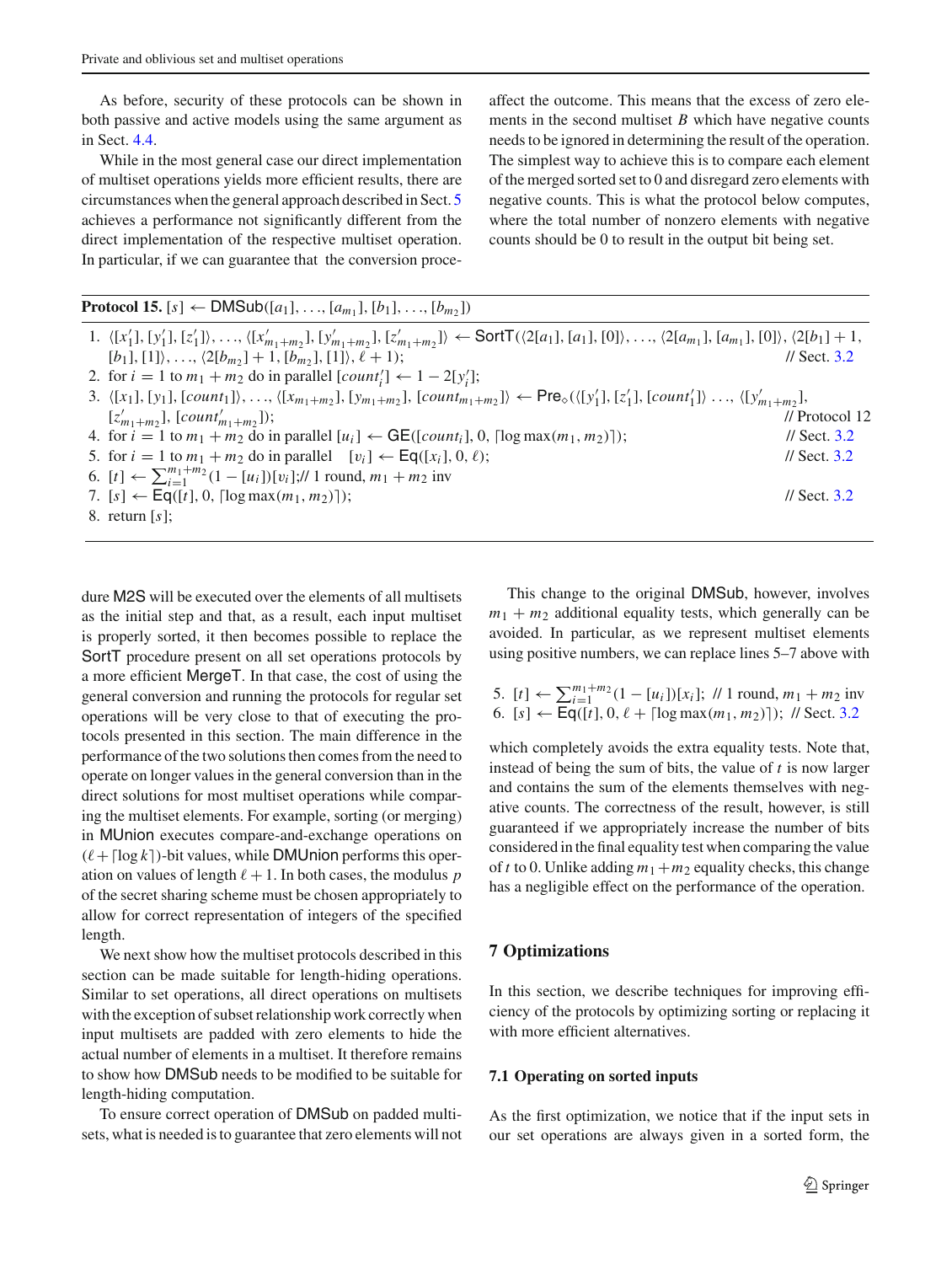sorting step of our algorithms (which introduces their main complexity) can be replaced by a merge operation. Because the merging step has lower complexity than sorting, the efficiency of the overall protocol improves. In particular, as mentioned earlier, oblivious bitonic merge [\[6](#page-24-14)] uses  $\frac{1}{2}m \log m$ compare-and-exchange operations and, perhaps more importantly, has depth of  $\log m$  as opposed to  $\frac{1}{4}m \log^2 m$  and  $\frac{1}{2} \log^2 m$ , respectively, for merge sort.

In order to be able to use merging instead of sorting in our protocols, we need to ensure that inputs are given in a sorted form and the outputs also correspond to sorted (multi)sets. When each set is originally coming from a single input party, it can be locally sorted prior to distributing its shares to the computational parties. Alternatively, if the entire set is not known to any individual party, every portion of it known to a single party can still be sorted and multiple portions are merged by the computational parties prior to a protocol execution. Then the complexity of the first set operation which handles that set will be higher than that of merging, but all other uses of the same set save the cost of sorting.

To ensure that the output produced by a protocol is a sorted set, notice that nonzero elements of all output sets are already sorted. Thus, instead of performing full sorting to produce a sorted set, all that is necessary is to use set compaction which will place all zero elements before nonzero elements. Producing a sorted set as the output will also eliminate the need to sort the set at the end of the overall computation when the set is to be revealed to the output parties. Efficient oblivious set compaction is therefore what we address next.

#### **7.2 Utilizing (multi)set compaction**

Our starting point for realizing set compaction obliviously was tight order-preserving compaction for the external memory [\[40](#page-25-41)] that places all zero elements before nonzero elements while preserving the order of the nonzero elements. We adopt the solution of  $[40]$  to our setting and optimize to minimize the number of interactive operation as well as the number of rounds. The algorithm uses butterfly-like network that consists of  $\log m$  levels for sets of size  $m x_1, \ldots, x_m$ . Initially, at level  $L_0$ , the cells store the original set to be compacted (cells with nonzero values  $x_j$  are considered occupied). Cell *j* at level  $L_i$  is connected to cells *j* and  $j - 2^i$  at level  $L_{i+1}$ , which means that it can be routed to either cell at the next level. Initially, each nonzero element is labeled with the number of cells that it needs to be moved to the left to create a tight compaction. In other words, the label corresponds to the number of 0s in front of a nonzero element. For instance, if the input set is  $1, 0, 2, 0, 0, 3$ , the labels of  $1, 2$ , and  $3$ will be 0, 1, and 3, respectively (and zero elements can be assumed to be labeled with 0). These labels can be produced by a single scan of the array, which we parallelize to run only in one round in our solution. Then for each level *Li* for  $0 \le i \le \log m - 1$ , the content of each occupied cell *j* with label *y<sub>i</sub>* is routed to cell *j* − (*y<sub>i</sub>* mod  $2^{i+1}$ ) (which will be either *j* or  $j - 2^i$ ) at level  $L_{i+1}$ , after which the label is updated to  $y_j = y_j - (y_j \mod 2^{i+1}).$ 

Note that in the above description, nonzero elements of the input set are collected on the left, at low indices, while for our set protocols we would like zero elements to be moved to the left. This can be easily corrected by calling set compaction on the set  $x_m$ , ...,  $x_1$  with the order of the element reversed instead of the original *x*1, . . ., *xm* and consequently reversing the order of the elements in the returned set. Because the compaction algorithm is order preserving, it will work in either situation.

In our compaction protocol Comp below, we first determine all nonzero elements and produce their labels. The labels are incremented from element *j* to  $j+1$  only if element  $j + 1$  is nonzero. Then the labels of zero elements are erased (reset to 0). Because all additions are performed locally, producing the labels (lines 2–4) involves only a single round. After computing the labels, we process one level of the routing network at a time, during which for each cell *j* at level *i* we compute the bit  $v_j = (y_j \text{ mod } 2^{i+1} \stackrel{?}{=} 0)$ . The value of the cell *j* at level  $i + 1$  is then determined based on the routing decisions for cells *j* and  $j + 2<sup>i</sup>$  at level *i*. That is, if both cells *j* and  $j + 2<sup>i</sup>$  at level *i* are occupied, the content of either of them can be copied to cell *j* at level  $i + 1$ . Otherwise, it may or may not be occupied. Due to the algorithm's correctness at most one occupied cell from level *i* will be routed to any given cell *j* at level  $i + 1$ . This logic is encoded on lines 9–14 of the protocol, which updates the cell contents as well as their labels for level  $i + 1$ .

| <b>Protocol 16.</b> [ $x_1$ ], , [ $x_m$ ] ← Comp([ $a_1$ ], , [ $a_m$ ])                |                                                  |
|------------------------------------------------------------------------------------------|--------------------------------------------------|
| 1. for $i = 1$ to m do in parallel $[z_i] \leftarrow \textsf{Eq}([a_i], 0, \ell);$       | $\frac{\textit{II} \text{ Sect.} 3.2}{\text{I}}$ |
| 2. $[count_1] \leftarrow [z_1]$ ;                                                        |                                                  |
| 3. for $i = 2$ to m do $[count_i] \leftarrow [count_{i-1}] + [z_i];$                     |                                                  |
| 4. for $i = 1$ to m do in parallel $[y_i] \leftarrow (1 - [z_i])$ [count <sub>i</sub> ]; | // 1 round, $m$ inv                              |
| 5. for $i = 1$ to m do in parallel $[x_i] \leftarrow [a_i]$ ;                            |                                                  |
| 6. for $i = 0$ to $\log m - 1$ do                                                        |                                                  |
| for $j = 1$ to m do in parallel<br>7.                                                    |                                                  |
| $[u_i] \leftarrow \text{Mod2k}([y_i], \ell, i + 1);$                                     | $\frac{1}{2}$ see below                          |
| for $i = 1$ to <i>m</i> do in parallel<br>8.                                             |                                                  |
| $[v_i] \leftarrow \textsf{Eq}([u_i], 0, i + 1);$                                         | $\frac{\textit{II} \text{ Sect.}}{3.2}$          |
| 9. for $j = 1$ to $m - 2i$ do in parallel                                                |                                                  |
| $[x_j] \leftarrow [v_j][x_j] + (1 - [v_{j+2^i}])[x_{j+2^i}];$<br>10.                     |                                                  |
|                                                                                          | // 1 round, $2(m-2^i)$ inv                       |
| $[y_j] \leftarrow [v_j][y_j] + (1 - [v_{j+2}])([y_{j+2}]) - (1 -$<br>11.                 |                                                  |
| $[u_{i+2^i}]]2^i$ ;                                                                      | // $2(m - 2^{i})$ inv                            |
| for $j = m - 2^i$ to m do in parallel<br>12.                                             |                                                  |
| 13.<br>$[x_j] \leftarrow [v_j][x_j];$                                                    | $1/2 \cdot 2^i$ inv                              |
| 14.<br>$[y_i] \leftarrow [v_j][y_j];$                                                    | $1/2 \cdot 2^i$ inv                              |
| 15. return $[x_1], \ldots, [x_m];$                                                       |                                                  |
|                                                                                          |                                                  |
|                                                                                          |                                                  |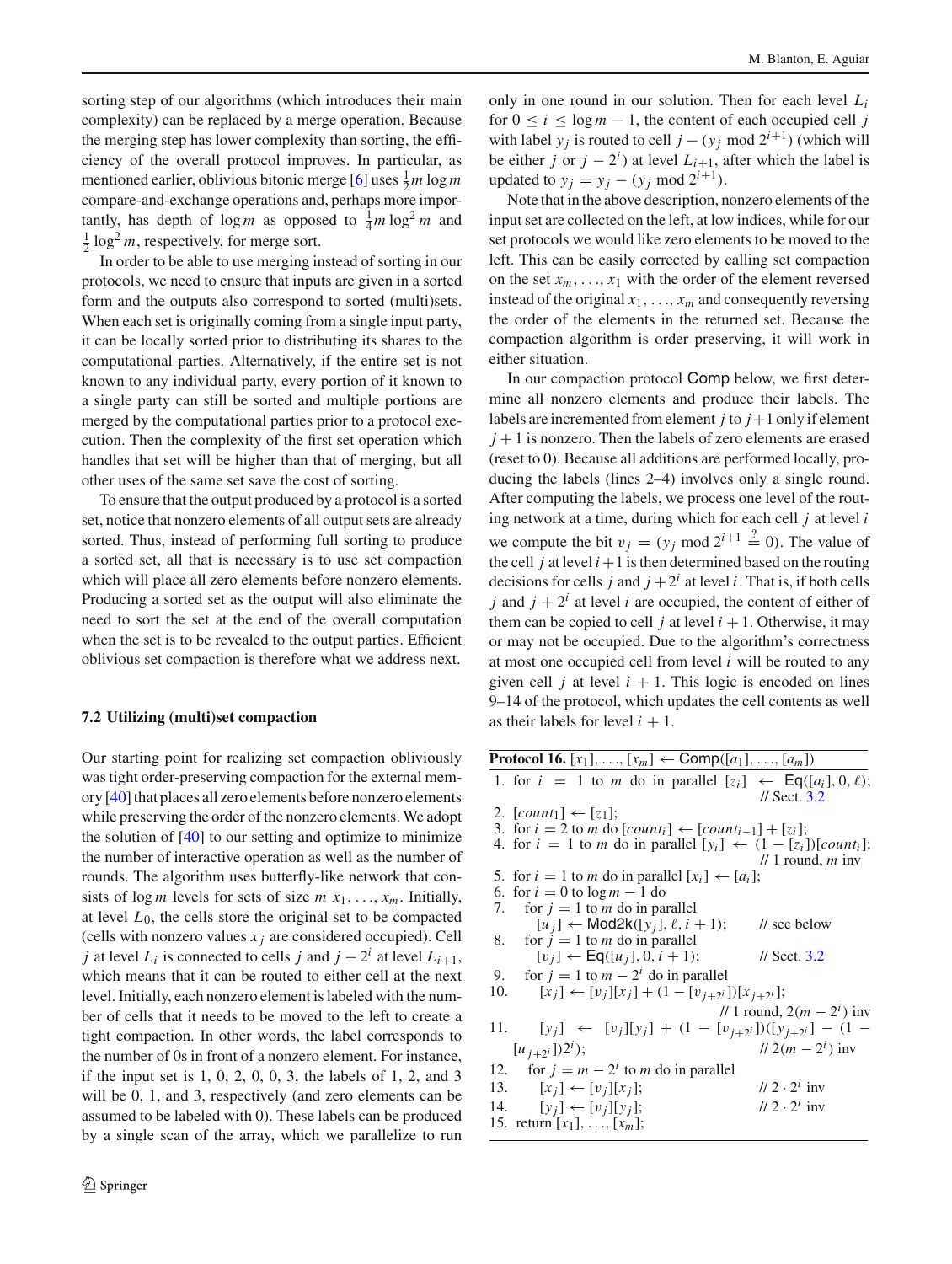This protocol uses a new function which computes *a* mod  $2^k$  for a secret-shared integer *a*, the description of which we present next. Our protocol Mod2k takes a secretshared value  $a$ , its length  $\ell$  in bits and an integer  $k$  and produces value *a* mod  $2^k - 2^k u$  (modulo *p*), where *u* is a bit. Our protocol is a much reduced version of similar functionality in [\[15\]](#page-24-15), which computes the operation precisely as *a* mod  $2^k$  by removing the error factor  $2^k u$ . We next describe our protocol and then explain why the error factor does not affect correctness of compaction.

| <b>Protocol 17.</b> [b] $\leftarrow$ Mod2k([a], $\ell$ , k)                                                                                                                                                                                              |                              |
|----------------------------------------------------------------------------------------------------------------------------------------------------------------------------------------------------------------------------------------------------------|------------------------------|
| 1. $[r''] \leftarrow \text{RandInt}(\kappa + \ell - k);$<br>2. $[r'] \leftarrow \text{RandInt}(k);$<br>3. $c \leftarrow \text{Open}([a] + 2^k[r''] + [r'])$ ;<br>4. $c' \leftarrow c \mod 2^k$ ;<br>5. $[b] \leftarrow c' - [r']$ ;<br>6. return $[b]$ ; | $\frac{\pi}{1}$ round, 1 inv |

In the above, RandInt produces a random value of the bitlength given as its argument and requires no interaction (see, e.g., [\[15\]](#page-24-15) for more detail). Also recall that Open allows the parties to reconstruct the value given as its argument. In the protocol,  $\kappa$  corresponds to the statistical security parameter, and after the first three steps of the protocol the parties learn  $a + r$ , where the length of random  $r = 2^k r'' + r'$  is at least  $\kappa$  bits more than the length of  $a$ . Then note that the output *b* is equal to  $(a \mod 2^k) - 2^k u$ , where bit  $u = 1$  iff  $(a \mod 2^k) + r' > 2^k$ . We obtain that the result is a mod  $2^k$ when  $(a \mod 2^k) + r' < 2^k$ , otherwise, when the sum overflows *k*-bit integers, the result is  $(a \mod 2^k) - 2^k$ .

Returning back to compaction, we note that the above computation with a possible error  $2^k$  does not pose a problem for our compaction algorithm. That is, the only values that *a* mod  $2^k$  can take during compaction are 0 and  $2^{k-1}$ . This means that 0 will always be computed correctly (no overflow is possible), while  $2^{k-1}$  can be computed as either  $2^{k-1}$  or  $2^{k-1} - 2^k$ . Because the only information that we need based on this computation is whether the result was equal to zero or not (i.e., equality test on line 7 of Comp), the result of the comparison will always be correct, i.e., neither  $2^{k-1}$  nor  $2^{k-1} - 2^k$  can be 0 in our representation to produce an error. This is true in our setting (i.e., for any odd modulus *p*) even if we consider only  $k + 1$  significant bits when comparing the result of Mod2*k* to 0.

Remarkably, we obtain the cost of (reduced) modulo reduction in only one interactive operation. We obtain that the overall cost of compaction is dominated by *m* log *m* equality tests, where each Eq protocol is executed on short values and the operation itself is substantially faster than GE used in compare-and-exchange operations. This means that

compaction runs in a small fraction of time of either sorting or merging protocols. The round complexity of Comp is (round(Eq) + 1)( $\log m + 1$ ), i.e., similar to that of merging.

Finally, we would like to mention that compaction is not the only mechanism of a cost lower than sorting for protecting private information about the output of a (multi)set operation before revealing it to the output parties. Huang et al. [\[47\]](#page-25-20), for example, use Waksman switching network [\[69\]](#page-25-42) that computes a random permutation of a set, which allows the parties to randomly shuffle the elements of the output set and thus hide any patterns in it. Waksman network is implemented in [\[47\]](#page-25-20) for the two-party setting based on garbled circuits using a number of computation optimizations which allow for an efficient implementation of the switching network. In particular, in [\[47](#page-25-20)] one party supplies a random permutation and "hard-wires" it in the circuit, and the representation of the wires associated with the comparison operations in the switching network is optimized as well. In our setting, however, implementing such a network becomes substantially more costly. That is, in addition to having the computational parties obliviously choose a random permutation not known to any of them, implementing the network itself will include  $≈ m log m$  GE operations as well as other computation. The compaction algorithm that we instead choose in this work to accomplish this (and other) goal allows for a significantly faster implementation: while requiring a similar number of operations, it uses only equality tests Eq which are noticeably faster in our framework than GE comparisons and does not involve a significant amount of other work.

The security of the protocols presented in this section follows the same argument as before. In particular, it relies on the same elementary building blocks as other sub-protocols from prior literature used throughout our solutions (such as comparisons).

### **8 Complexity analysis**

After presenting optimizations to the protocols, we are ready to evaluate their complexities under different security settings. The complexities of all of our protocols are dominated by *O*(*m* log *m*) compare-and-exchange operations needed for sorting, where *m* is the combined size of the input (multi)sets, or  $O(\ell m \log m)$  invocations, where  $\ell$  is the bitlength of set elements. When the computation proceeds on sorted sets, the depth or round complexity of all protocols is  $O(log m)$  (with and without compaction). The communication complexity of our protocols measured in the number of field elements is shown in Table [2](#page-21-0) using the results from prior literature. The computation is the same as communication.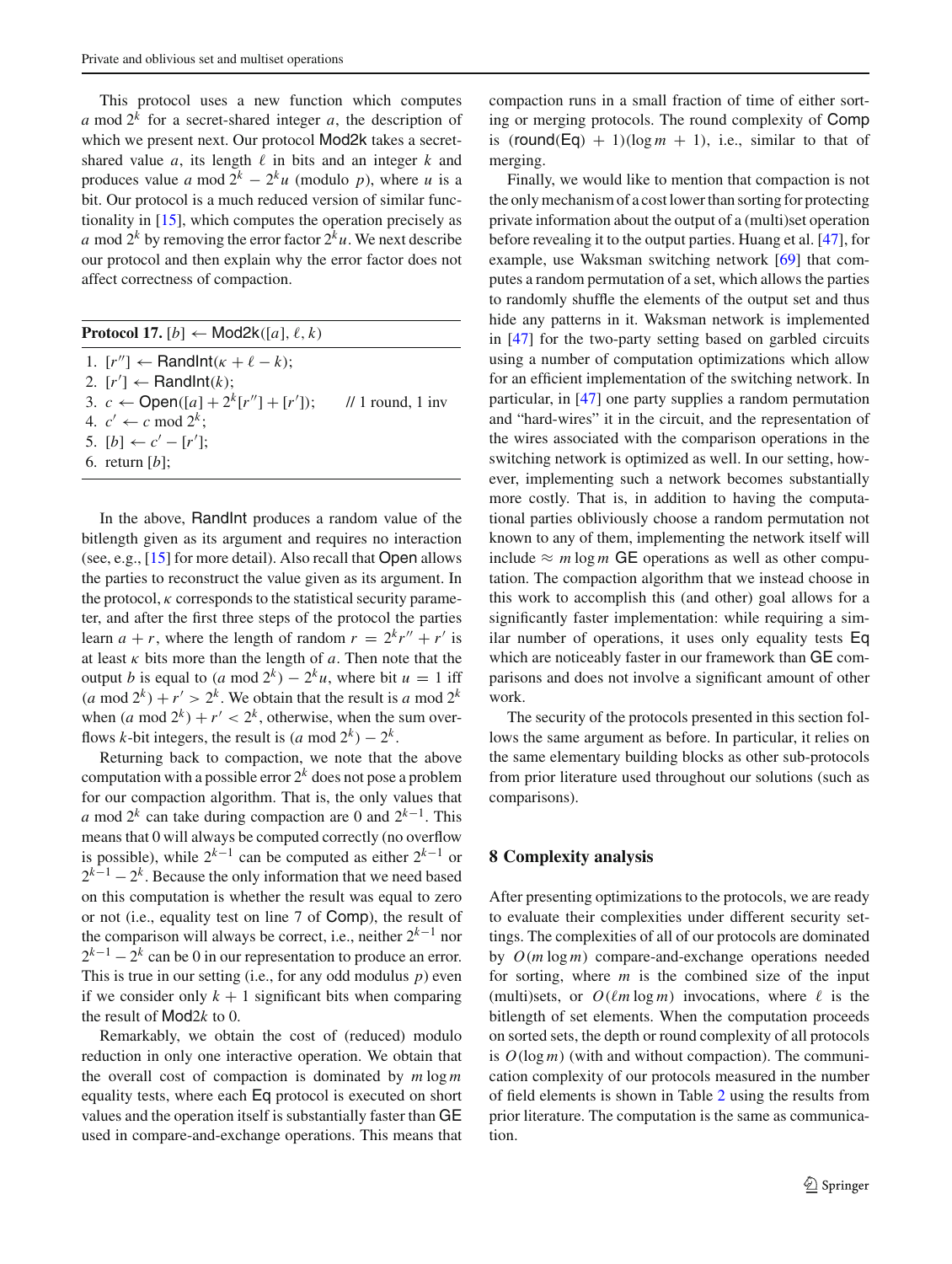<span id="page-21-0"></span>**Table 2** Communication complexity of set and multiset protocols measured in the number of field elements

| Adversary | Security            | Communication                                    | References         |
|-----------|---------------------|--------------------------------------------------|--------------------|
| Passive   | Perfect/statistical | $O(n \ell m \log m + n^2)$                       | $\lceil 24 \rceil$ |
| Active    | Perfect             | $O(n\ell m \log m + n^2 \log m + n^3)$           |                    |
| Active    | Statistical         | $O(n(\ell + \kappa)m \log m + n^2 \log m + n^3)$ | 171                |

The results assume  $t < n/2$  for passive adversaries and  $t < n/3$  for active adversaries (although results for  $t < n/2$ are available as well). The results with perfect security use perfectly secure building blocks. When statistically secure building blocks are used in the malicious setting, as discussed in Sect. [4.4,](#page-11-0) complexity of LT, Eq, and PreAND becomes  $O(\ell + \kappa)$  invocations, where  $\kappa$  is a (statistical) security parameter. This is due to the fact that protocol RandInt is called to generate random integers  $\kappa$  bits longer than integers used in the computation. This change is reflected in Table [2.](#page-21-0) The constants, however, are small enough that we expect the solution that uses statistically secure building blocks is faster in the malicious model as well. When statistically secure building blocks are used in any more, the field size is increased by a security parameter  $\kappa$ .

# **9 Performance evaluation**

In order to fully evaluate performance of our techniques, we implemented several protocols and measured their runtime for a number of set sizes. We used 32-bit integers to represent set elements (i.e.,  $\ell = 32$ ), and following the implementation of related primitives in [\[64\]](#page-25-43) set the statistical security parameter  $\kappa$  to 48. This requires that the field  $\mathbb{Z}_p$  used for the secret sharing scheme has modulus *p* of size greater than  $\ell + \kappa$ , and we use  $|p| = 81$  in our implementation of set operations. For the multiset operations, the modulus size is increased by  $log(max(m_1, m_2) + 1)$  bits, where as before  $m_1$ and *m*<sup>2</sup> are the number of elements in the input multisets. For the experiments, we used (3, 1)-secret sharing scheme, where each of the three computational parties was run on a 2.4GHz AMD Opteron computer. The computational parties were connected by 1Gb Ethernet. The code was written in C++ using the GMP library [\[37](#page-25-44)] for large number arithmetic. All integer operations were implemented as described in [\[2\]](#page-24-24).

We implemented optimized set union and intersection protocols, as well as multiset-to-set conversion which correspondingly allows us to run multiset union and intersection. In more detail, we used bitonic merge [\[6](#page-24-14)] instead of full sort together with the building blocks' instantiations listed in Sect. [3.2.](#page-4-0) As described in Sect. [7,](#page-18-0) this setup assumes that the input sets are already individually sorted.

Our implementation used a limited degree of parallelism. In particular, when a number of operations of the same type could be carried out in parallel, they were executed in a single batch. For instance, in bitonic merge *m*/2 independent compare-and-exchange operations can be carried out simultaneously, and in our implementation each computational party first batched computation and communication of all of them together using the same number of rounds as that of a single compare-and-exchange operation. While this type of processing allows us to greatly reduce the communication time compared to the sequential execution of each operation by the computational parties, it by no means is optimal in terms of its runtime and the performance can be improved. In particular, with a full support for parallelism, the computation could be split among the multiple cores of the computational parties. In addition, the number of communication rounds could be lowered as data-independent rounds of the comparison protocol of a bitonic merge iteration could be carried out in parallel with the comparison computation of its previous iteration.

We measured performance of implemented protocols on sets of size from 16 to 2048, where the set size was increased by a factor of 2 for each consecutive experiment. Table [3](#page-22-0) lists the running times of our set union (Protocol 1), set intersection (Protocol 2), set intersection followed by compaction (Protocols 2 and 16), and multiset intersection (Protocol 18 in "Appendix" in seconds. Each reported runtime corresponds to the average running time over five identical runs of the corresponding operation and the set size. As can be seen from the table, we obtain practical results which can scale to sets and multisets of rather large sizes. As expected, the runtime grows slightly faster than a linear function in the size of the (multi)set.

One can notice that the performance of the set union protocol is very close to that of set intersection. This is due to the fact that almost all of the time is being spent in the merging step common to both operations, and the remaining computations are also very similar. Both Table [3](#page-22-0) and Fig. [1](#page-22-1) report times for the set intersection protocol with and without compaction. As can be seen, despite a larger constant in the complexity of compaction compared to that of merging, performance of compaction is noticeably faster than that of the set intersection itself.

Table [3](#page-22-0) also shows that performance of multiset operations is only slightly slower than that of the corresponding set operations.

Lastly, we measure the amount of time used for communication compared to that for computation. As previously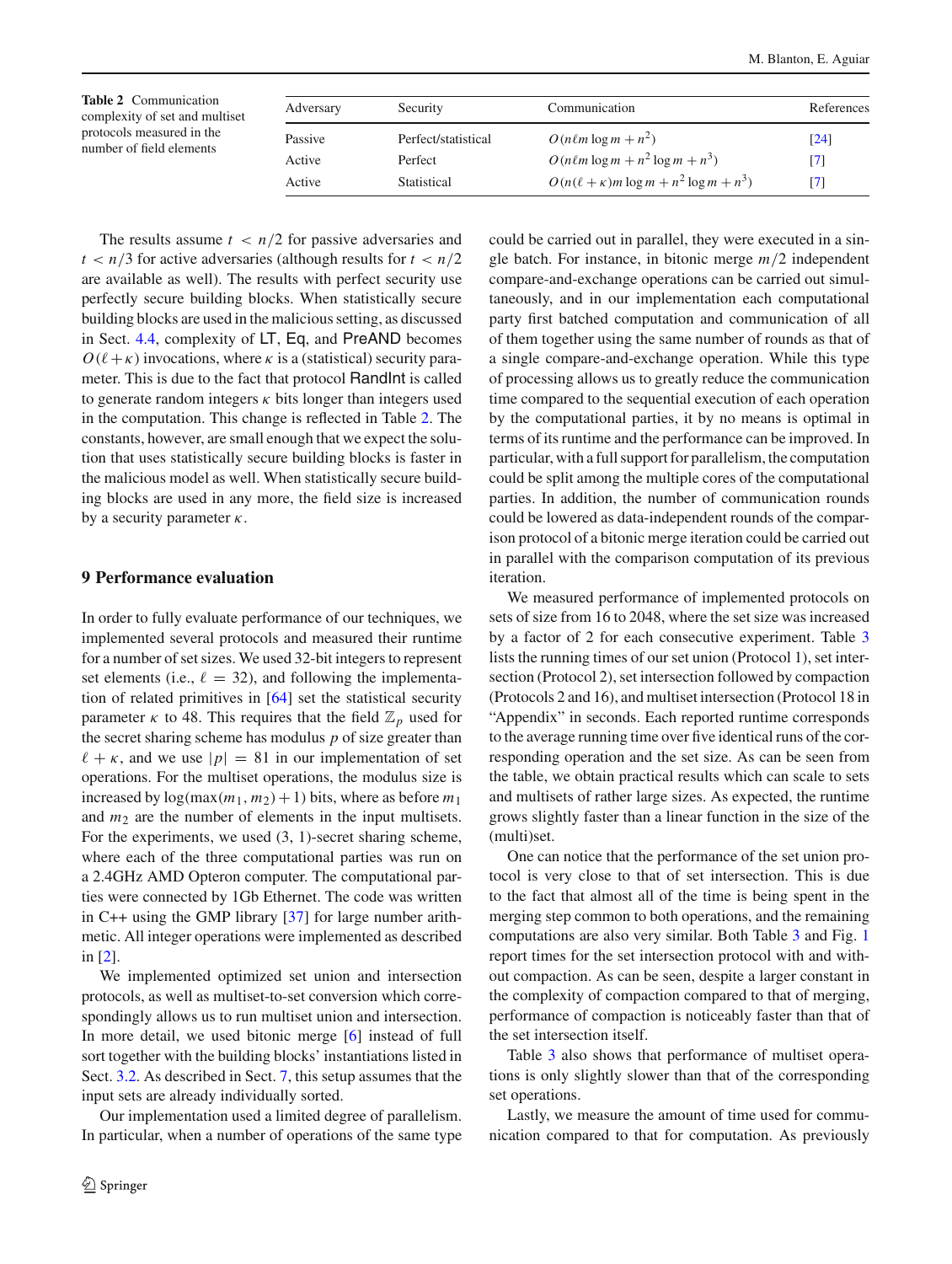<span id="page-22-0"></span>**Table 3** Runtime of set and multiset operations protocols in seconds

| Protocol                         | Set size |       |       |       |       |       |        |        |
|----------------------------------|----------|-------|-------|-------|-------|-------|--------|--------|
|                                  | 16       | 32    | 64    | 128   | 256   | 512   | 1024   | 2048   |
| Set union                        | 0.127    | 0.247 | 0.515 | 1.104 | 2.411 | 5.384 | 11.886 | 24.880 |
| Set intersection                 | 0.125    | 0.245 | 0.510 | 1.097 | 2.359 | 5.327 | 11.734 | 24.875 |
| Set intersection with compaction | 0.164    | 0.316 | 0.640 | 1.337 | 2.880 | 6.323 | 13.849 | 30.716 |
| Multiset intersection            | 0.163    | 0.310 | 0.634 | 1.297 | 2.855 | 6.287 | 14.242 | 29.598 |



<span id="page-22-1"></span>**Fig. 1** Performance of set intersection protocols

discussed, our protocols were designed to minimize the round complexity and consequently reduce the communication time. We therefore were interested in determining the portion of the overall runtime due to communication, and the results for the set intersection protocol (without compaction) are given in Fig. [1.](#page-22-1) Following our expectation, for small set sizes most of the overall runtime is due to communication, and the fraction of time spent on communication gradually decreases as we increase the set size.

Recently, implementations of secure set intersection protocols in the two-party setting have appeared in the literature [\[30](#page-25-21)[,47](#page-25-20)]. Because of the drastic differences in our setting and the setting adopted in those publications, a direct perfor-mance comparison of our solutions and those in [\[30](#page-25-21)[,47](#page-25-20)] is not possible. We can therefore only provide a discussion of the relative performance and capabilities of the solutions. In particular, Huang et al. [\[47\]](#page-25-20) propose protocols for set intersection in the two-party setting based on Yao's generic garbled circuit evaluation [\[71\]](#page-25-45). For sets with 1024 elements and the security parameter set to guarantee short-term security (112 bits), their most efficient implementation yields a runtime of 11.8 seconds for elements represented using 32 bits (exact runtimes are not available for sets of other sizes). In another recent implementation of two-party set intersection [\[30](#page-25-21)], the authors measured the performance of a custom linear-time RSA-based protocol from [\[29\]](#page-25-0). The implementation was optimized and fully parallelized, in that the computation was partitioned among the cores of a 4-core server and dual core client. The authors achieve a notable runtime of 1.8 seconds for sets of size 1000 and the same 112-bit short-term security parameter. Although our implementation results in a slower performance, this gap is largely expected for a variety of reasons. The most prominent reason is the fact that our multi-party framework incurs numerous interactive rounds during computation while these two-party solutions require a single interaction. Second, our solution is oblivious with respect to the inputs, while in the solutions implemented in both [\[47](#page-25-20)] and [\[30](#page-25-21)] the fact that the parties have knowledge of the sets (and in some cases other information) results in faster performance. Third, not taking advantage of the available multiple CPU cores in our implementation contributes to the amount of time spent on computation, although this can be substantially reduced in an implementation that parallelizes the computation. Lastly, the flexibility of our framework, composability of the protocols, and support for a large number of set and multiset operations offer advantages not available in other settings, and our solution can be preferred for those reasons despite its longer runtime.

# **10 Conclusions**

This work is the first to provide a comprehensive suite of protocols for multi-party set and multiset operations that are data-oblivious and composable. The list of covered operations consists of set and multiset union, intersection, equality, symmetric and asymmetric difference, subset and superset relationships, and element reduction (for multisets). The flexibility of the framework allows these operations to be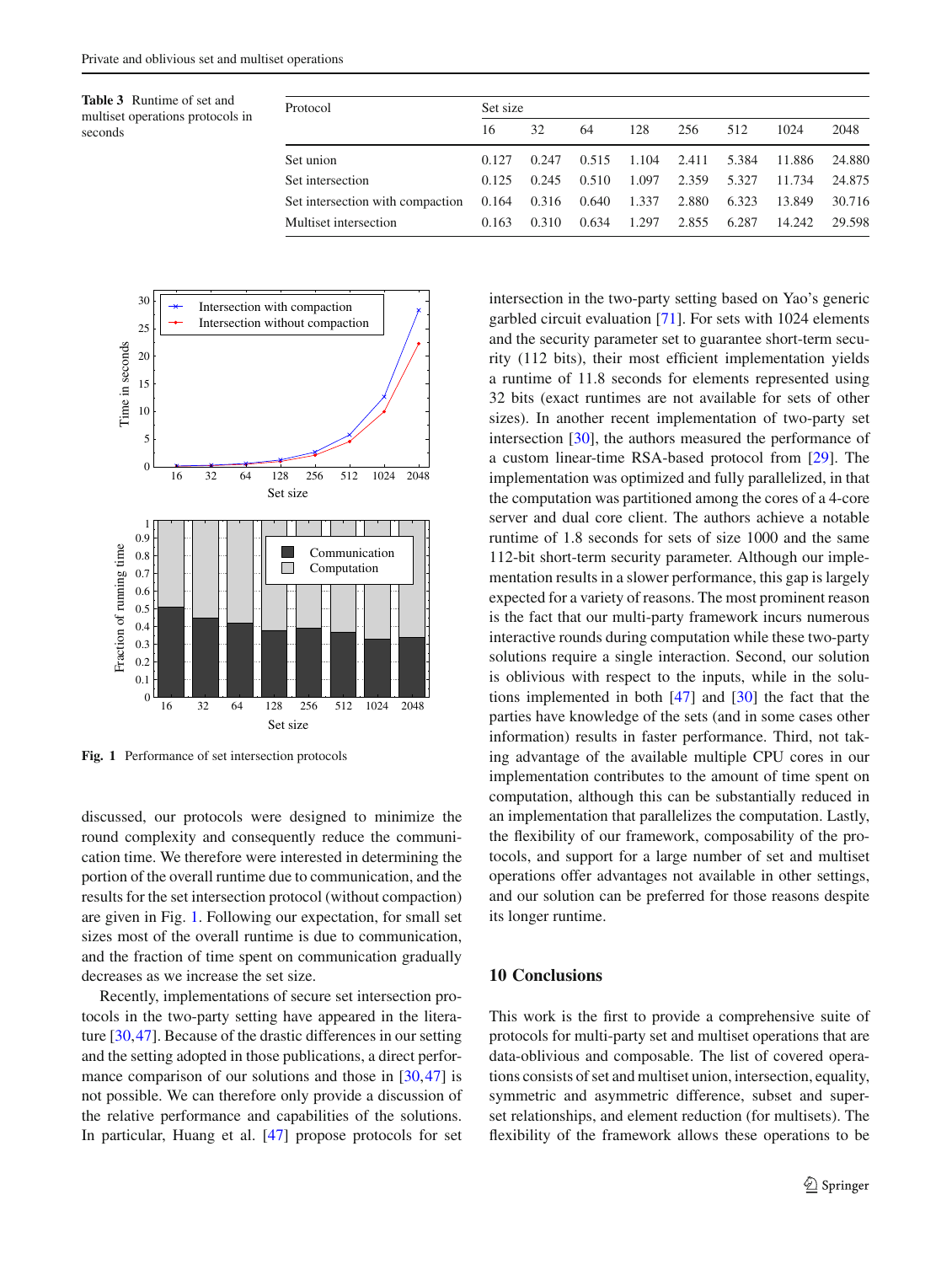employed in a variety of settings ranging from the traditional secure multi-party computation to secure outsourcing by one or more parties. The solutions have a natural support for hiding the output size and can be easily extended of Protocol 2, we replace lines 3–9 in MUnion (Protocol 11) with the appropriate logic, resulting in the following protocol (as before, *m* is compact for  $m_1 + m_2$ ):

**Protocol 18.**  $\langle [x_1], [y_1] \rangle$ ...,  $\langle [x_{m_1+m_2}], [y_{m_1+m_2}] \rangle \leftarrow \text{MInt } (\langle [x'_1], [y'_1] \rangle, \dots, \langle [x'_{m_1}], [y'_{m_1}] \rangle, \langle [x''_1], [y''_1] \rangle, \dots, \langle [x''_{m_2}], [y''_{m_2}] \rangle)$ 

1.  $k \leftarrow \max(m_1, m_2) + 1;$ 2.  $\langle [\alpha_1], [\beta_1], [\gamma_1] \rangle, \ldots, \langle [\alpha_{m_1+m_2}], [\beta_{m_1+m_2}], [\gamma_{m_1+m_2}] \rangle \leftarrow \text{SortT}(\langle k[x'_1] + [y'_1], [x'_1], [y'_1] \rangle, \ldots, \langle k[x'_{m_1}] + [y'_{m_1}], [x'_{m_1}], \ldots, \langle k[x'_{m_{m-1}}] \rangle \right)$  $[y'_{m_1}]$ ,  $\langle k[x''_1] + [y''_1], [x''_1], [y''_1] \rangle, \ldots, \langle k[x''_{m_2}] + [y''_{m_2}], [x''_{m_2}], [y''_{m_2}] \rangle, \ell + \lceil \log k \rceil);$  // Sect. [3.2](#page-4-0) 3. for  $i = 1$  to  $\lfloor (m - 1)/2 \rfloor$  do in parallel<br>4.  $\lfloor u_i \rfloor \leftarrow \textsf{Eq}(\lceil \alpha_{2i} \rceil, \lceil \alpha_{2i-1} \rceil, \ell + \lceil \log k \rceil)$ 4.  $[u_i] \leftarrow Eq([a_{2i}], [a_{2i-1}], \ell + \lceil \log k \rceil);$  // Sect. [3.2](#page-4-0) 5.  $[v_i] \leftarrow Eq([a_{2i}], [a_{2i+1}], \ell + \lceil \log k \rceil);$  // Sect. [3.2](#page-4-0) 6.  $[x_i] \leftarrow ([u_i] + [v_i])[\beta_i];$ <br>
7.  $[y_i] \leftarrow ([u_i] + [v_i])[\gamma_i];$  // 1 round,  $[(m-1)/2]$  inv<br> *|*/ 0 potional 7.  $[y_i] \leftarrow ([u_i] + [v_i])[\gamma_i];$ 8. if  $(m \mod 2 = 0)$ 9.  $[u_{m/2}]$  ← Eq([ $\alpha_m$ ], [ $\alpha_{m-1}$ ],  $\ell$  + [log  $k$ ]); // Sect. [3.2](#page-4-0) 10.  $[x_{m/2}] \leftarrow [u_{m/2}][\beta_m];$  // 1 inv<br>
11.  $[y_{m/2}] \leftarrow [u_{m/2}][\gamma_m];$  // optional 11.  $[y_{m/2}] \leftarrow [u_{m/2}][\gamma_m];$ 12. return  $[x_1], \ldots, [x_{|m/2|}];$ 

to compute cardinality or over-the-threshold cardinality of the result. All solutions are information-theoretically secure against malicious adversaries, achieve low communication and computation cost of *O*(*m* log *m*) for data sets of size *m*, and were designed to minimize round complexity. Experimental results show practicality of our solution.

# **Appendix: Multiset protocols using general multiset-to-set conversion**

The multiset intersection protocol, MInt, is somewhat similar to MUnion. To obtain MInt with the optimized performance

The multiset version of our subset relation protocol MSub returns only a single bit and can be constructed from the multiset union by simply replacing lines 3–9 with:

| 3. for $i = 2$ to $m_1 + m_2$ do in parallel $[u_i] \leftarrow$         |                |
|-------------------------------------------------------------------------|----------------|
| $\mathsf{Eq}([\gamma_i], [\gamma_{i-1}], \ell + \lceil \log k \rceil);$ | // Sect. $3.2$ |
| 4. $[t] \leftarrow \sum_{i=2}^{m_1+m_2} [u_i];$                         |                |
| 5. $[s] \leftarrow \textsf{Eq}([t], m_1, \lceil \log m_1 \rceil);$      | // Sect. $3.2$ |

6. return [*s*];

It is also not very difficult to derive the multiset difference protocol MDiff from its set version Diff, which we provide next.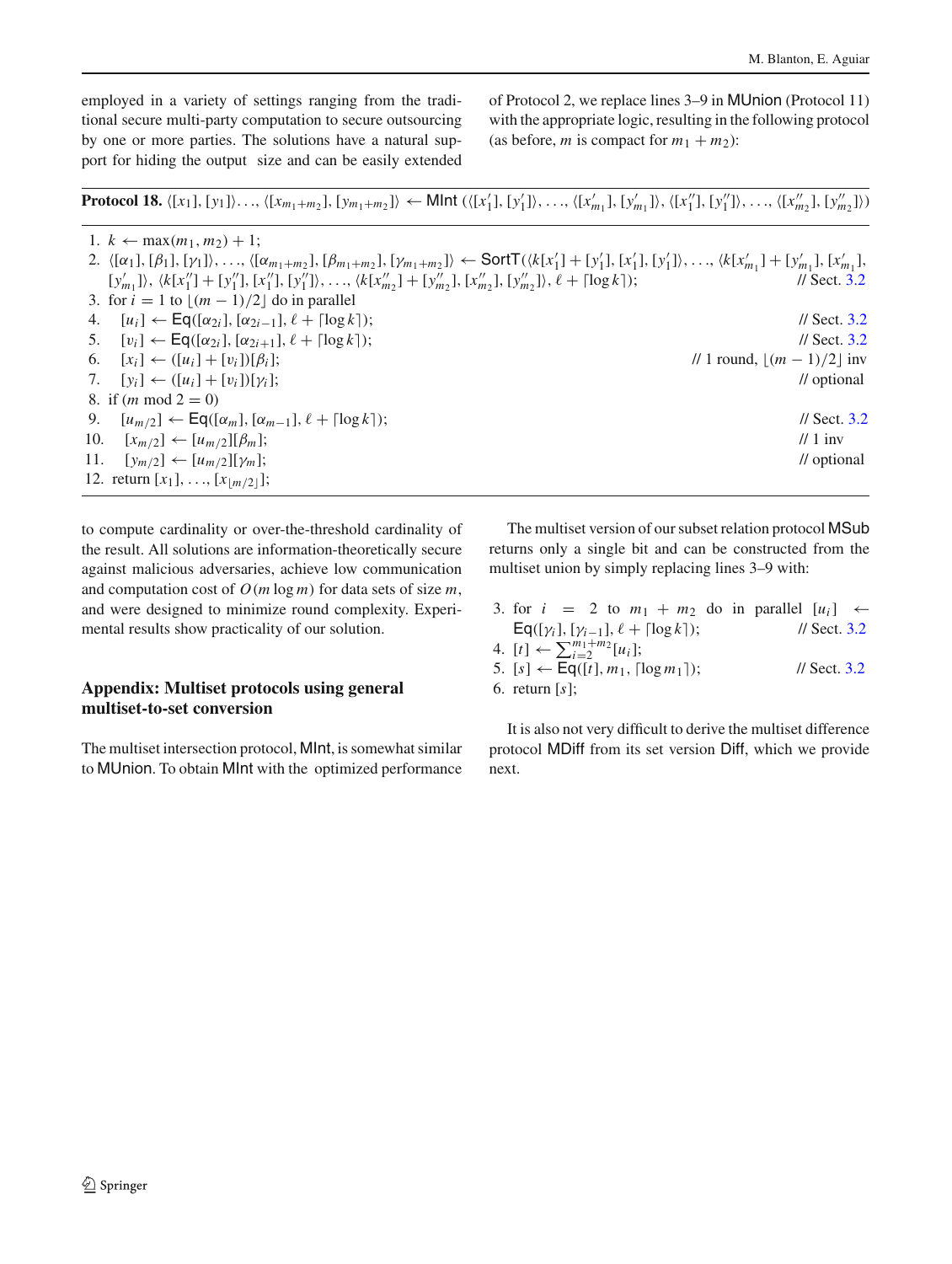# **Protocol 19.**  $\langle [x_1], [y_1] \rangle, \ldots, \langle [x_{m_1+m_2}], [y_{m_1+m_2}] \rangle \leftarrow \text{MDiff } (\langle [x'_1], [y'_1] \rangle, \ldots, \langle [x'_{m_1}], [y'_{m_1}] \rangle, \langle [x''_1], [y''_1] \rangle, \ldots, \langle [x''_{m_2}], [y''_{m_2}] \rangle)$

- 1.  $k \leftarrow \max(m_1, m_2) + 1$ ;
- 2.  $\langle [\alpha_1], [\beta_1], [\gamma_1], [\delta_1] \rangle, \ldots, \langle [\alpha_{m_1+m_2}], [\beta_{m_1+m_2}], [\gamma_{m_1+m_2}], [\delta_{m_1+m_2}] \rangle \leftarrow \text{SortT}(\langle k[x'_1] + [y'_1], [x'_1], [y'_1], [0] \rangle, \ldots,$  $\langle k[x'_{m_1}] + [y'_{m_1}], [x'_{m_1}], [y'_{m_1}], [0] \rangle, \ldots, \langle k[x''_1] + [y''_1], [x''_1], [y''_1], [1] \rangle, \ldots, \langle k[x''_{m_2}] + [y''_{m_2}], [x''_{m_2}], [y''_{m_2}], [1] \rangle, \ell+$ log *k*); // Sect. [3.2](#page-4-0) 3. for  $i = 1$  to  $m_1 + m_2 - 1$  do in parallel  $[u_i] \leftarrow \textsf{Eq}([\alpha_i], [\alpha_{i+1}], \ell + \lceil \log k \rceil);$  // Sect. [3.2](#page-4-0) 4.  $[x_1] \leftarrow [\beta_1](1 - [u_1]);$  // 1 round, 1 inv<br>5.  $[y_1] \leftarrow [y_1](1 - [u_1]);$  // optional 5.  $[y_1] \leftarrow [y_1](1 - [u_1])$ ; 6.  $[x_{m_1+m_2}] \leftarrow [\beta_{m_1+m_2}](1 - [u_{m_1+m_2-1}])$ ; // 1 inv<br>7.  $[y_{m_1+m_2}] \leftarrow [y_{m_1+m_2}](1 - [u_{m_1+m_2-1}])$ ; // optional 7.  $[y_{m_1+m_2}] \leftarrow [y_{m_1+m_2}](1 - [u_{m_1+m_2-1}])$ ; 8. for  $i = 2$  to  $m_1 + m_2$  do in parallel<br>9.  $[x_i] \leftarrow [\beta_i](1 - [u_i] - [u_{i-1}])$ : 9.  $[x_i] \leftarrow [\beta_i](1 - [u_i] - [u_{i-1}]);$  // *m*<sub>1</sub> + *m*<sub>2</sub> − 2 inv<br>10.  $[v_i] \leftarrow [v_i](1 - [u_i] - [u_{i-1}]);$  // optional  $[y_i] \leftarrow [y_i](1 - [u_i] - [u_{i-1}]);$ 11. for  $i = 1$  to  $m_1 + m_2$  do in parallel 12.  $[x_i] \leftarrow [\beta_i](1 - [\delta_i])$ ; // 1 round,  $m_1 + m_2$  inv<br>
13.  $[y_i] \leftarrow [y_i](1 - [\delta_i])$ ; // optional  $[y_i] \leftarrow [y_i](1 - [\delta_i])$ ; 14. return  $\langle [x_1], [y_1] \rangle, \ldots, \langle [x_{m_1+m_2}], [y_{m_1+m_2}] \rangle;$

In this protocol, sorting is done with respect to the first element of each (4-)tuple. Symmetric difference can be obtained by skipping lines 11–13. As before, we will execute the lines marked as optional only if the counts need to be preserved.

# **References**

- <span id="page-24-13"></span>1. Ajtai, M., Komlós, J., Szemerédi, E.: An *O*(*n* log *n*) sorting network. In: STOC, pp. 1–9 (1983)
- <span id="page-24-24"></span>2. Aliasgari, M., Blanton, M., Zhang, Y., Steele, A.: Secure computation on floating point numbers. In: Network and Distributed System Security Symposium (NDSS) (2013)
- <span id="page-24-17"></span>3. Asharov, G., Lindell, Y.: A full proof of the BGW protocol for perfectly-secure multiparty computation. In: Electronic Colloqium on Computational Complexity (ECCC), Report No. 36 (2011)
- <span id="page-24-21"></span>4. Asharov, G., Lindell, Y., Rabin, T.: Perfectly-secure multiplication for any *t* < *n*/3. In: CRYPTO (2011)
- <span id="page-24-0"></span>5. Ateniese, G., De Cristofaro, E., Tsudik, G.: (If) size matters: sizehiding private set intersection. In: Public Key Cryptography (PKC), LNCS, vol. **6571**, pp. 156–173 (2011)
- <span id="page-24-14"></span>6. Batcher, K.: Sorting networks and their applications. In: AFIPS Spring Joint Computer Conference (1968)
- <span id="page-24-11"></span>7. Beerliova-Trubiniova, Z., Hirt, M.: Perfectly-secure MPC with linear communication complexity. In: Theory of Cryptography Conference (TCC), pp. 213–230 (2008)
- <span id="page-24-5"></span>8. Ben-David, A., Nisan, N., Pinkas, B.: FairplayMP: A system for secure multi-party computation. In: ACM Conference on Computer and Communications Security (CCS), pp. 257–266 (2008)
- <span id="page-24-2"></span>9. Blanton, M., Aguiar, E.: Private and oblivious set and multiset operations. In: ASIACCS (2012)
- <span id="page-24-1"></span>10. Blanton, M., Atallah, M., Frikken, K., Malluhi, Q.: Secure and efficient outsourcing of sequence comparisons. In: ESORICS, pp. 505–522 (2012)
- <span id="page-24-9"></span>11. Blelloch, G., Reid-Miller, M.: Fast set operations using treaps. In: SPAA, pp. 16–26 (1998)
- <span id="page-24-18"></span>12. Canetti, R.: Security and composition of multiparty cryptographic protocols. J. Cryptol. **13**(1), 143–202 (2000)
- <span id="page-24-22"></span>13. Canetti, R.: Universally composable security: a new paradigm for cryptographic protocols. In: FOCS (2001)
- <span id="page-24-19"></span>14. Canetti, R., Damgård, I., Dziembowski, S., Ishai, Y., Malkin, T.: Adaptive versus non-adaptive security of multi-party protocols. J. Cryptol. **17**(3), 153–207 (2004)
- <span id="page-24-15"></span>15. Catrina, O., de Hoogh, S.: Improved primitives for secure multiparty integer computation. In: Security and Cryptography for Networks (SCN), pp. 182–199 (2010)
- <span id="page-24-23"></span>16. Chandra, A., Fortune, S., Lipton, R.: Unbounded fan-in circuits and associative functions. In: ACM Symposium on Theory of Computing (STOC), pp. 52–60 (1983)
- <span id="page-24-10"></span>17. Cheon, J.H., Jarecki, S., Seo, J.H.: Multi-party privacy-preserving set intersection with quasi-linear complexity. IEICE Trans. Fundam. Electron. Commun. Comput. Sci. **E95–A**(8), 1366–1378 (2012)
- <span id="page-24-20"></span>18. Cramer, R., Damgård, I., Dziembowski, S., Hirt, M., Rabin, T.: Efficient multiparty computations secure against an adaptive adversary. In: Advances in Cryptology—EUROCRYPT, pp. 311–326 (1999)
- <span id="page-24-6"></span>19. Cramer, R., Damgård, I., Maurer, U.: General secure multi-party computation from any linear secret-sharing scheme. In: Advances in Cryptology—EUROCRYPT, pp. 316–334 (2000)
- <span id="page-24-7"></span>20. Cramer, R., Damgård, I., Nielsen, J.: Multiparty computation from threshold homomorphic encryption. In: Advances in Cryptology— EUROCRYPT, pp. 280–300 (2001)
- <span id="page-24-3"></span>21. Dachman-Soled, D., Malkin, T., Raykova, M., Yung, M.: Efficient robust private set intersection. In: Applied Cryptography and Network Security (ACNS), pp. 125–142 (2009)
- <span id="page-24-4"></span>22. Dachman-Soled, D., Malkin, T., Raykova, M., Yung, M.: Secure efficient multiparty computing of multivariate polynomials and applications. In: ACNS, pp. 130–146 (2011)
- <span id="page-24-8"></span>23. Damgård, I., Jurik, M.: A generalisation, a simplification and some applications of Paillier's probabilistic public-key system. In: Public Key Cryptography (PKC), pp. 119–136 (2001)
- <span id="page-24-12"></span>24. Damgård, I., Nielsen, J.: Scalable and unconditionally secure multiparty computation. In: CRYPTO, pp. 572–590 (2007)
- <span id="page-24-16"></span>25. Damgård, I., Fitzi, M., Kiltz, E., Nielsen, J., Toft, T.: Unconditionally secure constant-rounds multi-party computation for equal-